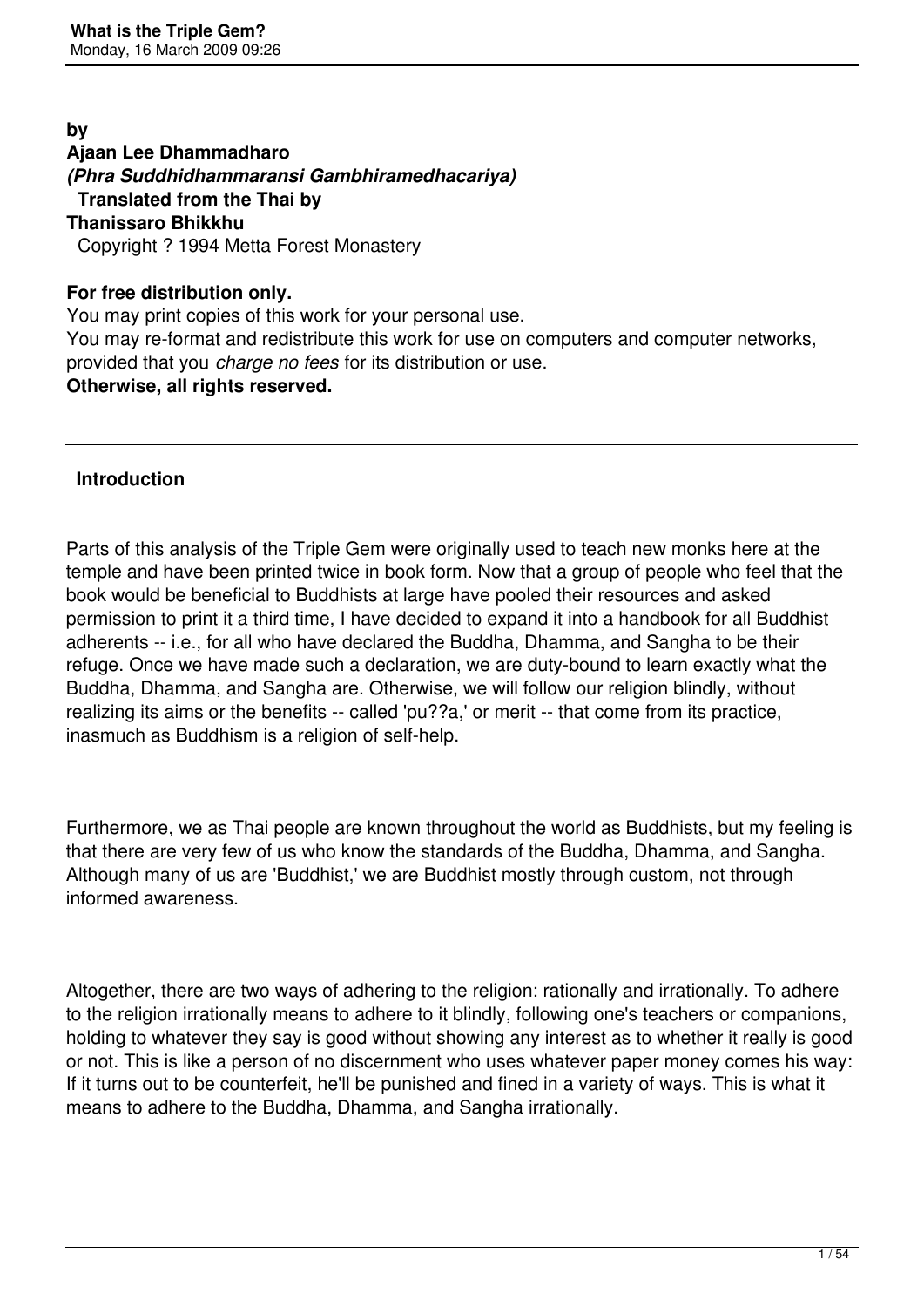To adhere to the religion rationally means not to follow one's own prejudices or those of one's teachers or companions, but to follow the principles of the texts; holding to the Dhamma-Vinaya as one's standard, like a legal document affixed with the government seal, carrying the force of law throughout the land, making exceptions for no one. Whoever then transgresses the law can't be regarded as a good citizen. So it is with the religion: If we want to know if a practice is good or bad, right or wrong, worthy of respect or not, we should check it against the standards established by the Buddha, which are eight in number: Any behavior that --

- **1.** leads to passion,
- **2.** leads to the compounding of suffering,
- **3.** leads to the accumulation of defilement,
- **4.** leads to over-weaning ambition,
- **5.** leads to discontent with what one has -- i.e., having this, one wants that (greed that goes beyond moderation),
- **6.** leads to socializing (of the wrong sort),
- **7.** leads to laziness,
- **8.** leads one to be burdensome to others:

None of these eight forms of behavior qualify as the doctrine or discipline of Buddhism. Once we know that these forms of behavior are not what the Buddha intended, we should abandon them completely.

Thus, all of us who respect the Buddha's teachings should -- instead of working at cross-purposes -- join our hearts to cleanse and correct the practice of the religion. Monks, novices, lay men, and lay women should make a point of helping one another in the area of reform. Whatever is already good, we should maintain with respect. Whatever isn't, we should exert pressure to improve. We'll then meet with what's truly good, like rice: If you cook good, clean, husked white rice, you'll eat with pleasure. If you cook unhusked rice, or a potful of husks, they'll stick in your own throat. If we let any bad factions go uncorrected, they will burden the hearts of their supporters, who will become like people who cook rice husks to eat. Are we going to let one another be so stupid as to eat rice husks?

By and large, though, most lay people don't see this as their duty. As for the monks and novices, they throw the responsibility on the lay people, and so we do nothing but keep throwing it back and forth like this. When things have a bearing on all of us, we should by all means unite our hearts and accept joint responsibility. Only things that have no bearing on us should we leave to others. Unless we act in this way, what is good -- the religion -- will fall from our grasp. And when the religion falls from our grasp, lay men *(upasaka)* will become obstacles *(upasak),* i.e., they'll keep creating obstacles in the way of finding merit. Lay women *(upasika)*

will become the color of crows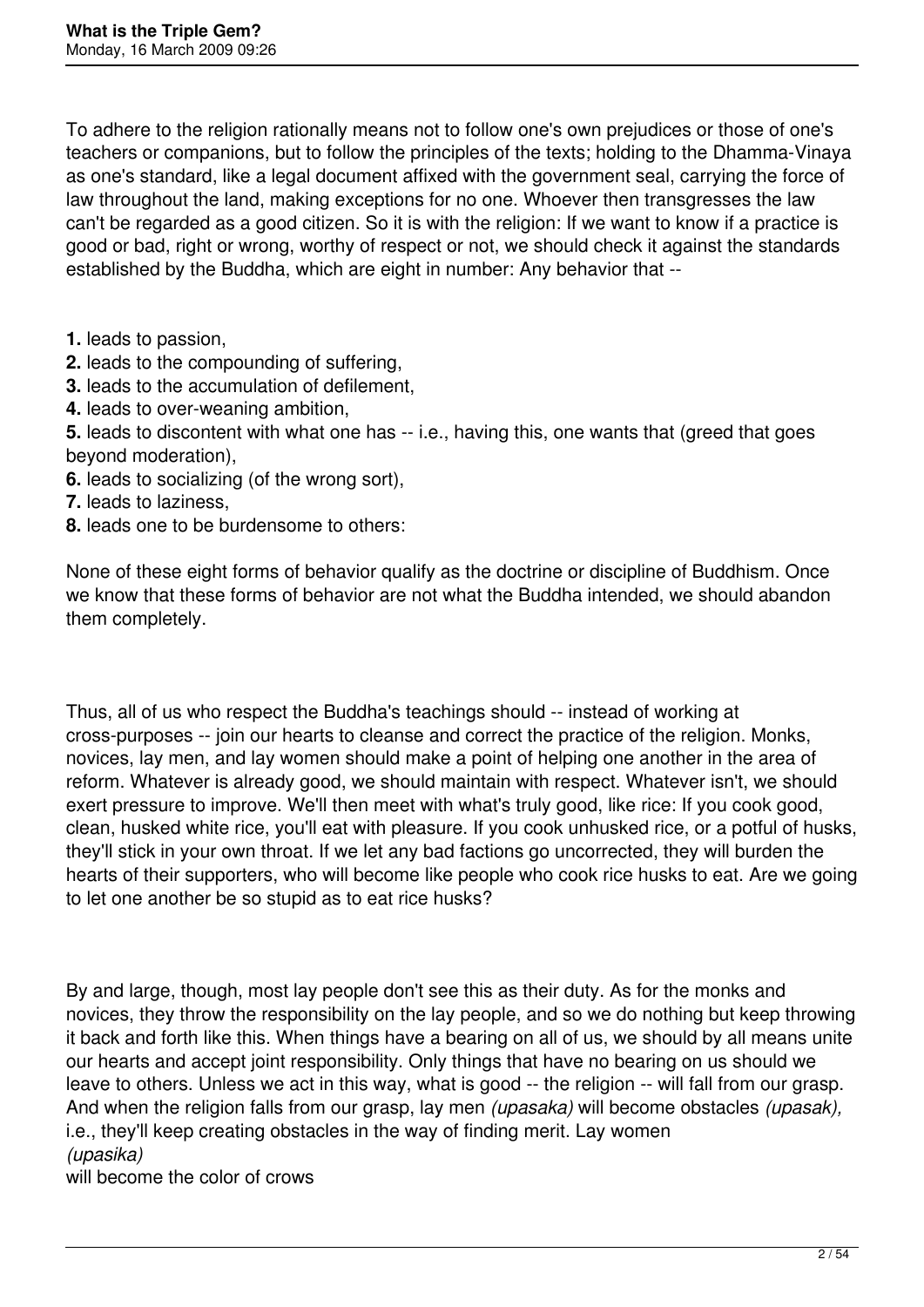*(sika),*

i.e., dark and evil in their behavior. Novices will become sham novices, careless, spattered, and filthy; and monks

*(phra)*

will become goats

#### *(phae),*

missing out on the flavor of the Dhamma, like the nanny goat who has to go hungry because her milk has been taken and drunk by people more intelligent than she. In India, for instance, there are hardly any monks left to make merit with.

Monks are the important faction, because they are the front-line troops or standard-bearers in the fight with the enemy -- evil. Ordinarily, soldiers have to adhere to the code of their army and to be sincere in performing their duties. As for the duties enjoined by the religion, they are two:

**1** *Gantha-dhura:* studying the scriptures. Once we know the scriptures, though, we can't stop there. We have to put them into practice, because the level of study is simply knowledge on the level of plans and blueprints. If we don't follow the blueprints, we won't receive the benefits to be gained from our knowledge. And when we don't gain the benefits, we're apt to discard the texts, like a doctor who knows the formula for a medicine but doesn't use it to cure any patients. The medicine won't show any benefits, and this will cause him to go looking for a living in other ways, discarding any interest to pursue that formula further. Thus, putting the scriptures into practice is one way of preserving them, for once we have put them into practice and seen the results arising within us -- i.e., our own bad qualities begin to wane -- we will appreciate the value of the scriptures and try to keep them intact. This is like a doctor who is able to use a medicine to cure a fever and so will preserve the formula because of its use in making a living. Thus, the Lord Buddha set out a further duty, in the area of practice, for those who are ordained:

**2** *Vipassana-dhura:* the practice of tranquillity and insight meditation. These two practices are our primary duties as monks and novices. If we don't devote ourselves to these two lines of practice, we'll become a fifth column within the religion, enemies of the good standards of the Dhamma and Vinaya. Monks will become political monks, war-making monks, loudspeaker monks -- loudspeaker monks are those who can teach others but can't teach themselves. They can speak Dhamma, but their hearts have no Dhamma, and so they become the enemies of those who practice the Dhamma and Vinaya rightly and well.

 Thus I ask all Buddhists not to turn a deaf ear or a blind eye to these problems. If we hold that it's none of our business, the consequences could well flare up and spread to burn us. For this reason, I ask that we all help one another to look after the religion.

Actually, all human beings born need a set of customs and traditions -- called religion -- to which they give special respect. Otherwise, we will have no principles of good and evil or of moral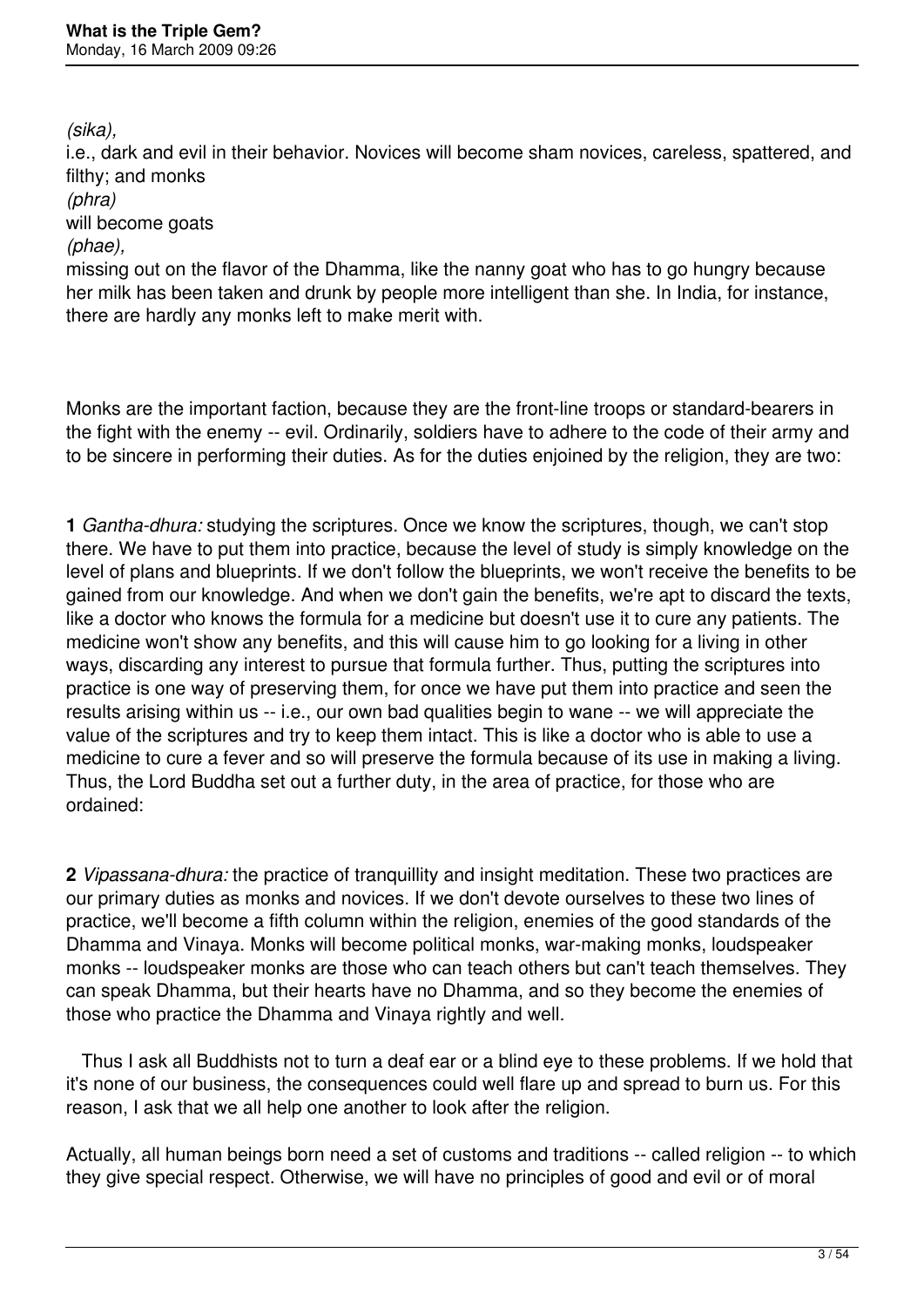virtue. Whatever religion this may be is up to the individual adherents. I ask only that they respect their religion sincerely and rightly, for the sake of true purity.

If we were to use only worldly knowledge to keep order, it would work only in public places. In private or secret places, order wouldn't last. But as for religion, once people have studied so that they really know good and evil, they wouldn't dare do evil, either in public or in private. Religion is thus one of the important mainstays of the world. If we human beings had no moral virtue imbedded in our hearts, even the greatest power on earth would be able to keep us in line only temporarily, and even then it wouldn't be able to influence our minds the way the moral virtue that comes from religion can. For this reason, the practice of moral virtue is one way of helping the religion and the world.

Now, I'm not claiming to be a heavenly being or anyone special. I'm simply a person who wishes the religion well. So if anything in this book is defective -- in terms of the expression or the Pali -- I hope that knowledgeable people will forgive me, for it's not the case that I'm expert in a wide range of matters.

Phra Ajaan Lee Dhammadharo

 Wat Paa Khlawng Kung (The Shrimp Canal Forest Monastery) Chanthaburi, Thailand 1953

 **I.**  *Buddham saranam gacchami:* **I go to the Buddha for refuge.**

Ordinarily, for the world to experience happiness and harmony, there has to be a teaching or tradition generally respected as good. This being the case, Bodhisattvas arise -- people who develop goodness on the grand scale for the sake of attaining right self-awakening. Once they have reached this goal, they are termed 'Buddhas,' Awakened Ones. For Bodhisattvas to succeed in this direction, they have to devote themselves to perfecting ten virtues --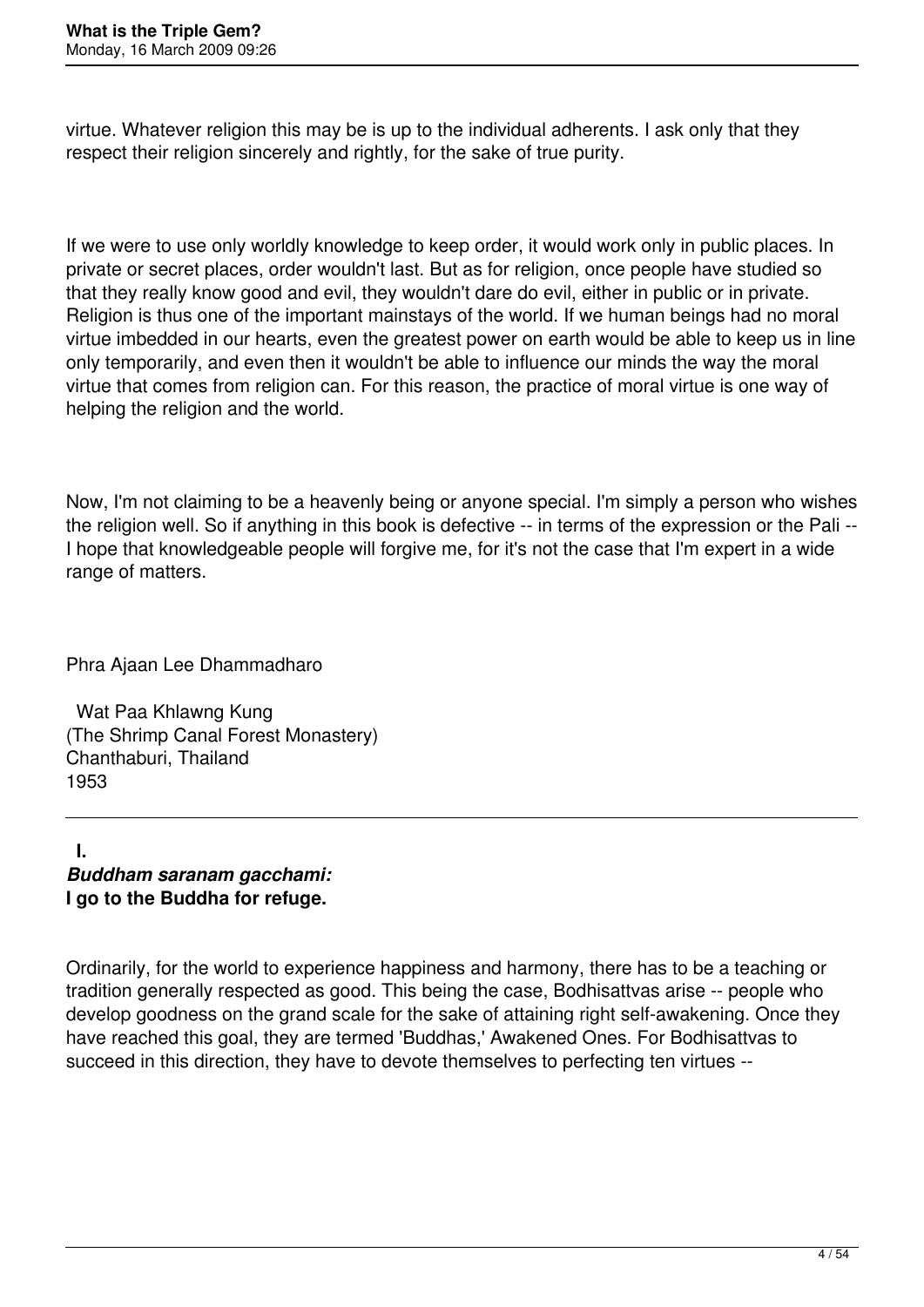- **1** *Dana-parami:* charity.
- **2** *Sila-parami:* morality.
- **3** *Nekkhamma-parami:* renunciation of sensuality (and of the household life).
- **4** *Pa??a-parami:* the search for discernment.
- **5** *Viriya-parami:* persistence.
- **6** *Khanti-parami:* endurance, patience.
- **7** *Sacca-parami:* truthfulness.
- **8** *Adhitthana-parami:* determination.
- **9** *Metta-parami:* benevolence.
- **10** *Upekkha-parami:* equanimity (in proper cases, i.e., in areas that are beyond one's control).

These ten perfections are the factors that enable a Bodhisattva to succeed in becoming an Arahant, a Pure One. Once he attains this state, three qualities -- called 'actualized virtues' - arise in his heart:

*Visuddhi-guna:* purity. *Pa??a-guna:* sharp discernment. *Karunadhiguna:* compassion for living beings throughout the world.

These qualities enable the Buddha to teach the Dhamma in a beneficial way. His conduct in this area is of three sorts: Having achieved his own purposes *(attattha-cariya),* he acts for the benefit of living beings throughout the world *(lokattha-cariya)* and teaches the Dhamma to his own circle of relatives *(?atattha-cariya).*

There are three aspects to the Buddha:

**1)** The physical aspect -- the body (elements, aggregates *(khandha),* and sense media), which is the external aspect of the Buddha, called *'Buddha-nimitta,'* or the symbol of the Buddha. (This is like the bark of a tree.)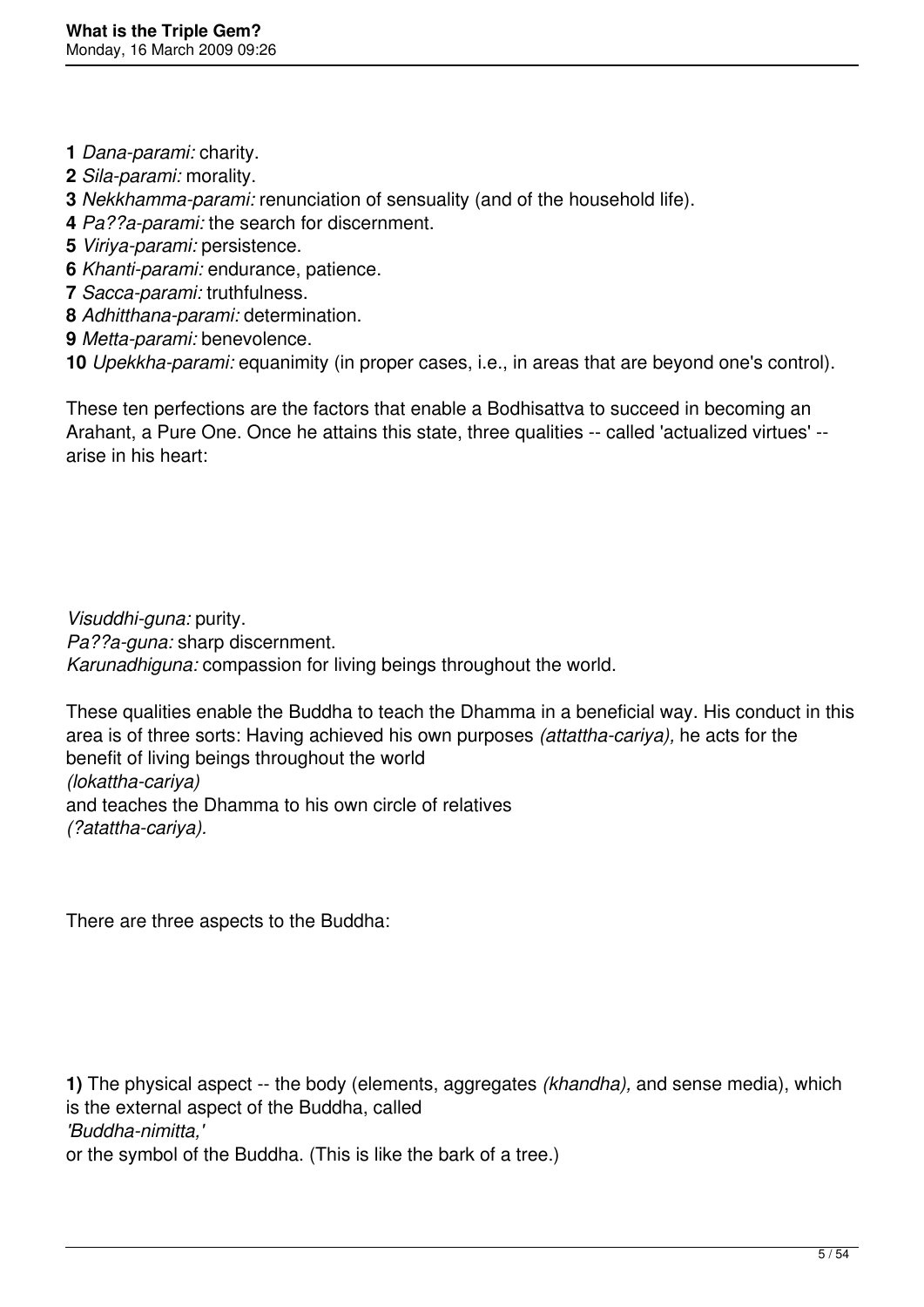**2)** The good practices he followed -- such as virtue, concentration, and discernment, which are aspects of his activity. These are called *'dhamma-nimitta*' of the Buddha, symbols of his inner quality. (These are the sapwood.)

**3)** *Vimutti* -- release from ignorance, craving, attachment, and kamma; attaining nibbana, the supreme quality, a quality that does not die *(amata-dhamma).* (This is the heartwood, or essence of the Buddha.)

A person of little intelligence will use bark to build himself a home; a person of medium intelligence will use sapwood; while a person of sharp intelligence will build his home of heartwood. So it is with those of us who take refuge in the Buddha. But in any case we're better off than people without a home. Like rats or lizards who have to live in the hollows of trees and are in for trouble if people set the trees on fire: If we place our trust in our life, our bodies, or our worldly possessions, we'll have no refuge when the fires of death reach us. Or as when a boat sinks in the middle of the ocean: A person without a life-vest is in serious danger. For this reason, we should educate ourselves so as to find a refuge that will benefit us both in this life and in lives to come.

Another comparison: The sages of the past used the term *'Buddha-ratana,'* comparing the Buddha to a jewel. Now, there are three sorts of jewels: artificial gems; gemstones, such as rubies or sapphires; and diamonds, which are held to be the highest. The aspects of the Buddha might be compared to these three sorts of jewels. To place confidence in the external aspect -- the body of the Buddha or images made to represent him -- is like dressing up with artificial gems. To show respect for the practices followed by the Buddha by giving rise to them within ourselves is like dressing up with rubies and sapphires. To reach the quality of deathlessness is like dressing in diamonds from head to toe.

But no matter what sort of jewels we use to dress up in, we're better off than savages who go around hanging bones from their necks, who look unkempt and -- what's more -- are bound to be haunted by the bones they wear. The bones, here, stand for the body, i.e., our attachment to the body as really being ours. Actually, our body comes for the most part from the bodies of other animals -- the food we've eaten -- so how can we seriously take it to be our own? Whoever insists on regarding the body as his or her own is like a savage or a swindler -- and, as a swindler, is bound to receive punishment in proportion to the crime. Thus, we should regard the body as money borrowed for the span of a lifetime, to be used as capital. And we should search for profits so as to release ourselves from our debts, by searching for another, better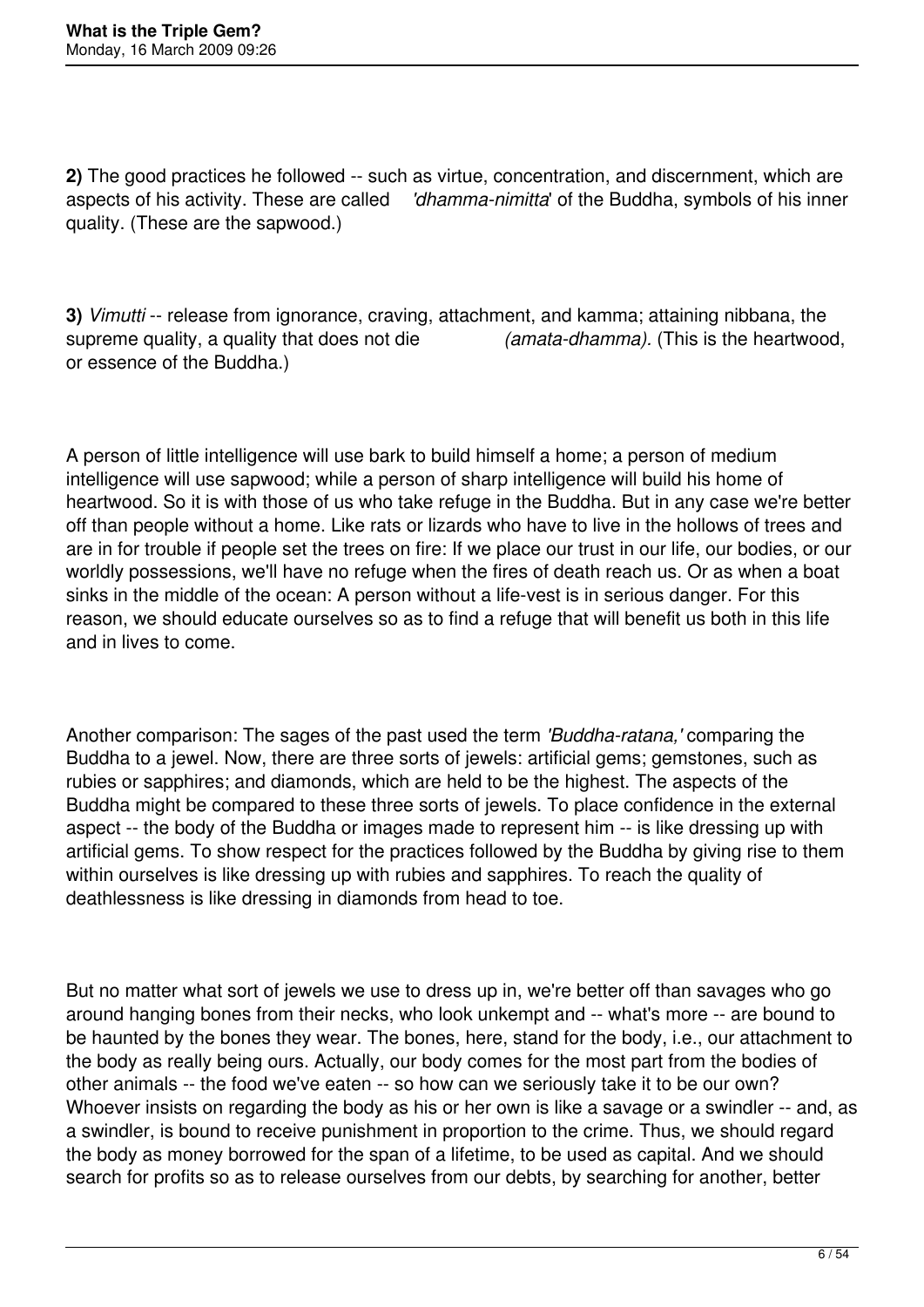form of goodness**:** the qualities of the Buddha that he left as teachings for all of his followers. These qualities, briefly put, are --

**1** *Sati:* the continual mindfulness (wakefulness) found in the factors of *jhana.*

**2** *Pa??a:* the intuitive discernment that comes from developing mental concentration.

**3** *Vimutti:* release from defilement

These are qualities that all Buddhists should develop within themselves so as to gain Awakening, following the example of the Buddha, becoming Savaka Buddhas (Disciple Buddhas), an opportunity open -- without exception and with no restrictions of time or place -- to all who follow his teachings.

Buddhists who revere the Buddha in the full sense of the word should have two sorts of symbols with them, to serve as reminders of their tradition --

**1** *Buddha-nimitta:* representatives of the Buddha, such as Buddha images or stupas in which relics of the Buddha are placed. This sort of reminder is like a nation's flag.

**2** *Buddha-guna:* the qualities that form the inner symbol of the Buddha, i.e., the proper practice of his teachings. Whoever takes a stand in this manner is bound to be victorious both within and without, safe from such enemies as temptation and mortality.

Our nation's flag and the people of our nation are two different things. Just as our flag will have value only if the people of our nation are good and preserve the fullness of the nation's qualities;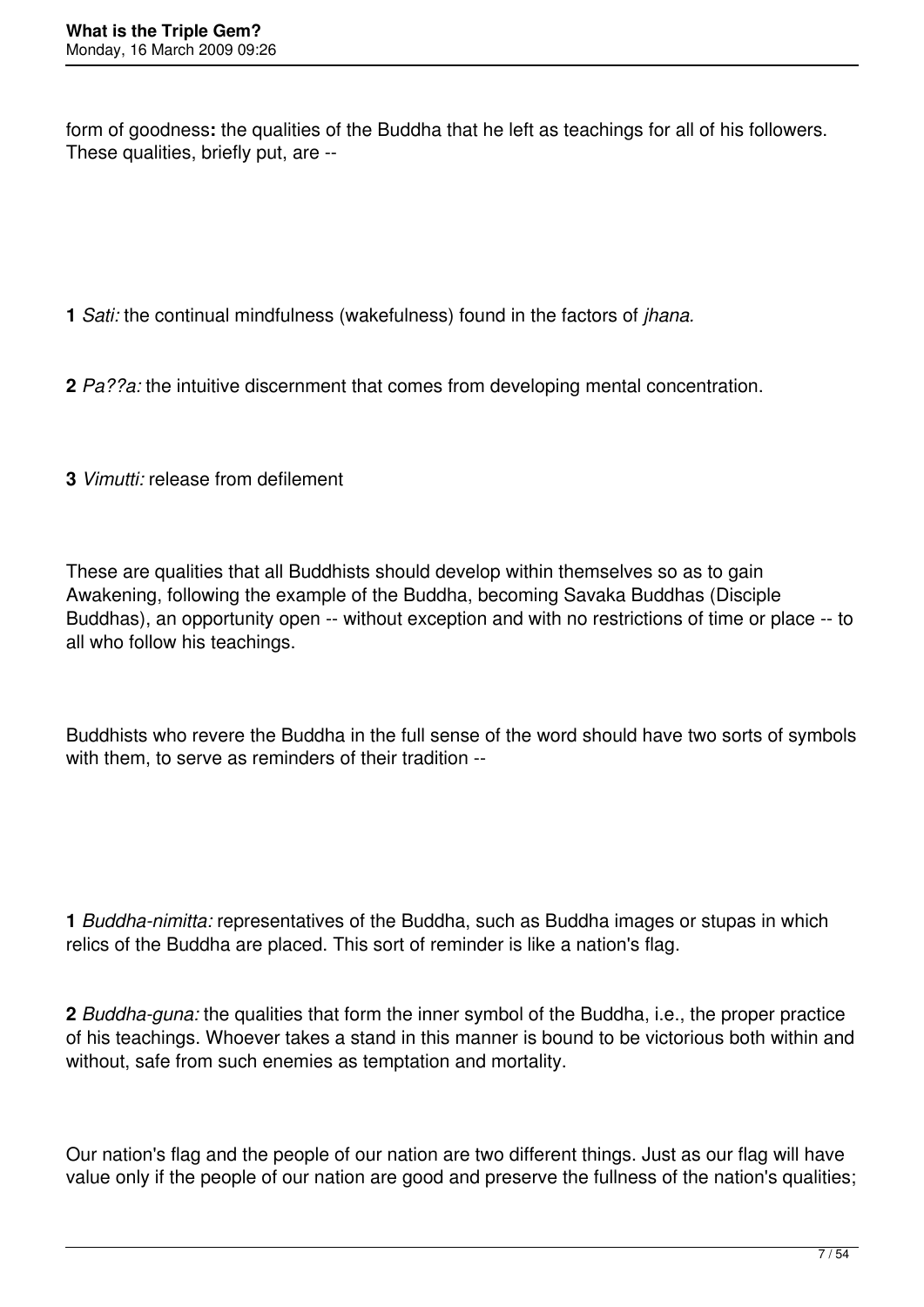so too, we Buddhists have to respect both our flag -- images of the Buddha -- and the qualities of the Buddha if we are to be good Buddhists. Otherwise, we will suffer from not having fulfilled our responsibilities.

To take an example, we Thai people, in order to be Thai in the full sense, have to possess a number of qualifications: the ability to speak and to read Thai, acquaintance with Thai customs and traditions, the ability to benefit ourselves *(attattha-cariya)* and to spread those benefits to help care for the needs of our parents, spouses, and children *(?atatthacariya).*

And not only that: If we have the ability and the energy -- physical, mental, financial, or the energy of our virtues -- we should expand those benefits to help our fellow human beings in general throughout the nation

### *(lokatthacariya).*

\* \* \*

This is what it means to be Thai in the full sense of the word. In the same way, we who revere the image of the Buddha and the Buddha's good qualities should have them with us at all times if we are to receive the full benefits that come from being Buddhist and to maintain the peace and well-being of Buddhists at large.

 **II.**  *Dhammam saranam gacchami:* **I go to the Dhamma for refuge.**

There are three levels to the Dhamma, the teachings of the Buddha --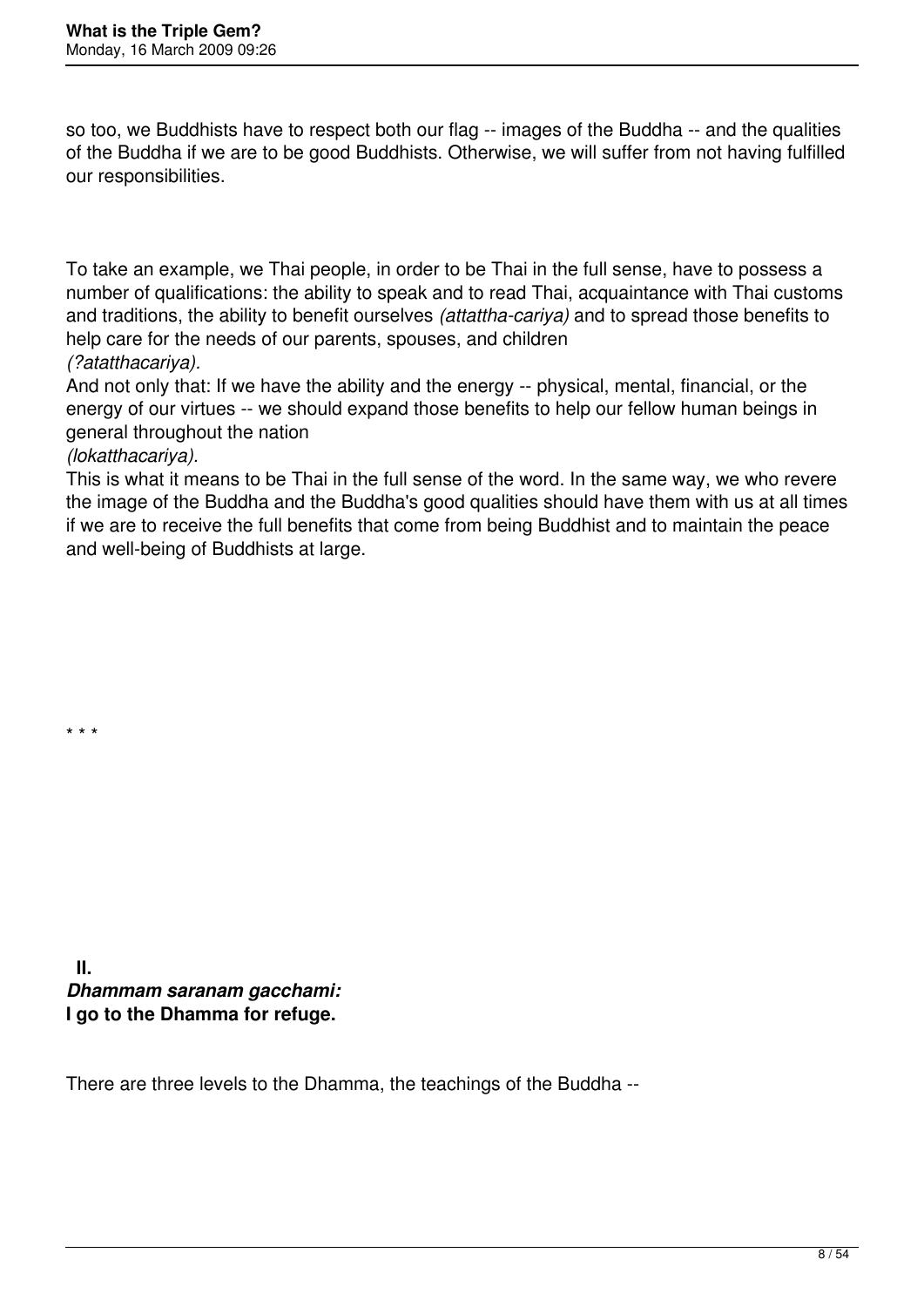A. Pariyatti: studying the words of the Buddha as recorded in the Canon -- the Discipline, the Discourses, and the Abhidhamma.

B. Patipatti: following the practice of moral virtue, concentration, and discernment as derived from one's study of the Canon.

C. Pativedha: Liberation.

**A.** The study of the Dhamma can be done in any of three ways --

- **1** *Alagaddupama-pariyatti:* studying like a water viper.
- **2** *Nissaranattha-pariyatti:* studying for the sake of emancipation.
- **3** *Bhandagarika-pariyatti:* studying to be a storehouse keeper.

Studying like a water viper means to study the words of the Buddha without then putting them into practice, having no sense of shame at doing evil, disobeying the monastic code, making oneself like a poisonous snake-head, full of the fires of greed, anger, and delusion.

Studying for the sake of emancipation means to study the Buddha's teachings out of a desire for merit and wisdom, with a sense of conviction and high regard for their worth -- and then, once we have reached an understanding, bringing our thoughts, words, and deeds into line with those teachings with a high sense of reverence and respect. To try to bring the Buddha's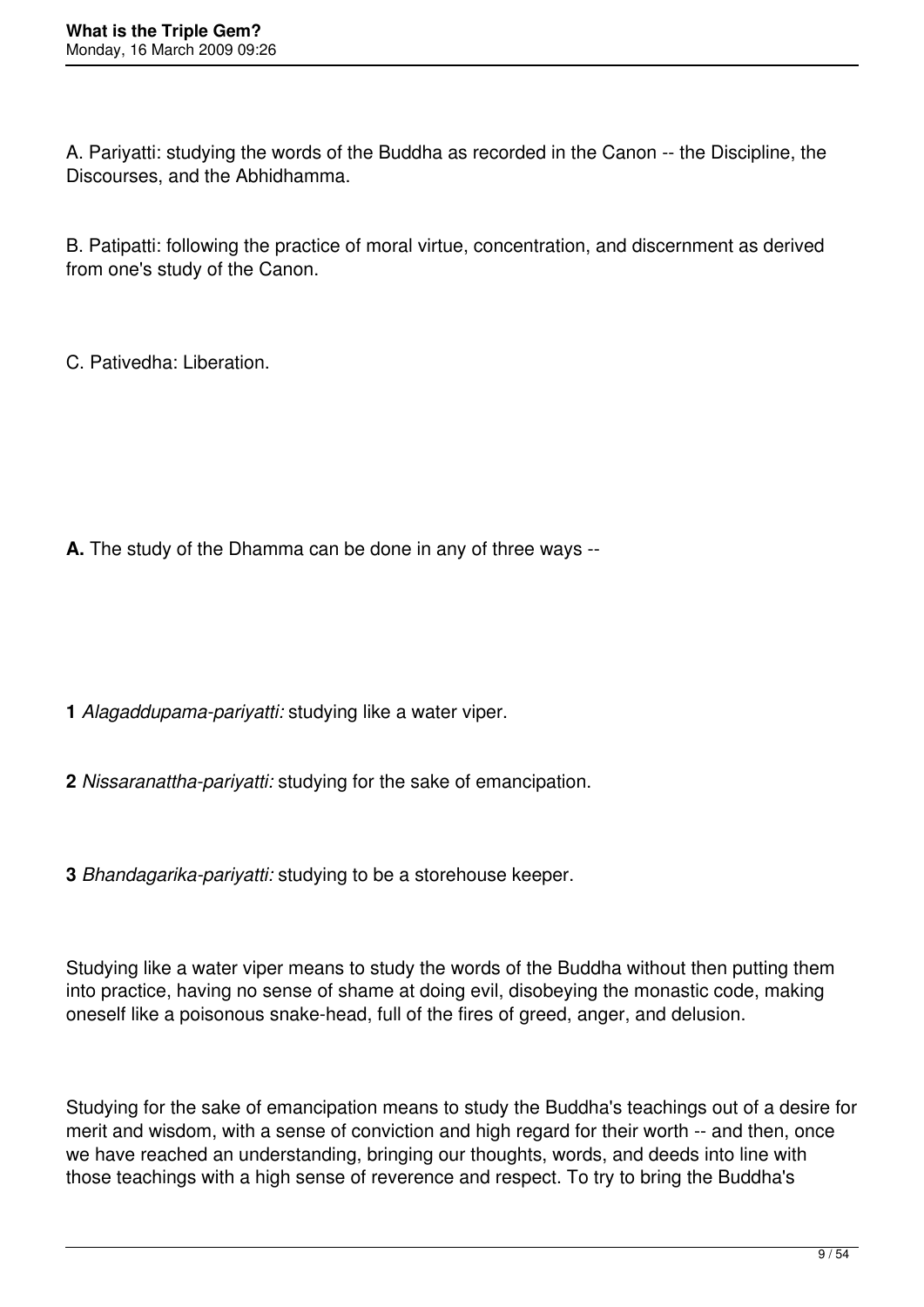teachings into line with ourselves is the wrong approach -- because, for the most part, we are full of defilements, cravings, views, and conceits. If we act in this way we are bound to be more at fault than those who try to bring themselves into line with the teachings: Such people are very hard to find fault with.

Studying to be a storehouse keeper refers to the education of people who no longer have to be trained, i.e., of Arahants, the highest level of the Noble Ones. Some Arahants, when they were still ordinary, run-of-the-mill people, heard the Dhamma directly from the Buddha once or twice and were able immediately to reach the highest attainment. This being the case, they lacked a wide-ranging knowledge of worldly conventions and traditions; and so, with an eye to the benefit of other Buddhists, they were willing to undergo a certain amount of further education. This way of studying the Dhamma is called *'sikkha-garavata':* respect for the training.

**B.** The practice of the Dhamma means to conduct oneself in line with the words of the Buddha as gathered under three headings:

-- Virtue: proper behavior, free from vice and harm, in terms of one's words and deeds.

-- Discernment: insight and circumspection with regard to all fashioned things, i.e., physical properties, aggregates, and sense media.

To conduct oneself in this manner is termed practicing the Dhamma. By and large, though, Buddhists tend to practice the Dhamma in a variety of ways that aren't in line with the true path of practice. If we were to classify their ways of practice, there would be three:

<sup>--</sup> Concentration: intentness of mind, centered on one of the themes of meditation, such as the breath.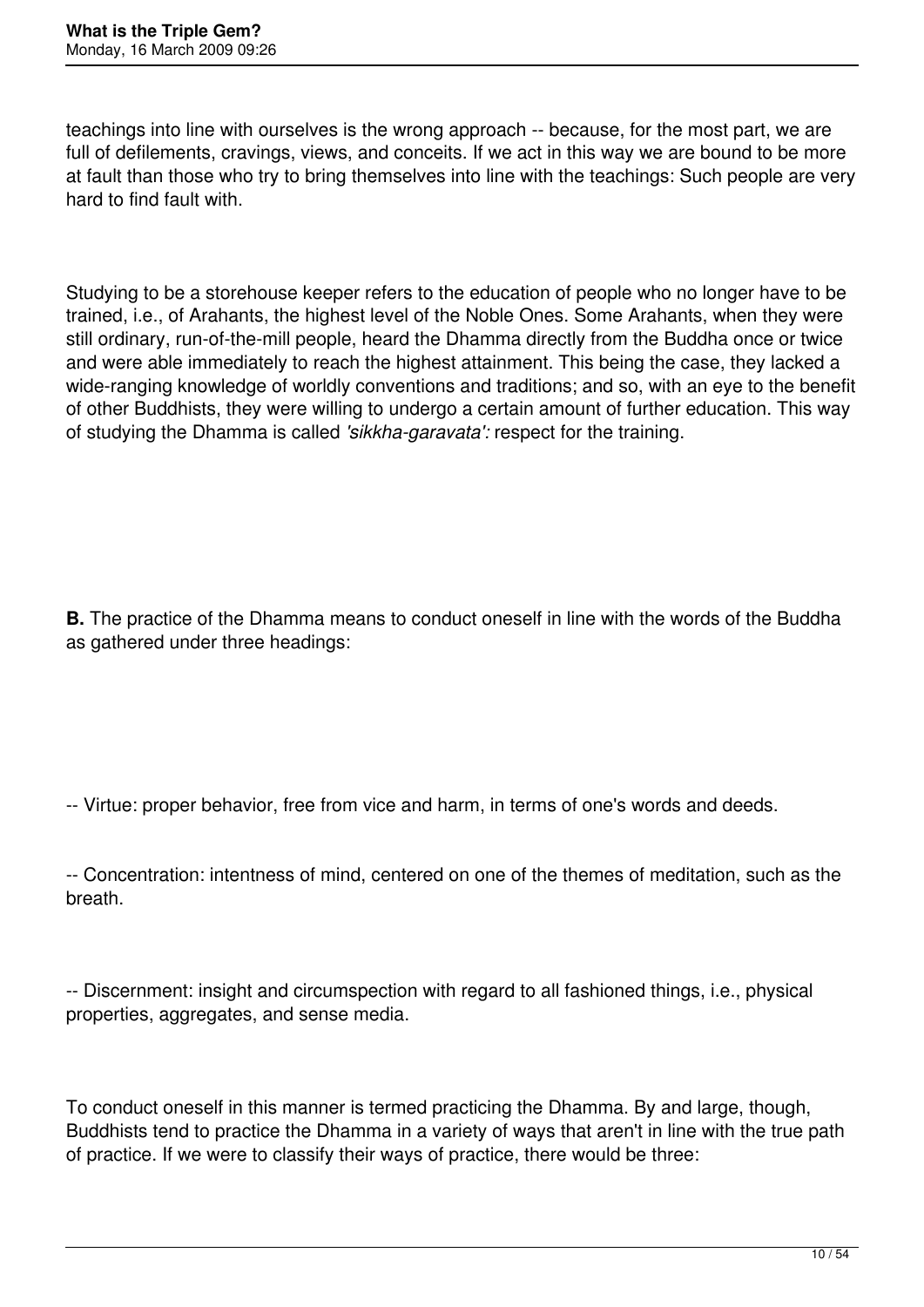- **1** *Lokadhipateyya* -- putting the world first.
- **2** *Attadhipateyya* -- putting the self first.
- **3** *Dhammadhipateyya* -- putting the Dhamma first.

To put the world first means to practice for the sake of such worldly rewards as prestige, material gains, praise, and sensual pleasures. When we practice this way, we are actually torturing ourselves, because undesirable things are bound to occur: Having attained prestige, we can lose it. Having acquired material gains, we can lose them. Having received praise, we can receive censure. Having experienced pleasure, we can see it disintegrate. Far from the paths, fruitions, and nibbana, we torture ourselves by clinging to these things as our own.

To put the self first means to practice in accordance with our own opinions, acting in line with whatever those opinions may be. Most of us tend to side with ourselves, getting stuck on our own views and conceits because our study of the Dhamma hasn't reached the truth of the Dhamma, and so we take as our standard our own notions, composed of four forms of personal bias --

**a** *Chandagati:* doing whatever we feel like doing.

**b** *Bhayagati:* fearing certain forms of power or authority, and thus not daring to practice the Dhamma as we truly should. (We put certain individuals first.)

**c** *Dosagati:* acting under the power of anger, defilement, craving, conceits, and views.

**d** *Mohagati:* practicing misguidedly, not studying or searching for what is truly good; assuming that we're already smart enough, or else that we're too stupid to learn; staying buried in our habits with no thought of extracting ourselves from our sensual pleasures.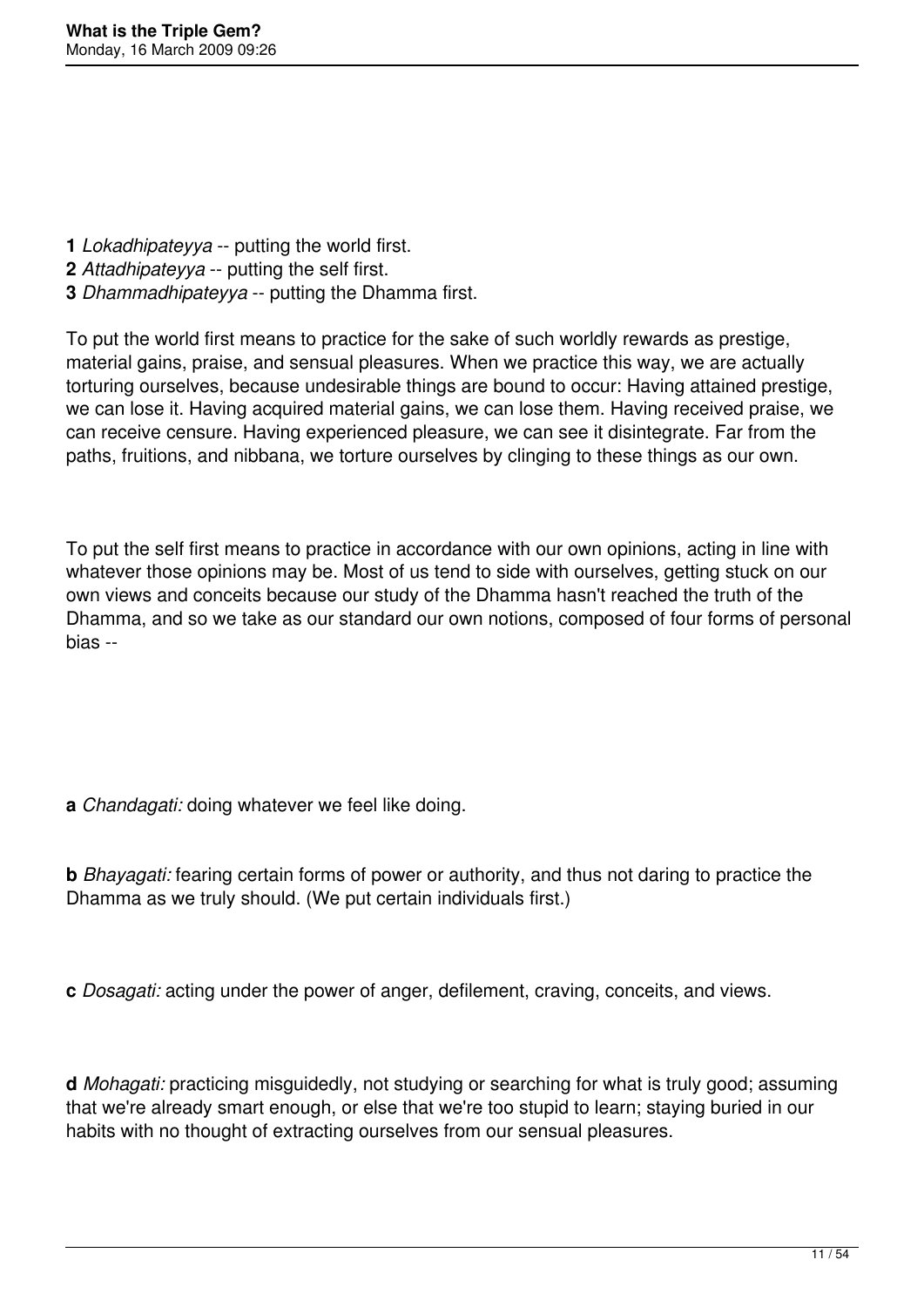All of these ways of practice are called 'putting the self first.'

To put the Dhamma first means to follow the Noble Eightfold Path --

**a.** Right View: seeing that there really is good, there really is evil, there really is stress, that stress has a cause, that it disbands, and that there is a cause for its disbanding.

**b.** Right Resolve: thinking of how to rid ourselves of whatever qualities we know to be wrong and immoral, i.e., seeing the harm in sensual desires in that they bring on suffering and stress.

**c.** Right Speech: speaking the truth; not saying anything divisive or inciteful; not saying anything coarse or vulgar in situations where such words would not be proper; not saying anything useless. Even though what we say may be worthwhile, if our listener isn't interested then our words would still count as useless.

**d.** Right Action: being true to our duties, not acting in ways that would be corrupt or bring harm to ourselves or others.

**e.** Right Livelihood: obtaining wealth in ways that are honest, searching for it in a moral way and using it in a moral way.

**f.** Right Effort: persisting in ridding ourselves of all that is wrong and harmful in our thoughts, words, and deeds; persisting in giving rise to what would be good and useful to ourselves and others in our thoughts, words, and deeds, without a thought for the difficulty or weariness involved; acting persistently so as to be a mainstay to others (except in cases that are beyond our control).

**g.** Right Mindfulness: being mindful and deliberate, making sure not to act or speak through the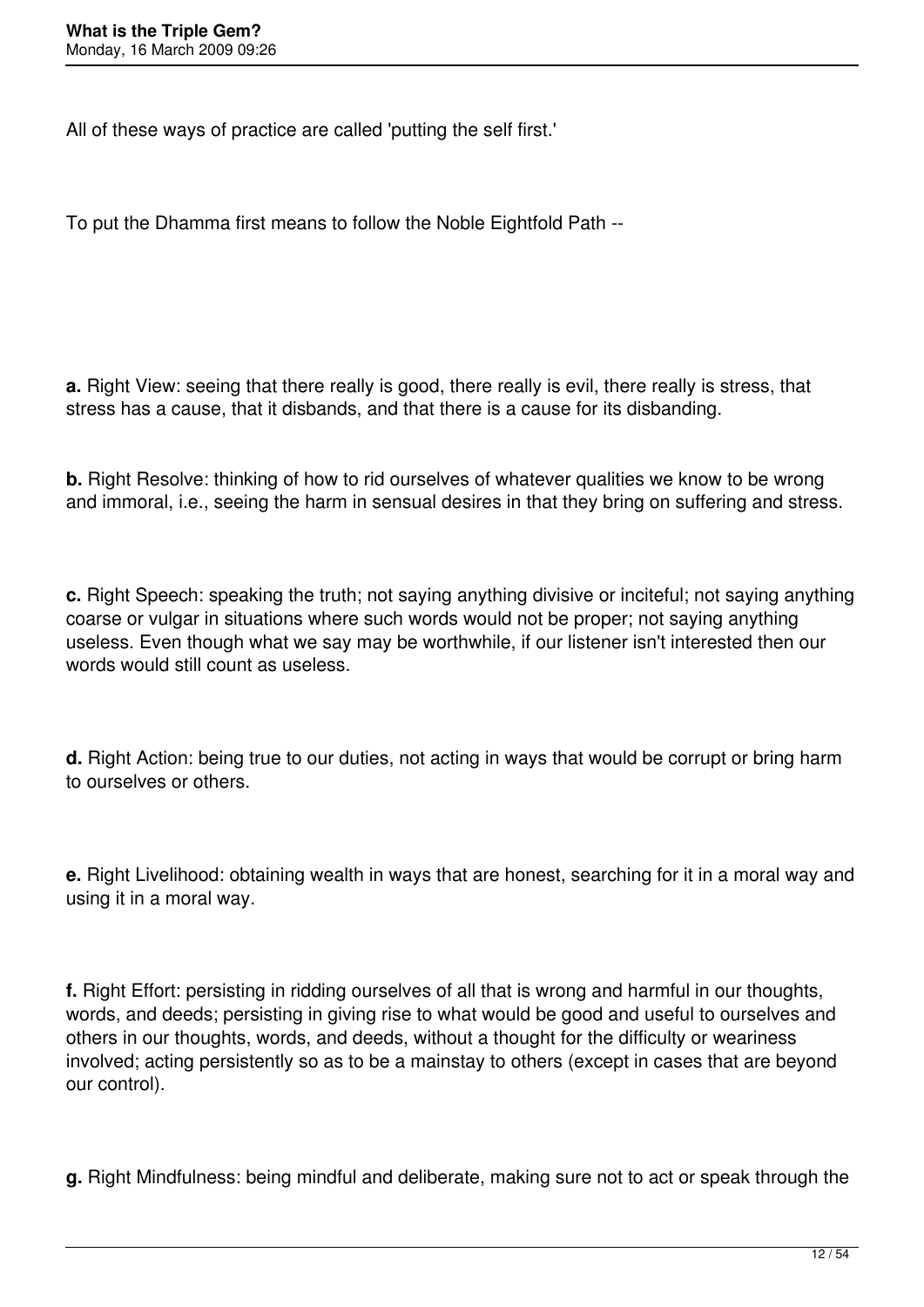power of inattention or forgetfulness, making sure to be constantly mindful in our thoughts (being mindful of the four frames of reference).

**h.** Right Concentration: keeping the mind centered and resilient. No matter what we do or say, no matter what moods may strike the heart, the heart keeps its poise, firm and unflinching in the four levels of *jhana.*

These eight factors can be reduced to three -- virtue, concentration, and discernment -- called the middle way, the heart of the Buddha's teachings. The 'middleness' of virtue means to be pure in thought, word, and deed, acting out of compassion, seeing that the life of others is like your own, that their possessions are like your own, feeling benevolence, loving others as much as yourself. When 'you' and 'they' are equal in this way, you are bound to be upright in your behavior, like a well-balanced burden that, when placed on your shoulders, doesn't cause you to tip to one side or the other. But even then you are still in a position of having to shoulder a burden. So you are taught to focus the mind on a single preoccupation: This can be called 'holding in your hands' -- i.e., holding the mind in the middle -- or concentration.

The middleness of concentration means focusing on the present, not sending your thoughts into the past or future, holding fast to a single preoccupation *(anapanaka-jhana,* absorption in the breath).

As for the middleness of discernment: No matter what preoccupations may come passing by, you are able to rid yourself of all feelings of liking or disliking, approval or rejection. You don't cling, even to the one preoccupation that has arisen as a result of your own actions. You put down what you have been holding in your hands; you don't fasten onto the past, present or future. This is release.

When our virtue, concentration, and discernment are all in the middle this way, we're safe. Just as a boat going down the middle of a channel, or a car that doesn't run off the side of the road, can reach its destination without beaching or running into a tree; so too, people who practice in this way are bound to reach the qualities they aspire to, culminating in the paths and fruitions leading to nibbana, which is the main point of the Buddha's teachings.

So in short, putting the Dhamma first means to search solely for purity of heart.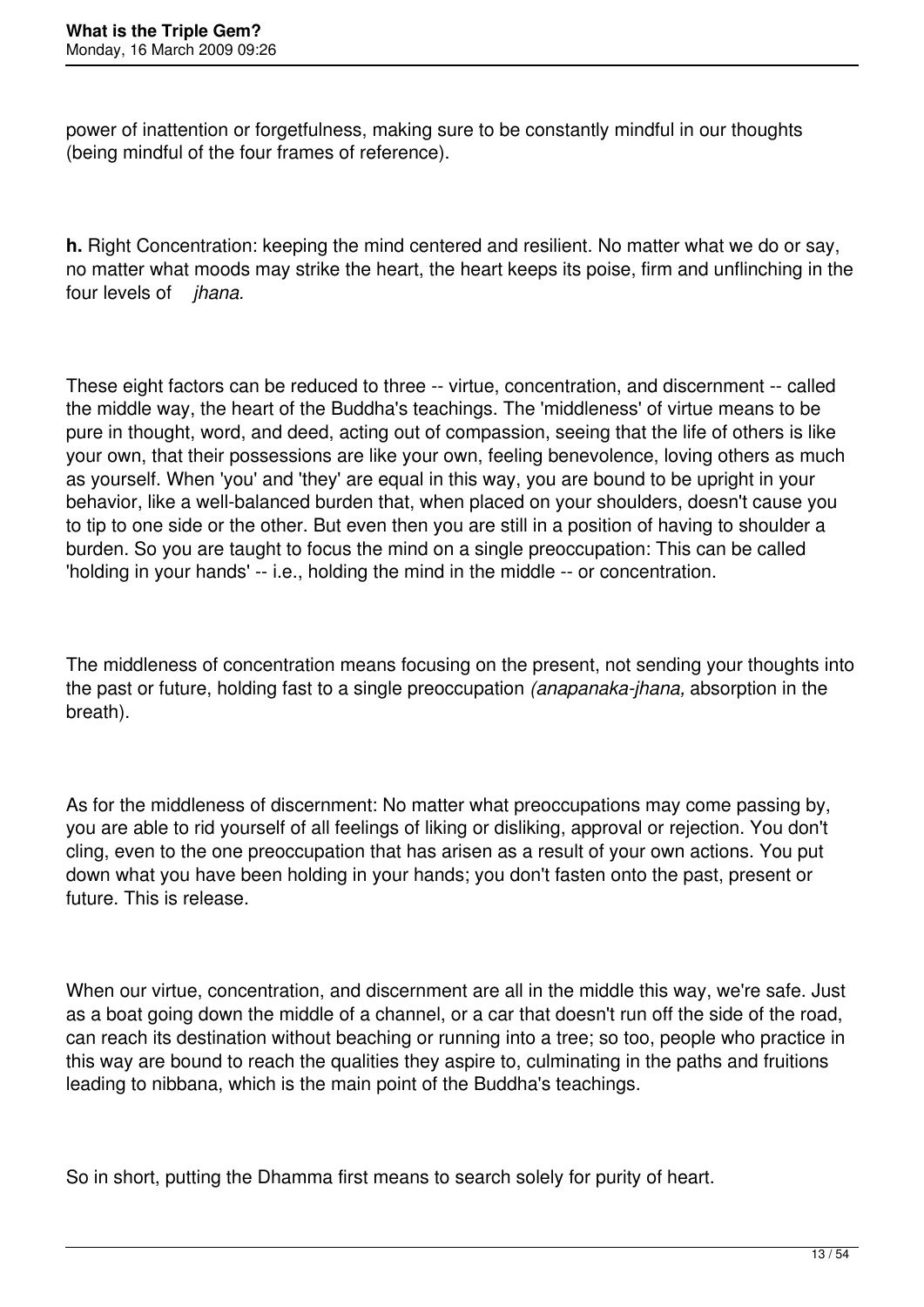**C.** The attainment of the Dhamma refers to the attainment of the highest quality, nibbana. If we refer to the people who reach this attainment, there are four sorts --

**1** *Sukha-vipassako:* those who develop just enough tranquillity and discernment to act as a basis for advancing to liberating insight and who thus attain nibbana having mastered only *asavakkhaya-?ana,*

the knowledge that does away with the fermentation of defilement.

- **2** *Tevijjo:* those who attain the three skills.
- **3** *Chalabhi??o:* those who attain the six intuitive powers.
- **4** *Catuppatisambhidappatto:* those who attain the four forms of acumen.

To explain *sukha-vipassako* (those who develop insight more than tranquillity): *Vipassana* (liberating insight) and *asavakkhaya-?ana* (the awareness that does away with the fermentation of defilement) differ only in name. In actuality they refer to the same thing, the only difference being that *vipassana* refers to the beginning stage of insight, and *asavakkhaya-?ana* to the final stage: clear and true comprehension of the four Noble Truths.

To explain *tevijjo:* The three skills are --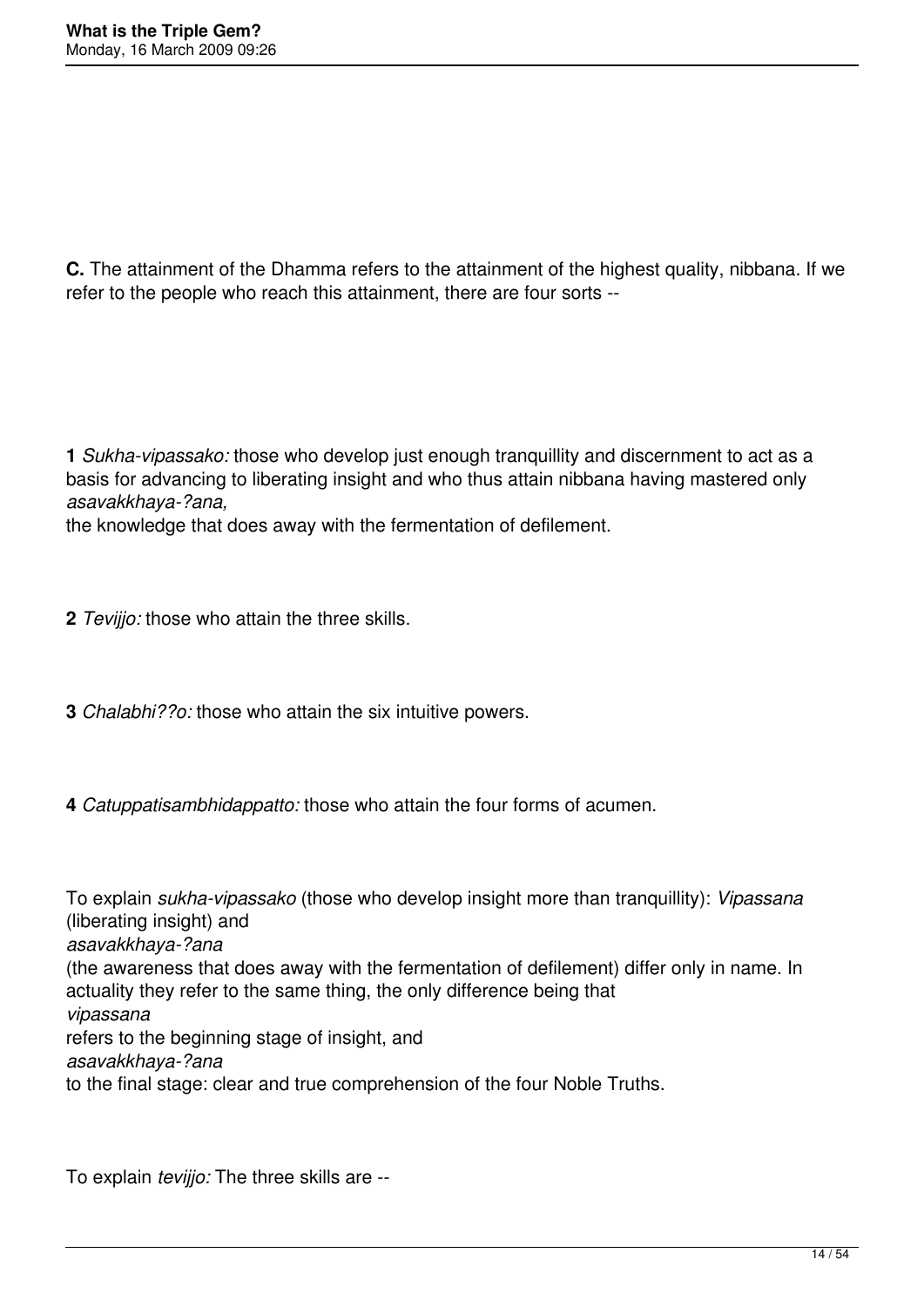**a** *Pubbenivasanussati-?ana:* the ability to remember past lives -- one, two, three, four, five, ten, one hundred, one thousand, depending on one's powers of intuition. (This is a basis for proving whether death is followed by rebirth or annihilation.)

**b** *Cutupapata-?ana:* knowledge of where living beings are reborn -- on refined levels or base - after they die.

**c** *Asavakkhaya-?ana:* the awareness that enables one to do away with the fermentations in one's character (sensuality, states of being, ignorance).

To explain *chalabhi??o:* The six intuitive powers are --

**a** *Iddhividhi:* the ability to display miracles -- becoming invisible, walking on a dry path through a body of water, levitating, going through rain without getting wet, going through fire without getting hot, making a crowd of people appear to be only a few, making a few to appear many, making oneself appear young or old as one likes, being able to use the power of the mind to influence events in various ways.

**b** *Dibbasota:* clairaudience; the ability to hear far distant sounds, beyond ordinary human powers.

**c** *Cetopariya-?ana:* the ability to know the thoughts of others.

**d** *Pubbenivasanussati-?ana:* the ability to remember previous lives.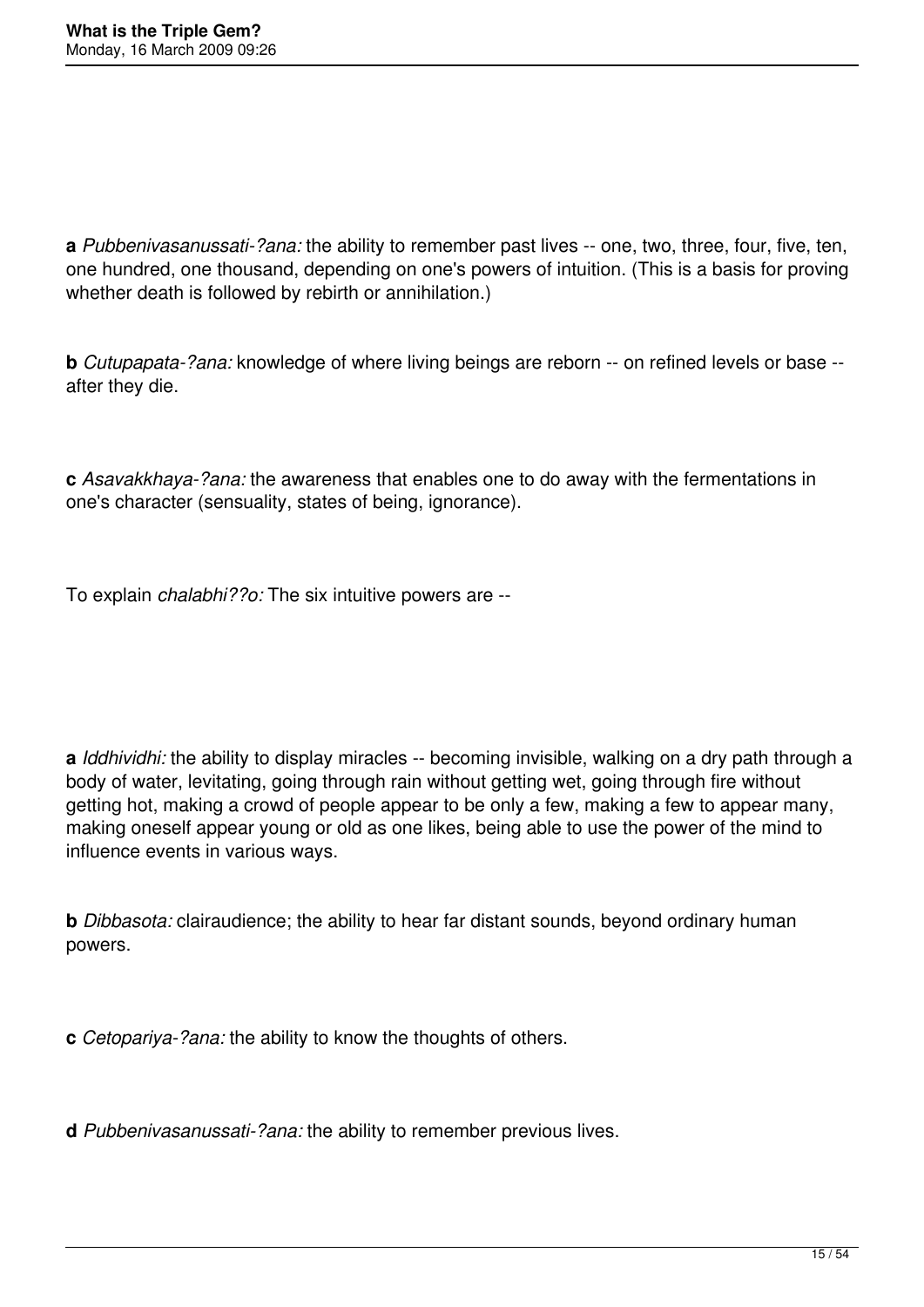**e** *Dibba-cakkhu:* clairvoyance; the ability to see far distant objects, beyond ordinary human powers. Some people can even see other levels of being with their clairvoyant powers (one way of proving whether death is followed by rebirth or annihilation, and whether or not there really are other levels of being).

**f** *Asavakkhaya-?ana:* the awareness that does away with the fermentation of defilement.

To explain *catuppatisambhidappatto:* The four forms of acumen are --

**a** *Attha-patisambhida:* acumen with regard to the sense of the Doctrine and of matters in general, knowing how to explain various points in line with their proper meaning.

**b** *Dhamma-patisambhida:* acumen with regard to all mental qualities.

**c** *Nirutti-patisambhida:* acumen with regard to linguistic conventions. (This can include the ability to know the languages of living beings in general.)

**d** *Patibhana-patisambhida:* acumen in speaking on the spur of the moment, knowing how to answer any question so as to clear up the doubts of the person asking (like the Venerable Nagasena).

This ends the discussion of the virtues of the four classes of people -- called Arahants -- who have reached the ultimate quality, nibbana. As for the essence of what it means to be an Arahant, though, there is only one point -- freedom from defilement: This is what it means to attain the Dhamma, the other virtues being simply adornment.

The three levels of Dhamma we have discussed are, like the Buddha, compared to jewels: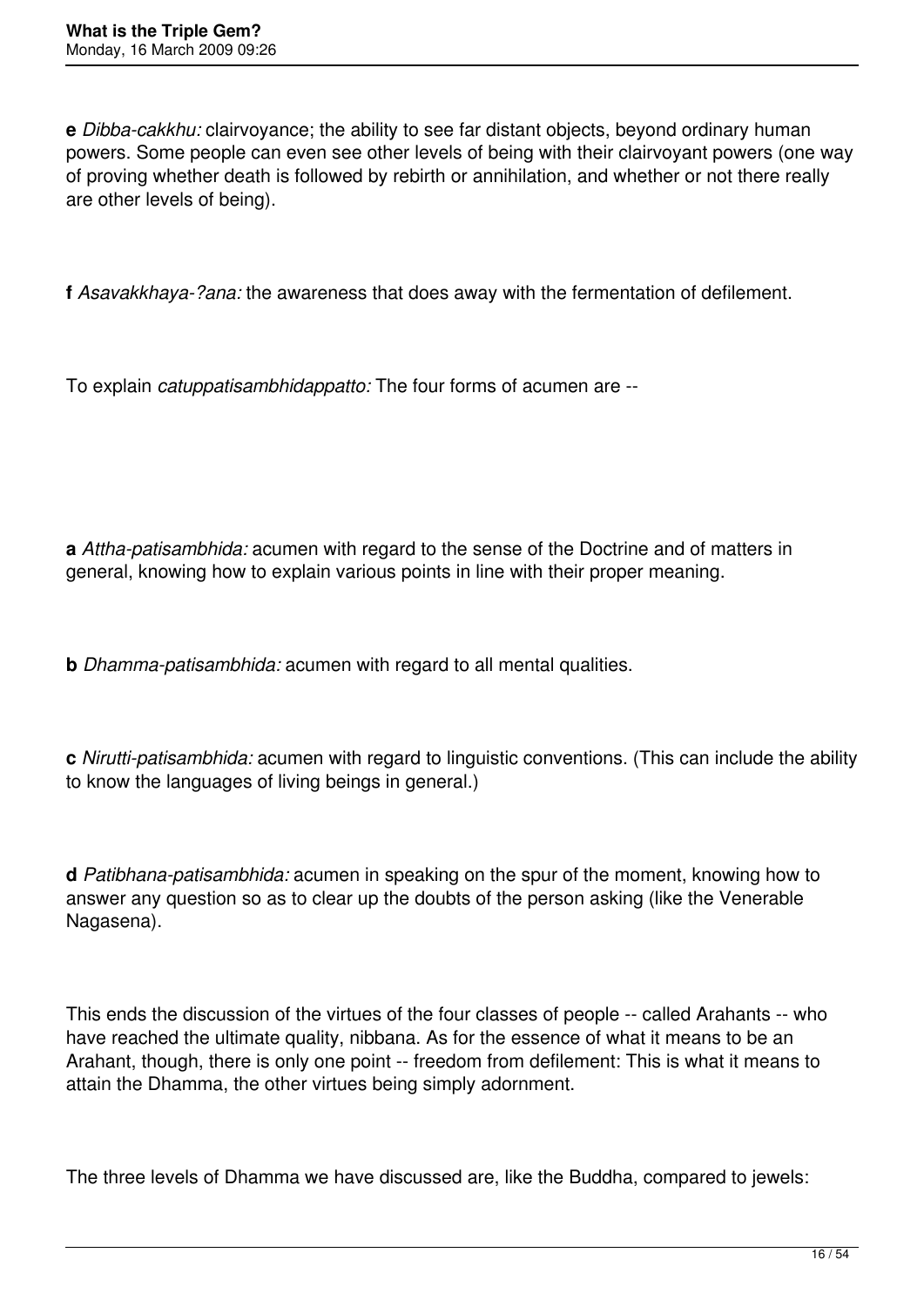There are many kinds of jewels to choose from, depending on how much wealth -- discernment -- we have.

All of the qualities we have mentioned so far, to put them briefly so as to be of use, come down to this: Practice so as to give rise to virtue, concentration, and discernment within yourself. Otherwise, you won't have a refuge or shelter. A person without the qualities that provide refuge and shelter is like a person without a home -- a delinquent or a vagrant -- who is bound to wander shiftlessly about. Such people are hollow inside, like a clock without any workings: Even though it has a face and hands, it can't tell anyone where it is, what time it is, or whether it's morning, noon, or night (i.e., such people forget that they are going to die).

People who aren't acquainted with the Dhamma within themselves are like people blind from birth: Even though they are born in the world of human beings, they don't know the light of the sun and moon that enables human beings to see. They get no benefit from the light of the sun and moon or the light of fire; and being blind, they then go about proclaiming to those who can see, that there is no sun, no moon, and no brightness to the world. As a result, they mislead those whose eyes are already a little bleary. In other words, some groups say that the Buddha, Dhamma, and Sangha don't exist, that they were invented to fool the gullible.

Now, the Dhamma is something subtle and fine, like the fire-potential *(tejas)* that exists in the air or in various elements and that, if we have enough common sense, can be drawn out and put to use. But if we're fools, we can sit staring at a bamboo tube [a device for starting fire that works on the same principle as the diesel engine] from dawn to dusk without ever seeing fire at all. Anyone who believes that there is no Buddha, Dhamma, or Sangha, no series of paths or fruitions leading to nibbana, no consciousness that experiences death and rebirth, is like the fool sitting and staring at the bamboo tube.

Here I would like to tell a story as an allegory of those who aren't acquainted with the Dhamma. There once was a man living in the woods who, with his five sons, started growing crops in a clearing about a mile from their home village. He built a small shack at the clearing and would often take his sons to stay there. One morning he started a fire in the shack and told his sons to look after the fire, for he was going out to hunt for food in the forest. 'If the fire goes out,' he told them, 'get some fire from my bamboo tube and start it up again.' Then he set out to search for food for his sons.

After he had left, his sons got so wrapped up in their play that when they finally took a look at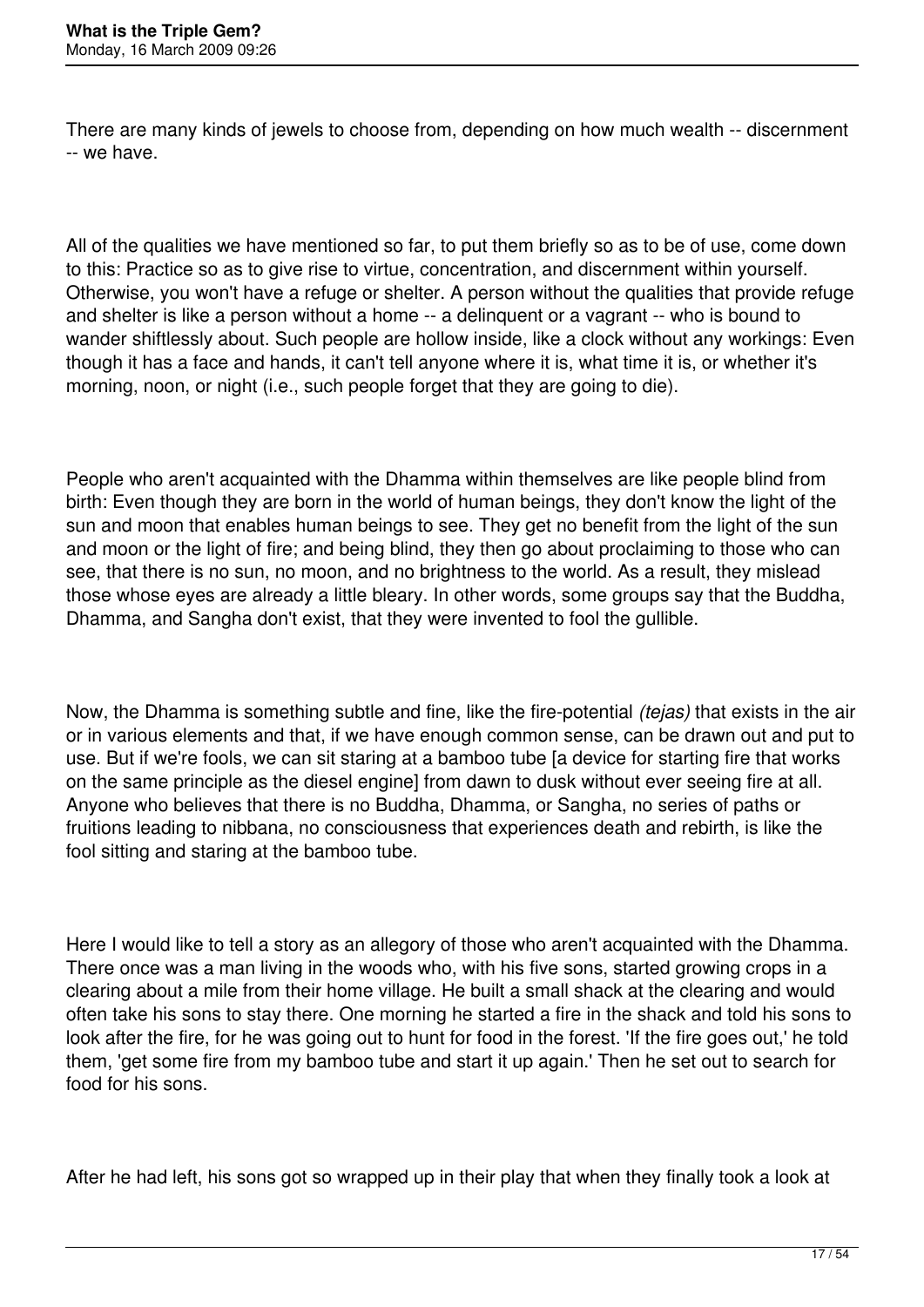the fire, they found that it was completely out. So they had the first son go get some fire to start it up again. The first son walked over and tried knocking on the bamboo tube but didn't see any fire. So they had the second son get some fire from the tube: He opened it up but didn't see any fire inside. All he saw were two bamboo chips but he didn't know what to do with them. So the third son came over for a look and, since he didn't see any fire, he took a knife to cut the tube in half but still didn't see any fire. The fourth son went over and, seeing the two halves lying there, shaved them down into thin strips to find the fire in them but didn't see any fire at all.

Finally the fifth son went over to look for fire, but before he went he said to his brothers, 'What's the matter with you guys that you can't get any fire from the bamboo tube? What a bunch of fools you are! I'll go get it myself.' With that, he went to look at the bamboo tube and found it split into strips lying in pile. Realizing what his brothers had done, and thinking, 'What a bunch of hare-brains,' he reached for a mortar and pestle and ground up the bamboo strips to find the fire in them. By the time he ran out of strength, he had ground them into a powder, but he still hadn't found any fire. So he snuck off to play by himself.

Eventually, toward noon, the father returned from the forest and found that the fire had gone out. So he asked his sons about it, and they told him how they had looked for fire in the bamboo tube without finding any. 'Idiots,' he thought, 'they've taken my fire-starter and pounded it to bits. For that, I won't fix them any food. Let 'em starve!' As a result, the boys didn't get anything to eat the entire day.

Those of us who aren't acquainted with the brightness of the Dhamma -- *'Dhammo padipo'* - lying within us, who don't believe that the Dhamma has value for ourselves and others, are lacking in discernment, like the boys looking for fire in the bamboo tube. Thus we bring about our own ruin in various ways, wasting our lives: born in darkness, living in darkness, dying in darkness, and then reborn in more darkness all over again. Even though the Dhamma lies within us, we can't get any use from it and thus will suffer for a long time to come, like the boys who ruined their father's fire-starter and so had to go without food.

The Dhamma lies within us, but we don't look for it. If we hope for goodness, whether on a low or a high level, we'll have to look here, inside, if we are to find what is truly good. But before we can know ourselves in this way, we first have to know -- through study and practice -- the principles taught by the Buddha.

Recorded Dhamma *(pariyatti dhamma)* is simply one of the symbols of the Buddha's teachings.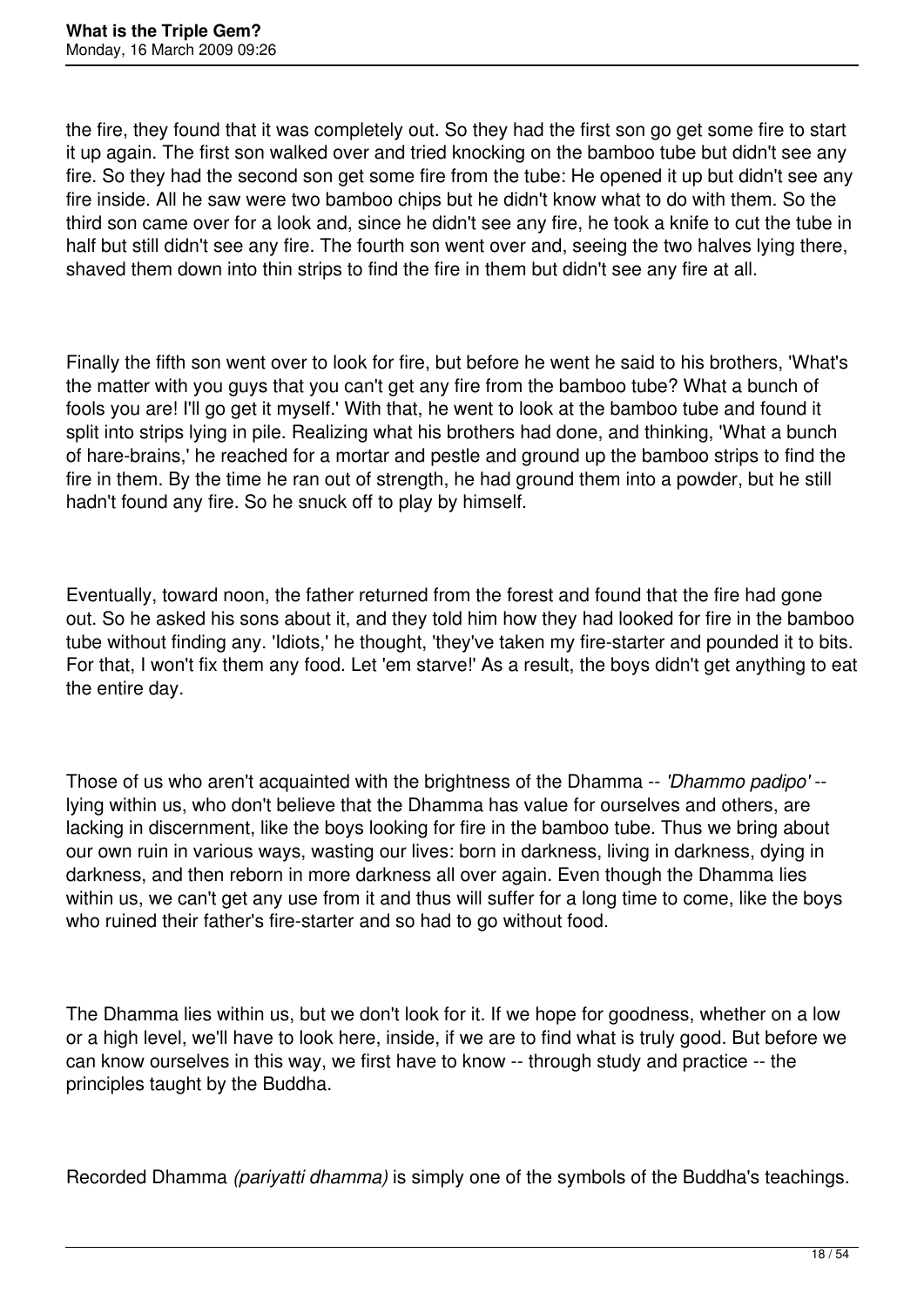The important point is to actualize the Dhamma through the complete practice of virtue, concentration, and discernment. This is an essential part of the religion, the part that forms the inner symbol of all those who practice rightly and well. Whether the religion will be good or bad, whether it will prosper or decline, depends on our practice, not on the recorded doctrine, because the recorded doctrine is merely a symbol. So if we aim at goodness, we should focus on developing our inner quality through the Dhamma of practice *(patipatti dhamma).*

As for the main point of Buddhism, that's the Dhamma of attainment *(pativedha dhamma),*

the transcendent quality: nibbana.

\* \* \*

## **III.**  *Sangham saranam gacchami:* **I go to the Sangha for refuge.**

The word *Sangha,* if translated as a substantive, refers to those who have ordained and are wearing the yellow robe. Translated as a quality, it refers to all people in general who have practiced correctly in line with the Buddha's teachings. Members of the monastic order, however, are of all sorts, and so we have two groups --

- A. *Sammuti-sangha:*the conventional Sangha.
- B. *Ariya-sangha:* the Noble Sangha.

Membership in the conventional Sangha is attained through consent of the Order, in a formal ceremony with witnesses, following the procedures set out in the Vinaya. Membership in the Noble Sangha is attained when the quality of transcendence *(lokuttara dhamma)* appears in one's heart as a result of one's own behavior and practice, with no formalities of any sort whatsoever. All Buddhists -- whether formally ordained or not, no matter what their sex, color, or social position -- can become members of this Sangha. This is termed being ordained by the Dhamma, or being self-ordained in a way that cannot be faulted.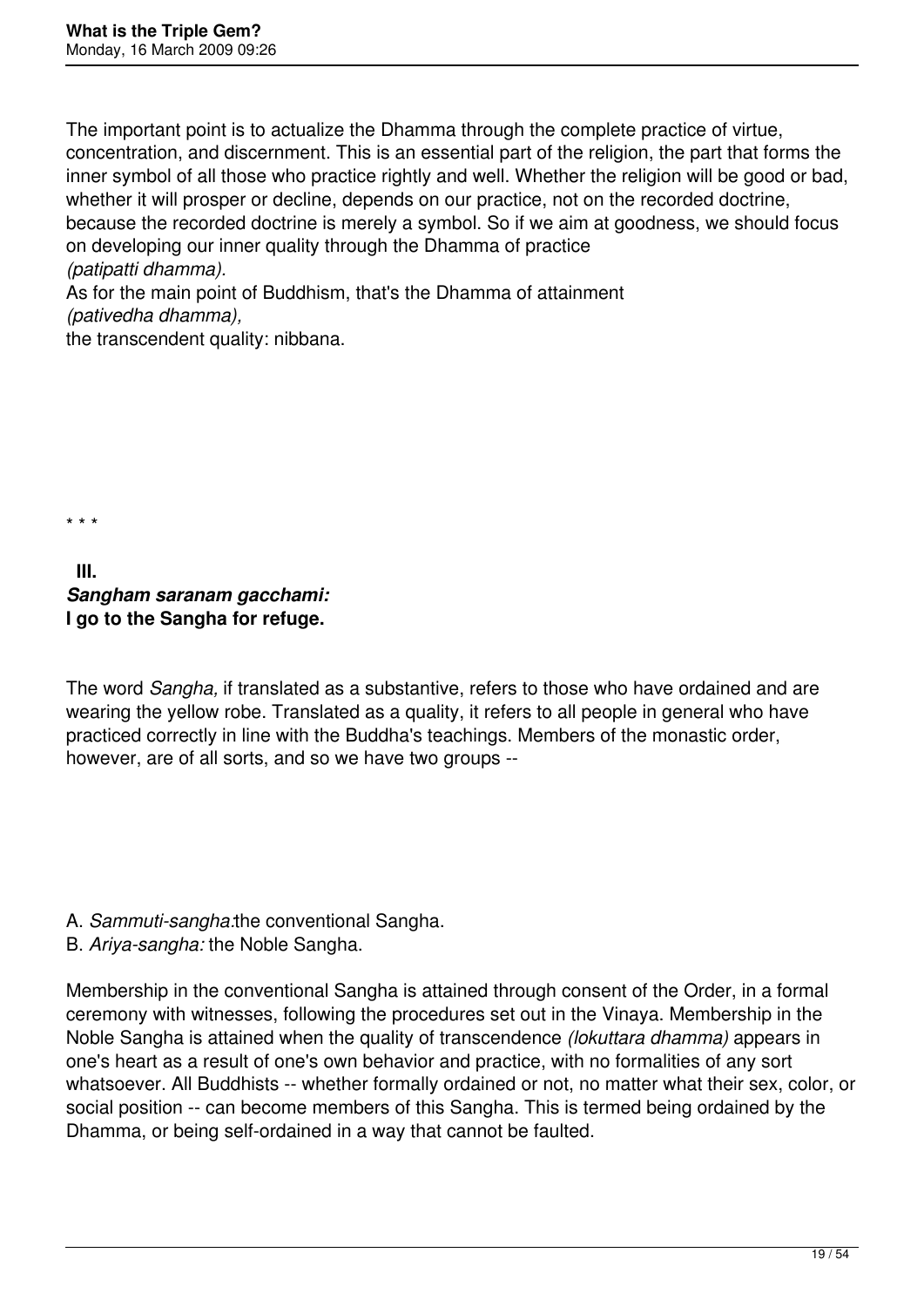To speak in abstract terms, the qualities of transcendence, stable and sure, that appear in the hearts of those who practice -- leading them solely to the higher realms and closing off the four states of destitution *(apaya)* -- are, taken together, called the Noble Sangha.

**A.** Members of the conventional Sangha, with regard to the way they conduct themselves, fall into four groups --

**1** *Upajivika:* those who are looking simply for ways to make a living, without looking for any higher virtues to develop within themselves. They use the yellow robe as a means of livelihood, without any thought of following the threefold training of virtue, concentration, and discernment.

**2** *Upakilika:* those who become ordained without any respect for the training, looking simply for pastimes for their own enjoyment -- collecting plants, playing chess, gambling, buying lottery tickets, betting on horses -- looking for gain in ways forbidden by the Vinaya, disobeying the words of the Buddha, disregarding the virtues set out in the scriptures, undermining the religion.

**3** *Upamuyuhika:* those who are close-minded and misguided, unwilling to train themselves in heightened virtue, concentration, or discernment. Even though they may have some education and knowledge, they still keep themselves closed-minded, making excuses based on their teachers, the time, the place, and their accustomed beliefs and practices. Stuck where they are, such people are unwilling to change their ways so as to accord with the principles of the doctrine.

**4** *Upanissarana:* those who desire merit and wisdom; who search for the true principles of the Dhamma and Vinaya; who set their hearts on studying with reverence and respect, and conduct themselves in line with what they have learned; who aim for the merit and wisdom offered by Buddhism, for the path leading to release from suffering; who rightly follow the Lord Buddha's teachings, i.e., --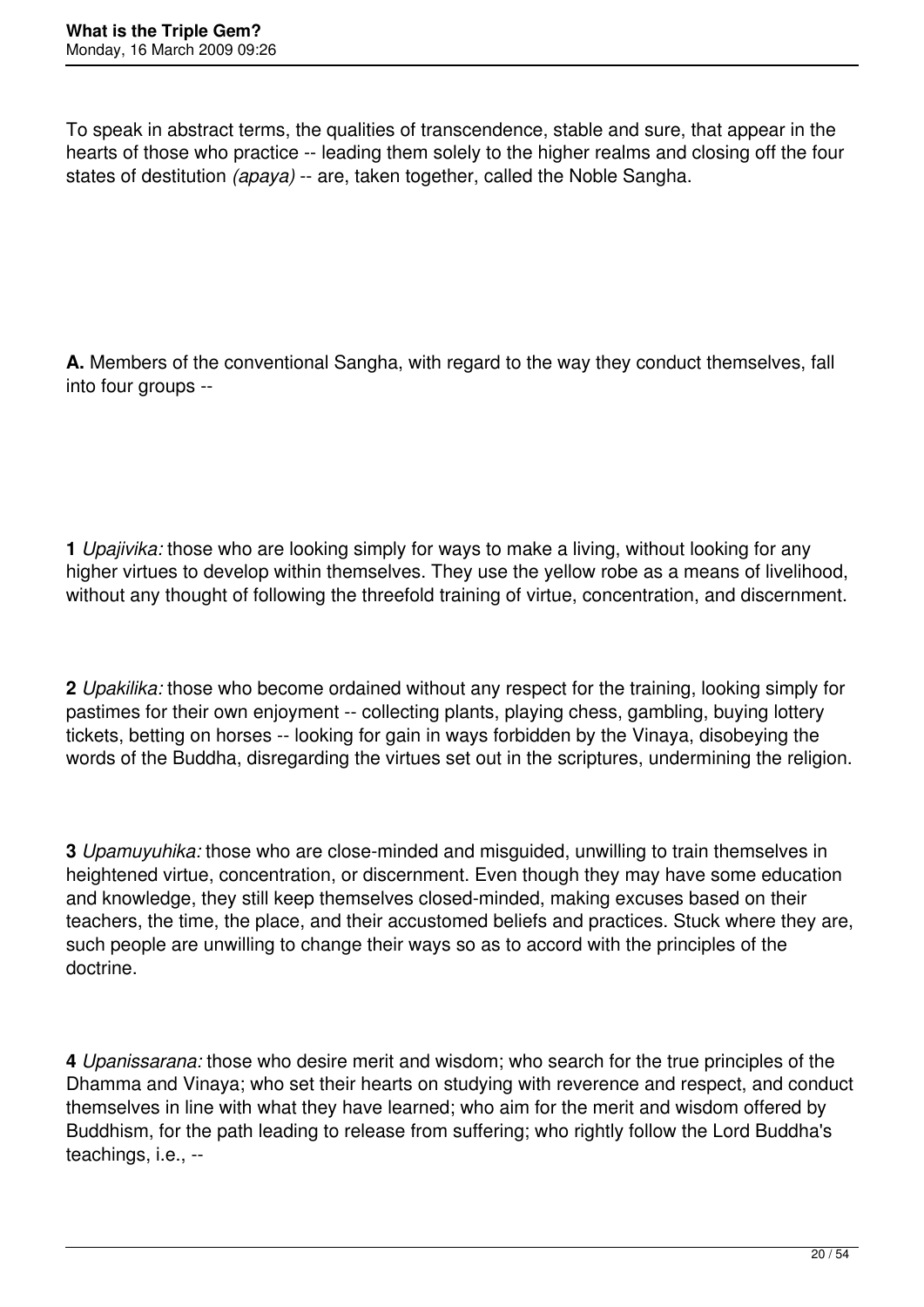**a** *Anupavado:* They don't berate others in inappropriate ways.

**b** *Anupaghato:* They aren't vindictive.

**c** *Patimokkhe ca samvaro:* They stay well within the precepts of the Patimokkha and don't disobey the injunctions of the Vinaya -- like good citizens, desired by the nation, who stay within the bounds of the government's laws. (If people don't keep within the laws of the land, it will lead only to turmoil, because people who have no bounds are like farmers who have no boundary markers and who will thus infringe on one another's property, giving rise to needless disputes and ill-feeling, serving no purpose whatsoever.)

**d** *Matta??uta ca bhattasmim:* They have a sense of moderation in searching for and using the four necessities of life. They understand how to make the best use of things -- knowing what's beneficial and what's harmful, what is and what isn't of use to the body, considering things carefully before making use of them (in line with the principles of morality and the Buddha's teachings).

**e** *Panta?ca sayanasanam:* They favor quiet, secluded places to stay. To quote from the Canon, these include:

*-- Ara??agato va:* going to a forest wilderness, far from human society, free from social interaction

*-- Su??agaragato va:* or to uninhabited dwellings, in places far off the beaten track.

*-- Rukkhamulagato va:* or living under the shade of a tree, in a cave, or under an overhanging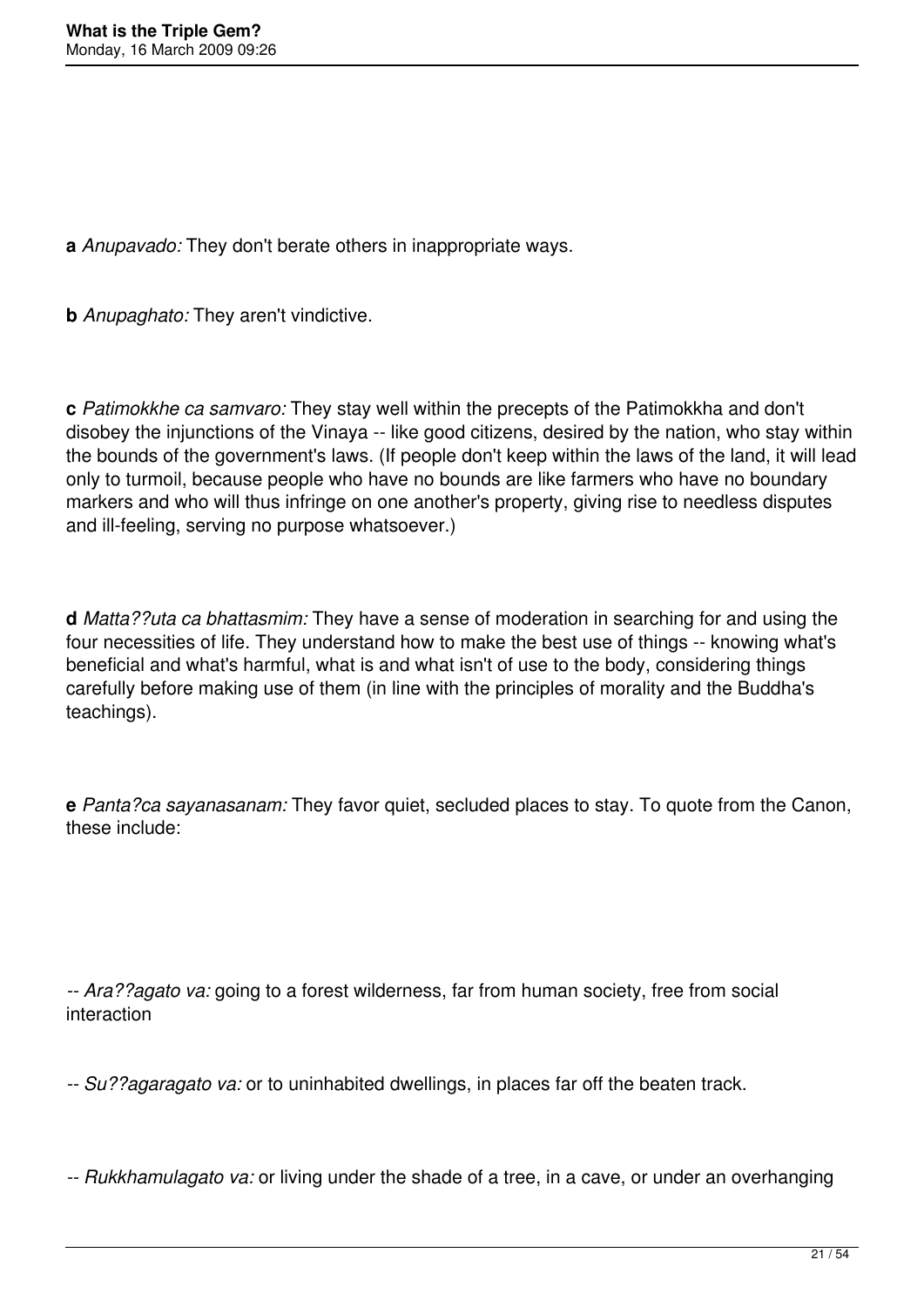cliff face, so as to aid the heart in attaining concentration.

**f** *Adhicitte ca ayogo:* They make a persistent effort, through the practice of concentration, to cleanse the heart, freeing it from such Hindrances as sensual desire.

*Etam buddhana sasanam:* All of these factors are the teachings of the Buddhas.

 *Na hi pabbajito parupaghati Samano hoti param vihethayanto.*

How can a person who harms himself and others be a good monk?

These, then are the attributes of the Sangha. In broad terms, they come down to two sorts:

**1.** *Sangha-nimitta:* the symbol of having been ordained (the mode of dress, etc.).

**2.** *Guna-sampatti:* the inner qualifications -- virtue and truth -- of those worthy meditators who are held to be the field of merit for the world.

Those with the necessary resources -- i.e., discernment -- will obtain a good field. Whatever seed they plant will give a yield well worth the effort involved, just as an intelligent person who puts his savings in a safe national bank will protect his capital from loss and even earn a profit.

Just as a good rice field has four characteristics -- the ground is level and even, the dike has a water gate that is easy to open and close, the soil is rich in nutrients, the rainfall comes at the proper season -- in the same way, members of the Sangha who are to be a field of merit for the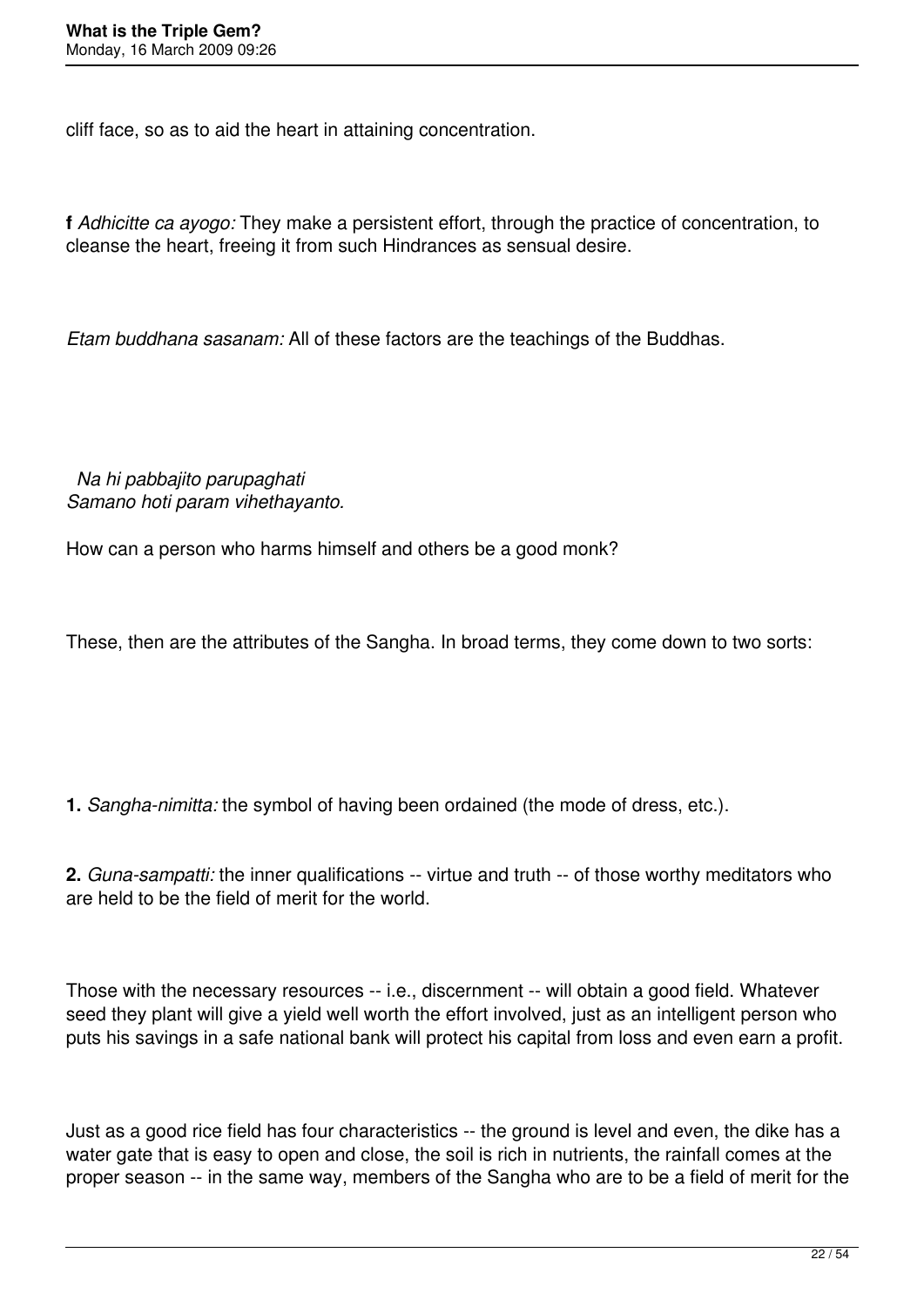world have to be endowed with the four following qualities:

**1.** The analogy of level, even ground refers to those monks who are free from the four forms of personal bias. Whatever they do in thought, word and deed, they are free from:

**a** *Chandagati* -- i.e., they don't act solely under the power of their own likes and inclinations;

- **b** *Dosagati* -- or under the power of ill will or anger towards others;
- **c** *Mohagati* -- or under the power of delusion;

**d** *Bhayagati* -- or under the power of fear or apprehension of any sort whatsoever. They aim at what is right and true as their major concern, both in the presence of others and in private, keeping themselves always on a par with their principles.

**2.** As for the analogy of a water gate that is easy to open and close, 'closing' refers to exercising restraint so that evil doesn't arise within us. Restraint has four aspects --

**a** *Patimokkha-samvara-sila:* staying within the bounds of the Monastic Code.

**b** *Indriya-samvara-sila:* exercising restraint over our senses of sight, hearing, smell, taste, feeling, and ideation so as to keep the mind quiet, unagitated, and in good order.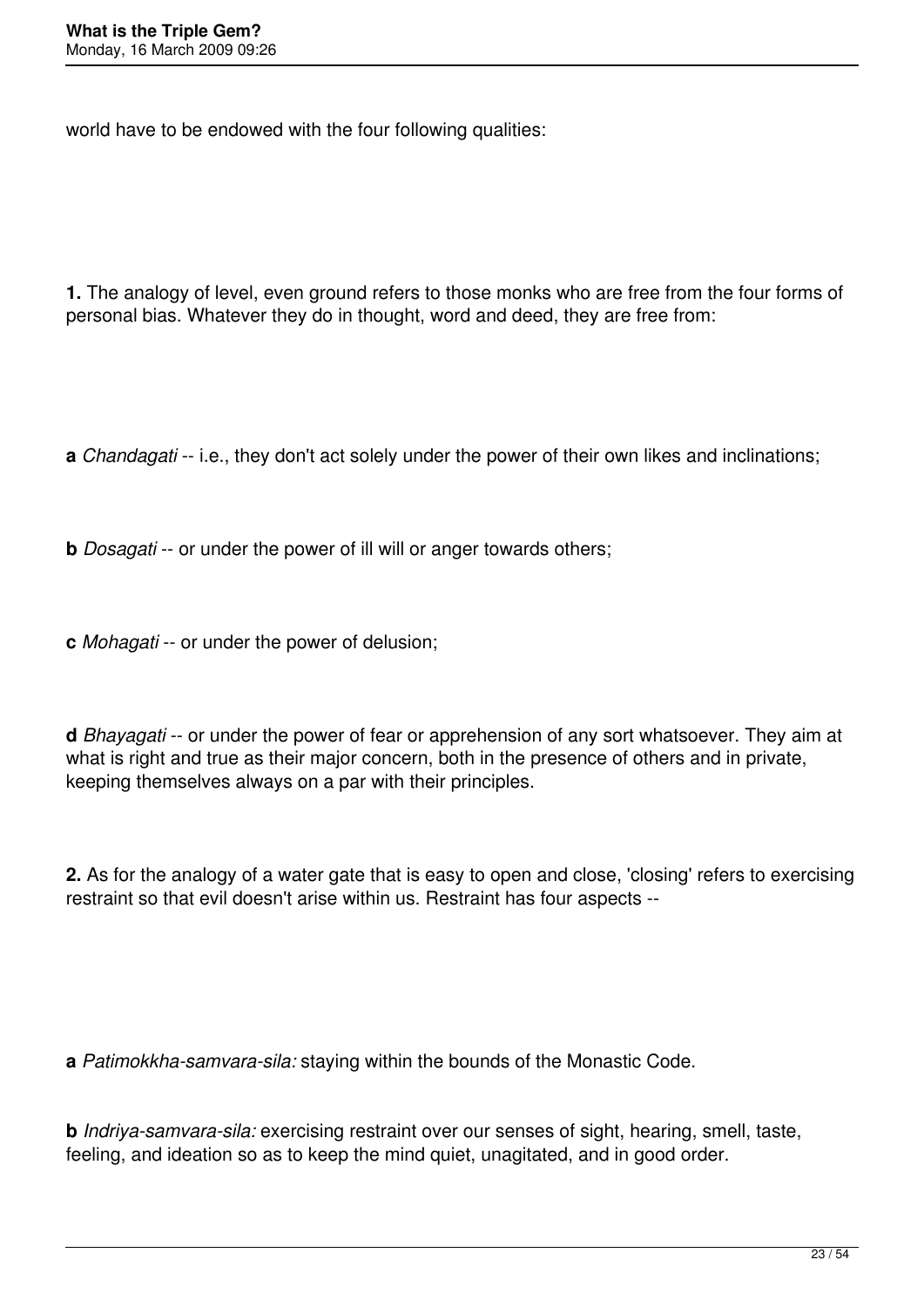**c** *Ajiva-parisuddhi-sila:* searching for the necessities of life -- food, clothing, shelter, and medicine -- only in ways that are proper.

**d** *Paccaya-paccavekkhana-parisuddhi-sila:* considering the necessities of life before using them so as not to use them out of desire or craving.

To exercise restraint in these ways is called 'closing.' 'Closing,' however, can be understood in another way, i.e., exercising restraint so that corruption doesn't arise in the three areas of our thoughts, words, and deeds.

**a.** To close or control our deeds means, in broad terms, not to kill living beings or to oppress or torment them in any way; not to steal the belongings of others; and not to engage in sexual misconduct (or in the sexual act) or to give rein to any sensual desires. Even though such desires may arise in the heart, we keep them under control. This is what it means to close our deeds.

**b.** To close our words means not to tell lies, either to others people's faces or behind their backs; not to speak divisively, i.e., in a way that would lead to a needless falling-out between people; not to speak coarsely or abusively, not cursing, swearing or being vulgar; and not to engage in useless chatter, saying things that are of no real use to ourselves or our listeners. To be intent on restraining ourselves in this way is called closing off evil words so that they don't have a chance to arise.

**c.** To close off evil thoughts means:

*-- Anabhijjha-visama-lobha:* refraining from the greed that goes above and beyond our sphere and powers to the point where dissatisfaction defiles the mind.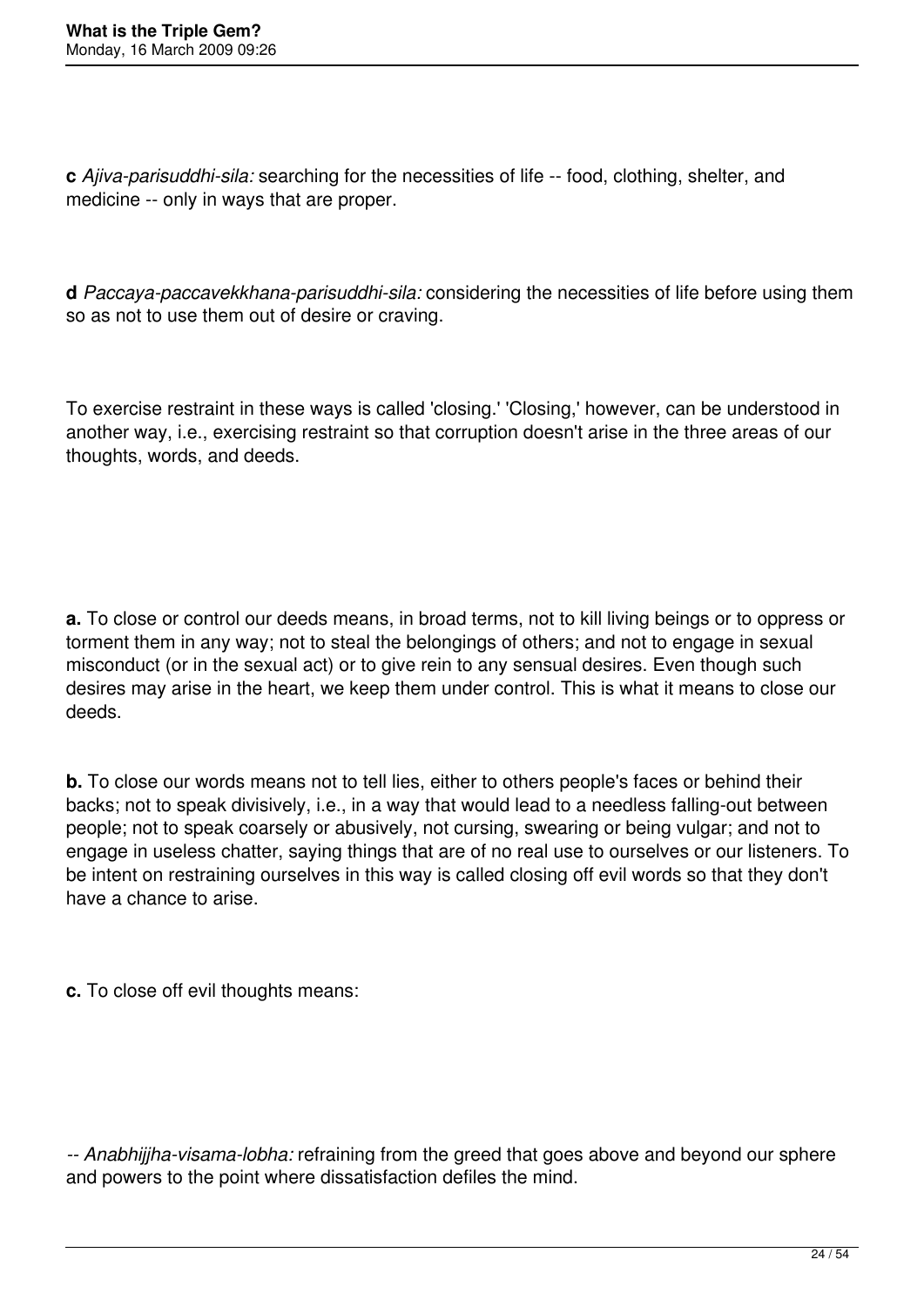*-- Abyapada:* not storing up feelings of ill will to the point where anger takes over and we let jealousy and displeasure show,

*-- Sammaditthi:* keeping our views correct in line with right principles, eliminating views that arise from the mind's being clouded and untrained -- i.e., overpowered by ignorance and delusion -- to the point of believing that there is no good or evil, and from there to deeply ingrained unwise mental states. If we take care to ward off these unwise mental qualities so that they can't arise in our hearts, they will give way to Right View: seeing that there really is good, there really is evil; that virtue, generosity, and meditation really give results; that the paths and fruitions leading to nibbana really exist. When we see things in this way, we have in effect closed off evil, preventing it from penetrating our hearts, just as rice farmers close their dykes to prevent salt water from flowing into their fields.

As for 'opening,' it refers to practicing the five forms of unselfishness --

**a** *Avasamacchariya:* not being possessive of the place over which we have control, such as our temple or monastery; not preventing good people from coming to stay. If people are pure in their behavior and able to impart what is good to us, we should make room for them so that they can stay in comfort. Evil people, however, shouldn't be allowed to infiltrate our group; and bad people who are already in the group should be expelled. This is how to behave with discernment in this area.

**b** *Kulamacchariya:* not being possessive of our families. On the external level, this refers to the families who support us. We don't prevent them from making offerings to other individuals and we don't prevent capable individuals from teaching and advising them. Some monks stand in the way of such interchanges, creating barriers with their thoughts, words, and deeds. Sometimes if their supporters make merit with other individuals, they even make reprisals, such as refusing to allow that family to make merit with their own groups or factions. These worthless attitudes shouldn't be allowed to arise in our hearts.

On the internal level, being possessive of our 'family' refers to the heart's attachment to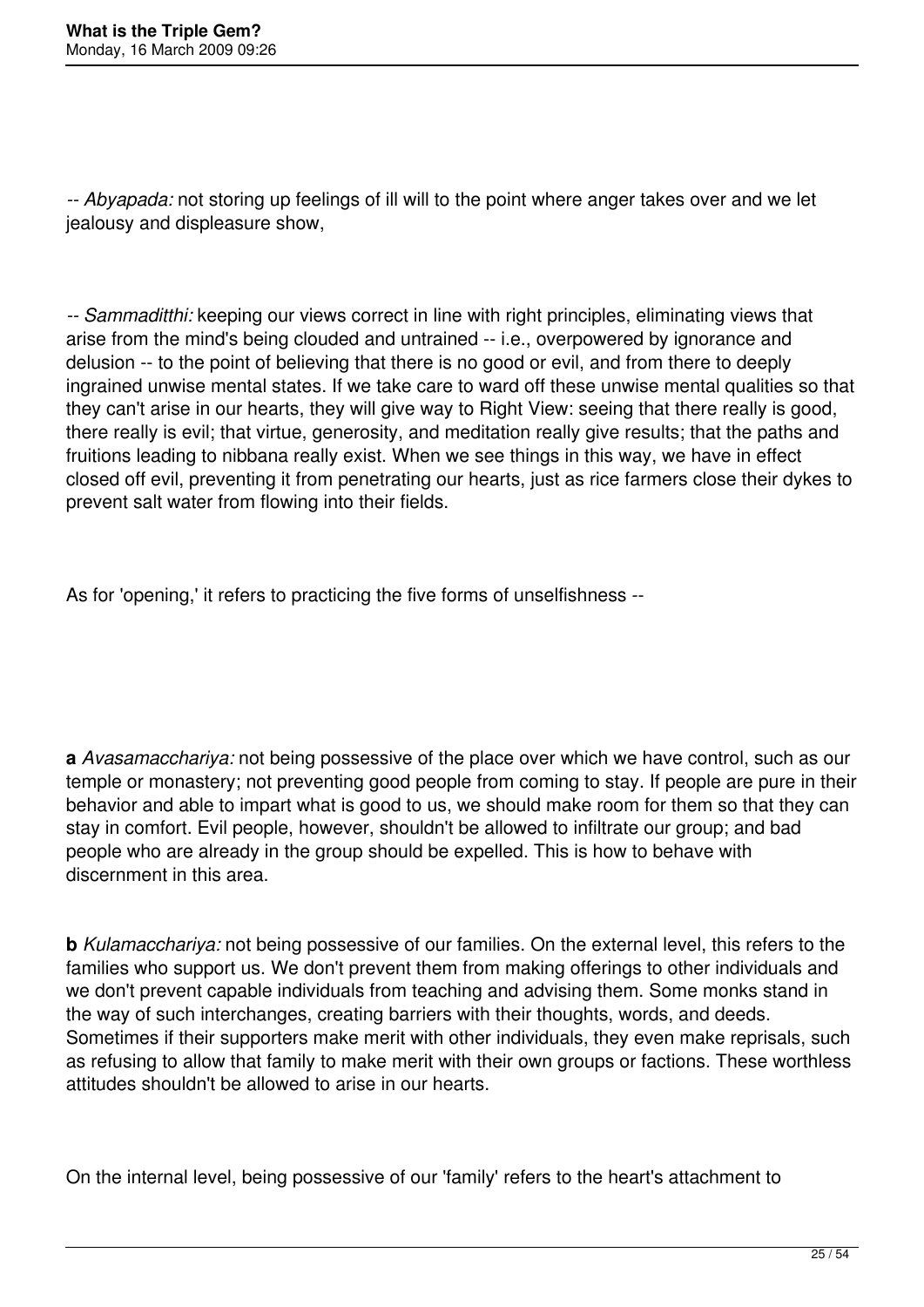sensations and mental acts, which form the family line of unawakened people. We should abandon this attachment so that we can enter the lineage of the Noble Ones.

**c** *Labhamacchariya:* not being possessive of the material gains we have attained through proper means, not regarding them as being our own. Material gains, as classified by the Vinaya, are of four sorts: food, clothing, shelter (lodgings and the items used in them, such as furniture, matting, etc.), and medicine. We should see that when people present us with offerings of this sort, they have abandoned an enemy -- their own stinginess and selfishness -- and have gained in worth and wisdom through the power of their sacrifice. Anyone who receives such an offering and clings to it as really being his own is like a person who collects coconut pulp or sugar cane pulp from which others have already squeezed and drunk the juice. For this reason, people of wisdom and discernment aren't possessive of their belongings. They are always willing to relinquish and share their gains -- in proportion to the amount they have received -- so that others can make use of them.

This is external relinquishment. As for internal relinquishment: Whereas we once ate as we liked, many times a day, we now eat less, only one meal a day. We use only one set of robes. We relinquish our comfortable lodgings and undertake the ascetic practice of living in the forest or under the shade of a tree. If we become ill, we search for medicine and treat our disease with moderation, in a way that doesn't create burdens for others. In other words, we relinquish ourselves as an offering to the religion by putting it into practice. This is classed as the internal relinquishment of material gain through the power of our practice and conduct.

**d** *Vannamacchariya:* not being possessive of our 'color' *(vanna).* 'Vanna,' here, can be interpreted in two ways. In one sense, it refers to social caste or class. For example, the ruling class, the religious elite, property owners, and laborers are held to be unequal in status, and the members of one group are unwilling to let other groups mix with theirs. If such mixing occurs, they regard it as something base and disgraceful and so they continually put up barriers to prevent it from happening. In this case, we can infer that we shouldn't make distinctions based on faction, nationality, color, or race, because the Buddha taught that a person's worth comes not from his or her birth, but from the goodness of his or her own actions; or, as we say, 'Those who do good will meet with good, those who do evil will meet with evil.' For example, we worship and respect the Buddha even though he wasn't Thai as we are. We respect him through the power of his goodness. If we were to be close-minded and nationalistic, we Thai's wouldn't have any religion to worship at all aside from the religion of spirits and ghosts.

The second sense of 'vanna' refers to the complexion of our skin. This, too, we cling to, unwilling to sacrifice it for what is worthy and good. We hesitate to observe the precepts, to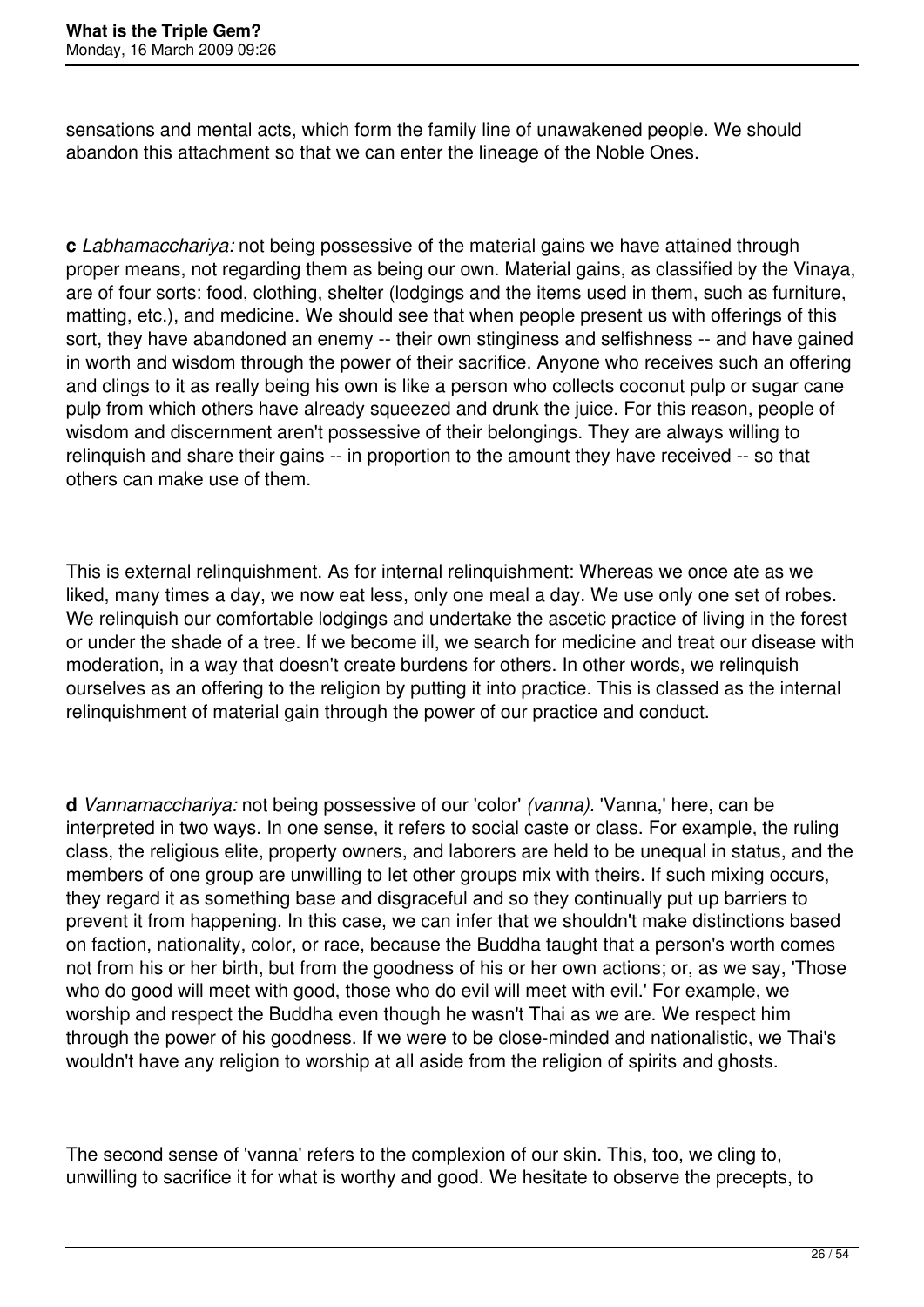meditate, or to undertake the ascetic practices for fear that we'll spoil our looks and complexion.

**e** *Dhammamacchariya:* not being possessive of the Buddha's teachings we have learned. Possessiveness in this case can mean not wanting to teach unless we are reimbursed, not wanting to preach unless there is an offering, or complaining if the offering is small.

On another level, being possessive of the dhamma can refer to holding on to the unskillful qualities *(akusala-dhamma)* within us; being unwilling to rid ourselves of such evils as greed, anger, delusion, pride, conceit, or any of the other fermentations of defilement; clinging to these things without searching for the techniques, called the Path, for relinquishing them, i.e.:

-- the precepts of the Monastic Code that, if we observe them carefully, can eliminate the common defilements arising through our words and deeds;

-- the practice of concentration that, when it is developed in our hearts, can eliminate intermediate defilements, i.e., such Hindrances as sensual desire;

-- the discernment that, when it arises within us, can eliminate such subtle defilements from our hearts as *avijja* -- mental murkiness; *tanha* -- craving; and *upadana* -- attachment to false assumptions.

When we develop these five forms of unselfishness, we can be classed as open -- and our eyes will be open to perceiving the highest quality, the transcendent.

**3.** The analogy of soil rich in nutrients refers to our putting four qualities into practice --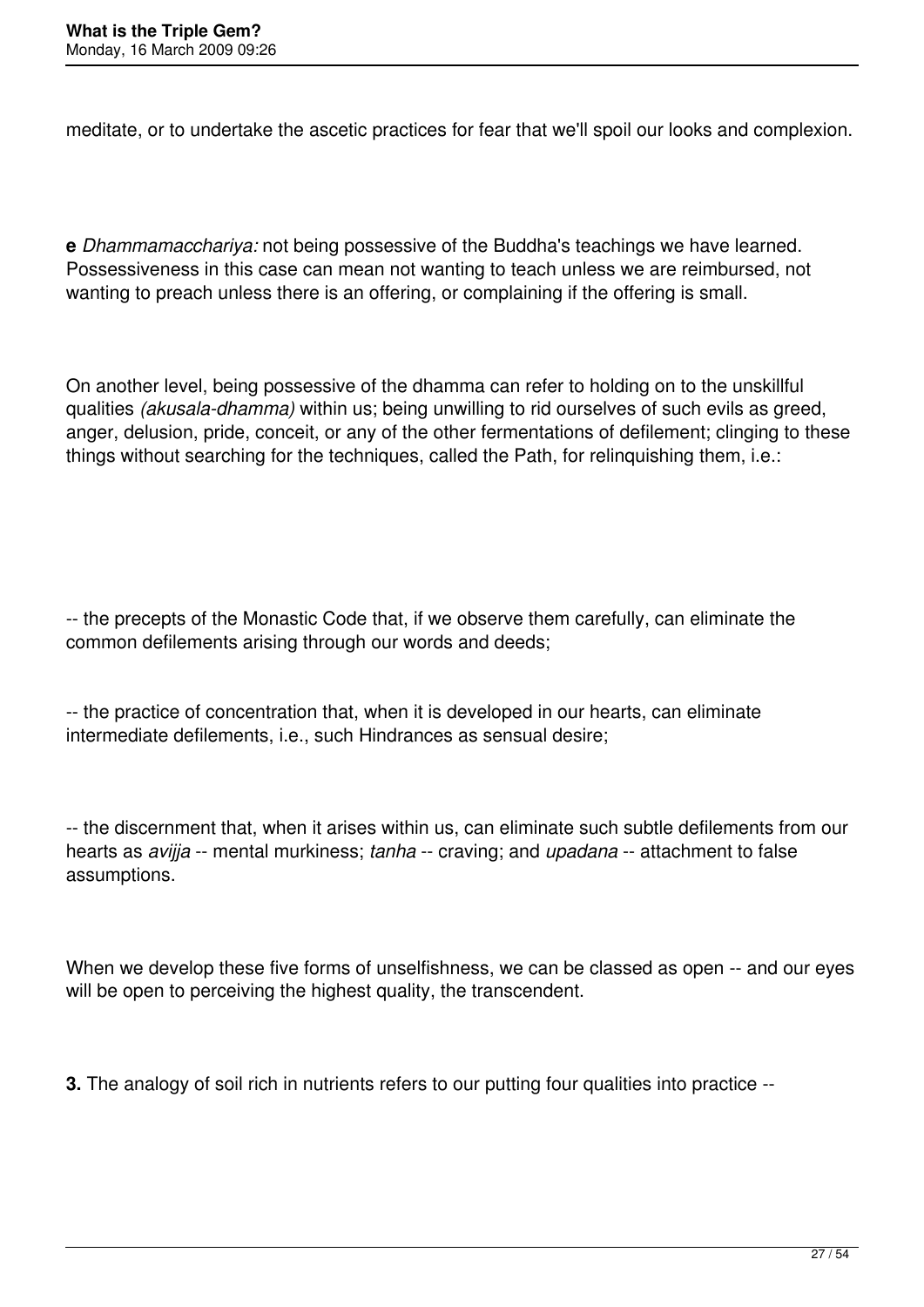**a** *Metta:* good will, friendliness, hoping for our own well-being and that of all other living beings.

**b** *Karuna:* compassion for ourselves and others, which induces us to be helpful in various ways.

**c** *Mudita:* appreciation for ourselves for having cultivated goodness; appreciation (not feeling jealousy) for the goodness cultivated by others.

**d** *Upekkha:* equanimity in cases beyond our control. For instance, when death has come to a person we know, we see that it is beyond our help and so we keep our hearts neutral, not allowing feelings of sadness or gladness to arise.

For these four qualities to arise in fully mature form, they have to appear in our thoughts, words, and deeds. Whatever we may do in thought, word, or deed should not be done through the power of anger. We should regard anger as an ogre -- and when anger takes over, our body becomes an ogre's tool: his bludgeon. To see the drawbacks of anger in this way can give rise to good will in thought, word, and deed, extending without partiality to all people and living beings throughout the world. Even with our enemies we should try to develop these same thoughts of good will, by looking for their good side, in one way or another, instead of looking just at their bad side, which can cause hatred to invade and consume our hearts. Anger is a fire that can't burn other people; it burns only ourselves. This is why we should develop good will within our hearts. The power of good will brings good to everyone -- just as food that contains the nutrients needed by people brings health and contentment to all who eat it; or as fertilizer with the proper nutrients can cause plants and trees to grow, give fruit, and so be of use to people and other living beings. Good will is thus a form of goodness that can be classed as nourishment. (Good will is what cools the fevers of the world.)

**4.** The analogy of seasonable rain refers to our establishing ourselves in the four bases of success *(iddhipada)* --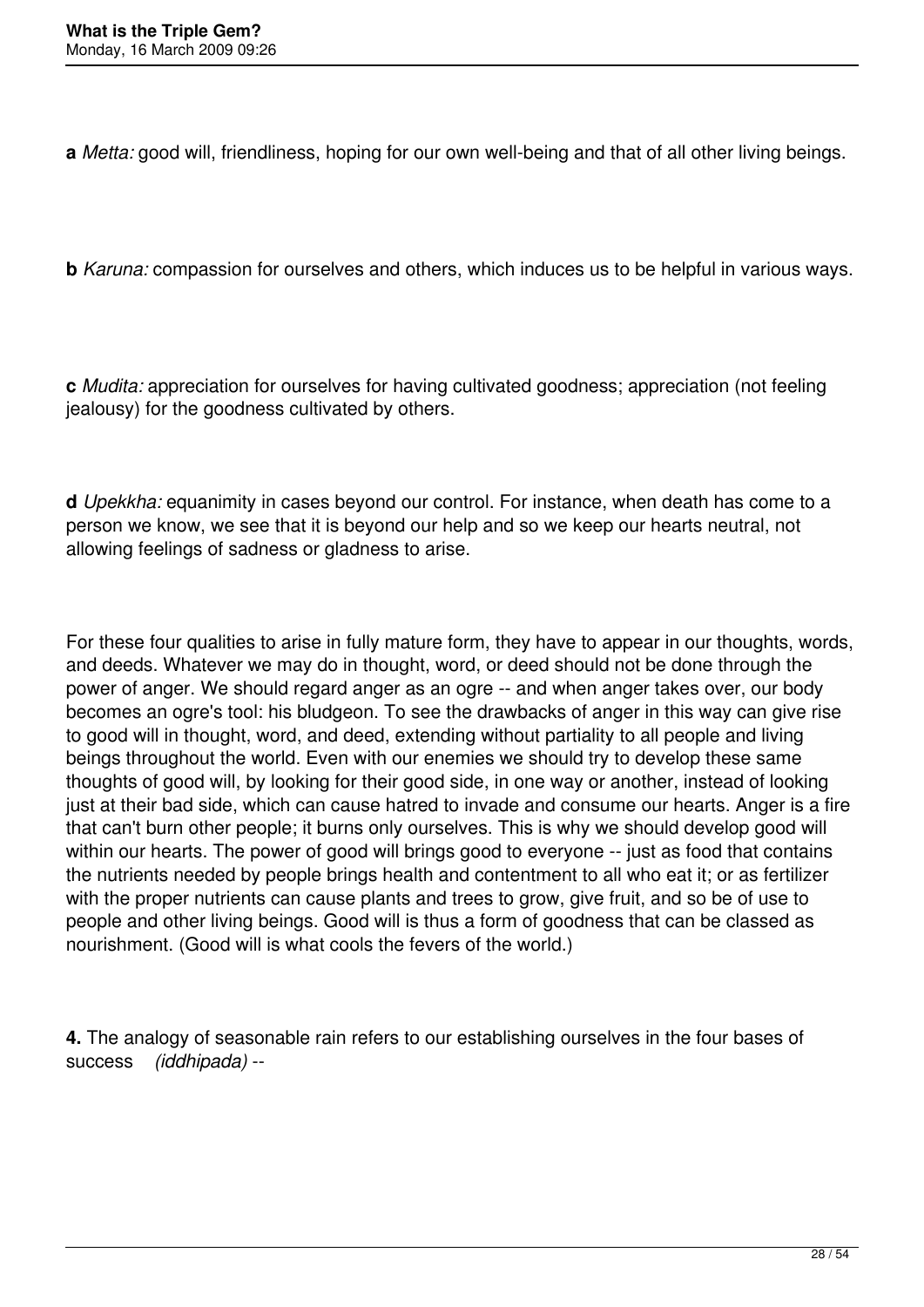**a** *Chanda:* feeling a love and an affinity for goodness and virtue as much as for life, or more.

**b** *Viriya:* being persistent, audacious, and persevering in cultivating goodness within ourselves.

**c** *Citta:* being intent on whatever we set about to do.

**d** *Vimansa:* being discriminating and circumspect at all times in whatever we set about to do.

These four qualities can lead to two kinds of success: *iddhiriddhi* -- success through the power of thought; and *pu??ariddhi* - success that comes on its own. Both of these forms of success, on the level of the world or the Dhamma, have to be based on the four qualities mentioned above. These four qualities are like preservatives: Whoever is saturated with them won't go sour or stale. And when we're free from going stale, our work is bound not to stagnate and so is sure to succeed.

Another comparison: These four qualities are *'sacca-kamma'* -- actions that give rise to truth, achieving our purposes. Those who bring these qualities into themselves will become true people. Truth can be compared to salt: If we try to keep food, like vegetables or fish, without salting it, it soon turns rotten and wormy, making it unfit for human consumption. But if we salt it, it can keep for a long time. A good example of this is our Lord Buddha, whose actions gave rise to truth and who thus was able to establish the religion so as to benefit people at large. Even the body he left behind still serves a purpose for human and divine beings. For instance, his bones, which have become relics, are still with us even though he gained total liberation a long time ago. As for his teachings, they have lasted for more than 2,500 years. And he himself is deathless, i.e., he has entered total nibbana. All of this was achieved by means of truth, i.e., the four bases of success.

Those of us who have no truth, though, are like unsalted fish or meat, and are bound to go wormy. The worms, here, refer to our various defilements and are of three main species: The first species is composed of affection, anger, and delusion; these feed on us from our feet to our waists. The second species -- sensual desire, ill-will, torpor, restlessness, and uncertainty -latch on and bore into us from our waists to our necks. And the third species -- the fermentation of sensuality, states of being, views, and ignorance (cloudy, unclear knowledge) -- eats us up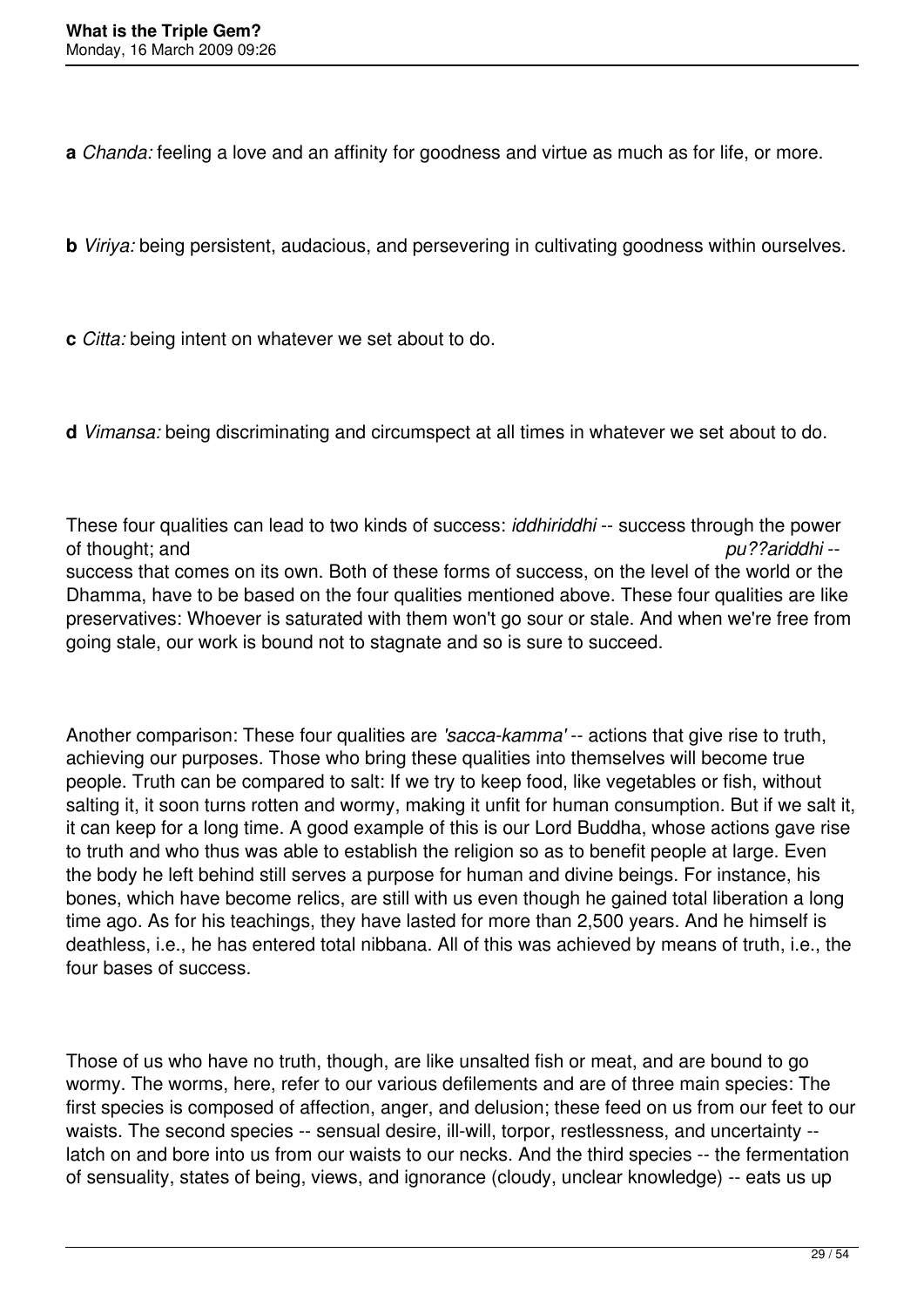whole: ears, eyes, nose, mouth, body, and mind. Whoever is all wormy like this is classed as a person gone rotten and stale, who hasn't reached any qualities of substance. And for this reason, the bones of such a person after death are no match for the bones of chickens and pigs, for no one wants them. If the bones and meat of such a person were put up for sale, no one would buy. And furthermore, such a person will have to come back as an angry ghost, lolling its tongue and rolling its eyes, to frighten its children and grandchildren.

Thus, whoever develops the four qualities mentioned above will reach deathlessness -- *amata dhamma*

-- which is like a crystalline shower that comes from distilling away all impurities, just as rain water, which is distilled from the sea, rises into the air and returns to the earth, nourishing the grasses, crops, and trees, giving refreshment to people and other living beings.

These, then, are some of the characteristics of those who form the field of merit for the world both on the mundane and on the transcendent levels, who conduct themselves in keeping with the phrase in the chant of the virtues of the Sangha:

*Pu??akkhettam lokassati*

'The field of merit for the world.'

Now we will discuss the chant of the virtues of the Sangha further as a path to practice, because the virtues of the Sangha are open to all Buddhists in general, without excluding any individual, race, or social class at all. Whoever puts these principles into practice is capable of becoming a member of the Noble Sangha without having to go through the formalities of the Vinaya. In other words, this is a community and a state of worthiness open to all who put the following principles into practice --

**1** *Supatipanno:* being a person whose conduct is good. 'Good conduct' refers to seven principles --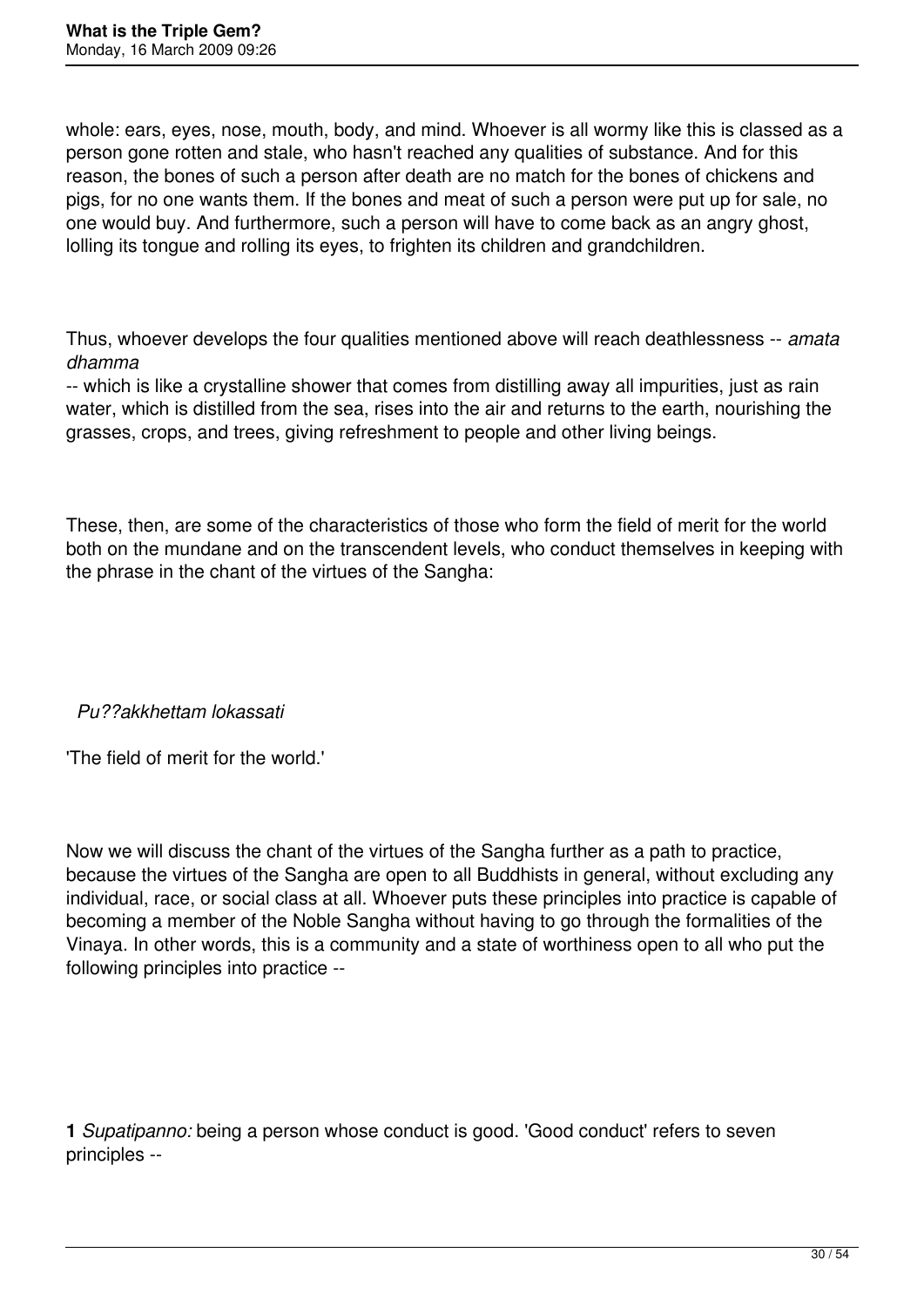**a.** We should gather frequently -- for the daily chanting services, to hear the Dhamma explained, to seek out wise people, and to join whole-heartedly in the work of the group. This is external gathering. What is really important, though, is internal gathering, i.e., collecting the mind in concentration, which is the gathering point of all that is good and forms the basic skill for bringing the factors of the Path together *(magga-samangi).*

**b.** When a meeting of the group disperses, we should all disperse at the same time and not act at variance with the group. On the internal level, we should all as a group disperse shoddiness from our thoughts, words, and deeds.

**c.** We should neither establish new rules that were not established by the Buddha nor abandon those that were. For example, don't make a practice of doing things the Buddha declared to be worthless, evil, or wrong; develop within yourself the things he taught to be good, right, and worthwhile.

**d.** Be respectful of your elders, teachers, parents, etc.

**e.** Whatever you do in thought, word, or deed, don't act under the influence of craving, anger, or delusion.

**f.** Make a point of searching out virtuous people.

**g.** Take pleasure in solitude.

This is what is meant by good conduct.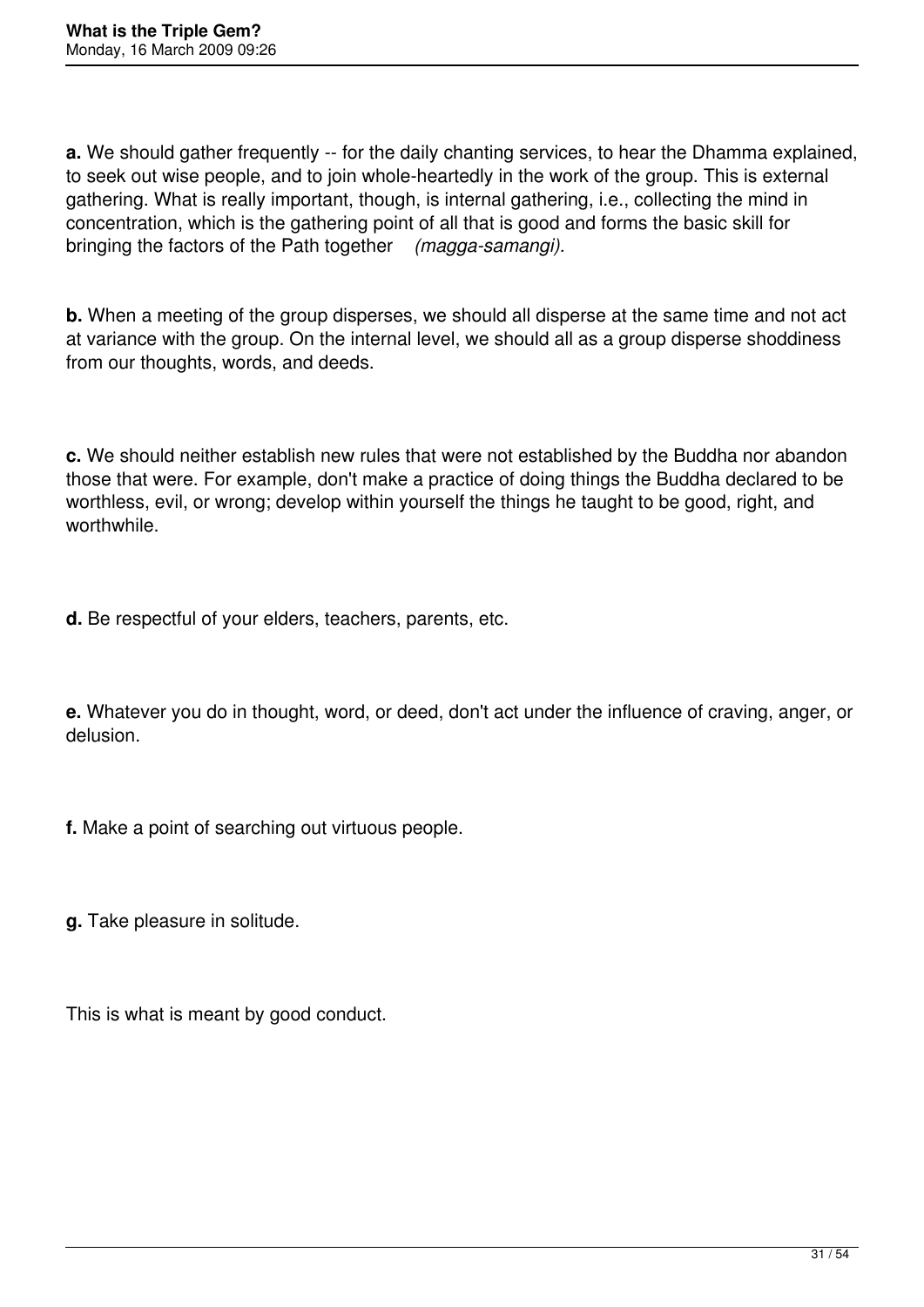**2** *Uju-patipanno:* being a person whose conduct is straightforward, firmly established in the threefold training -- virtue, concentration, and discernment -- which leads straight to nibbana; being fair and just, unswayed by any of the four forms of personal bias. This is what is meant by straightforward conduct.

**3** *?aya-patipanno:* being a person whose conduct leads to higher knowledge. This refers to following fifteen procedures *(carana-dhamma)* --

**a** *Patimokkha-samvara:* keeping within the precepts of the Monastic Code, respecting the training rules of the Vinaya. (For laypeople, this means observing the five or eight precepts.)

**b** *Indriya-samvara:* keeping watch over your senses of sight, hearing, smell, taste, feeling, and ideation so as to keep the mind collected and at peace.

**c** *Bhojane matta??uta:* knowing moderation in the requisites of life, i.e., eating only just enough food.

**d** *Jagariyanuyoga:* being persistent in cleansing the mind so that it is pure and bright, not allowing lapses in mindfulness or alertness to occur.

**e** *Saddha:* conviction, i.e., being convinced of the truth of good and evil, of the paths and their fruitions; having conviction in people who merit it.

**f** *Hiri:* feeling shame at the thought of doing evil, not doing evil either in public or in private.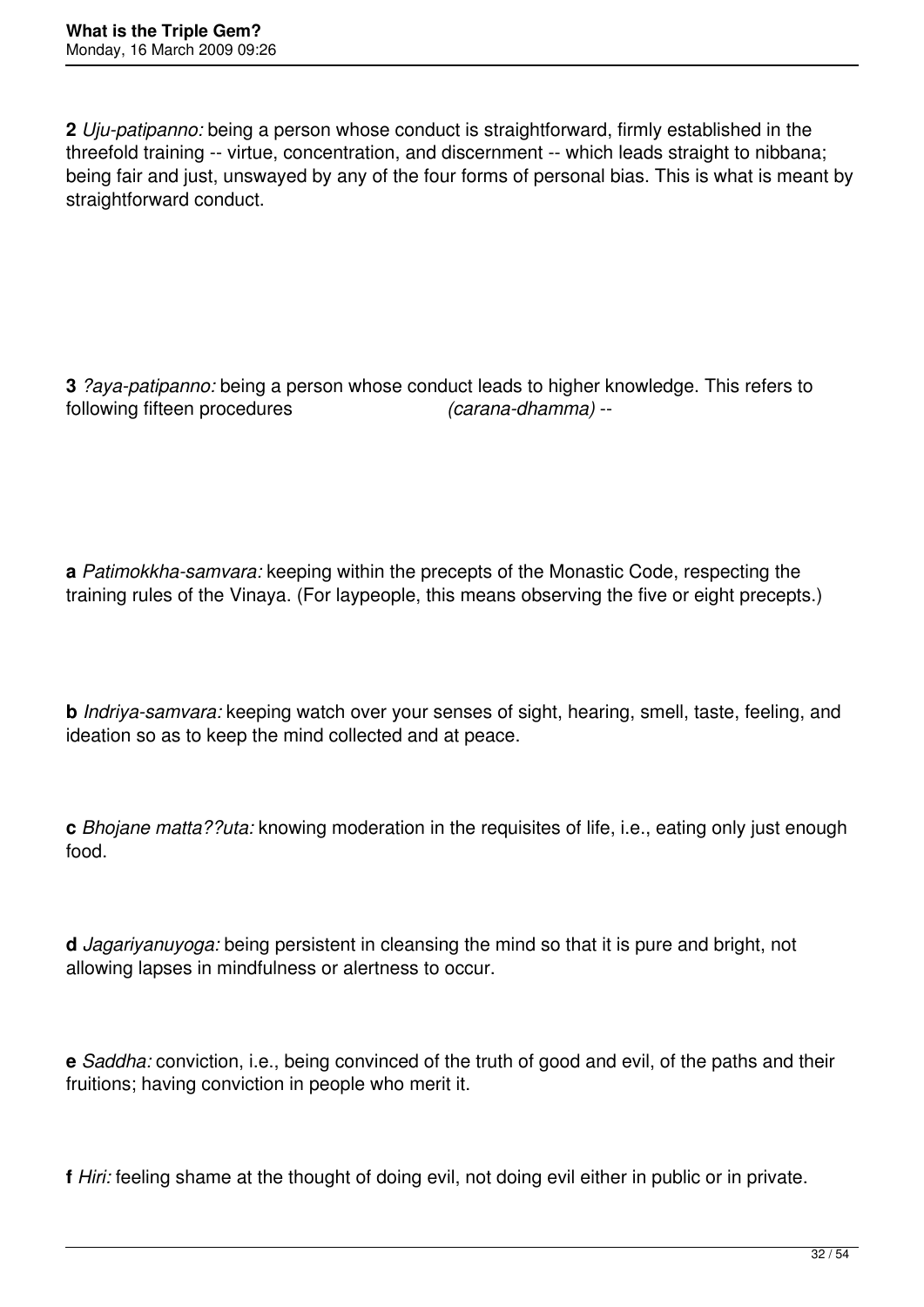**g** *Ottappa:* having a sense of dread at the thought of doing evil.

**h** *Bahusacca:* being well-educated and always willing to learn.

**i** *Viriya:* being persistent, unflagging, and courageous in performing your duties.

**j** *Sati:* being mindful before doing anything in thought, word, or deed.

**k** *Pa??a:* developing discernment as to what should and should not be done, as to what is and isn't beneficial.

**l** *Pathama-jhana:* the first level of jhana, composed of five factors -- directed thought, evaluation, rapture, pleasure, and singleness of preoccupation. (Jhana means to be absorbed in or focused on a single object or preoccupation, as when we deal with the breath.)

**m** *Dutiya-jhana:* the second level of jhana, composed of three factors -- rapture, pleasure, and singleness of preoccupation.

**n** *Tatiya-jhana:* the third level of jhana, composed of two factors -- pleasure and singleness of preoccupation.

**o** *Catuttha-jhana:* the fourth level of jhana, composed of two factors -- equanimity and pure mindfulness, which is the single preoccupation of your concentration.

This is what is meant by conduct leading to higher knowledge.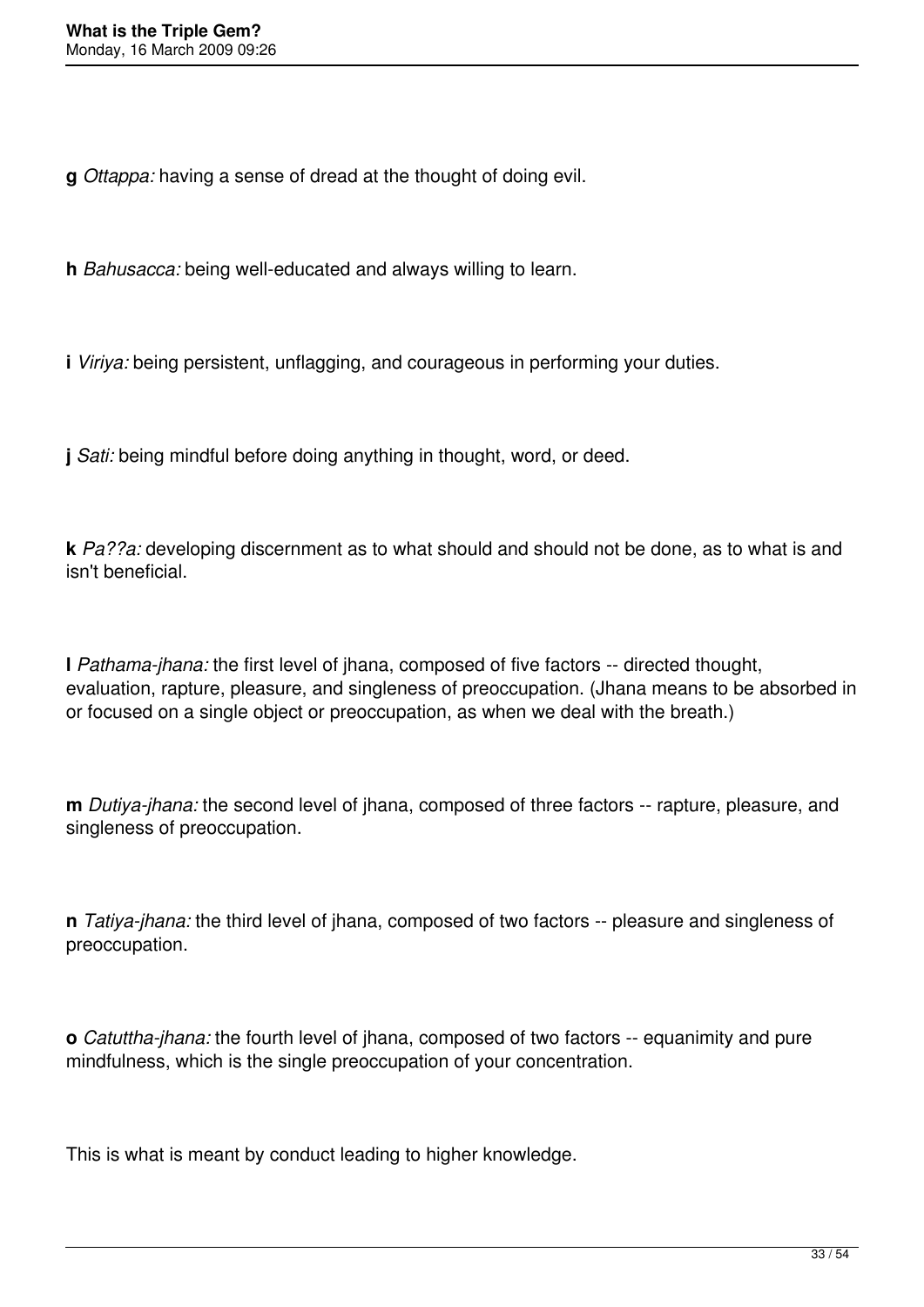Here we will discuss how to give rise to the first level of jhana.

Directed thought: Think of the breath until you can recognize it both as it comes in and as it goes out.

Singleness of preoccupation: Let the mind become one, at rest with the breath, not straying away to other objects. Watch over your thoughts so that they deal only with the breath until the breath becomes comfortable.

Evaluation: Focus exclusively on issues connected with the breath and acquaint yourself with how to let this comfortable breath-sensation spread and co-ordinate with the other breath-sensations in the body. Let these breath-sensations spread until they all merge. Once the body has been soothed by the breath, feelings of pain will grow calm. The body will be filled with good breath energy.

For jhana to arise, these three factors have to be brought to bear on the same breath sensation. This breath sensation can lead all the way to the fourth level of jhana, the level of refinement depending on the act of focusing through the power of mindfulness: Sometimes the focus is broad, sometimes narrow, in accordance with the different factors on the different levels. But to be really beneficial, you should let the breath spread as broadly as possible, being constantly aware throughout the body of the various aspects of the breath. You will then get excellent results from your practice of jhana. You might even gain liberating insight on this level, because the first level of jhana is what constitutes threshold concentration *(upacara samadhi).*

If you want to go on to fixed penetration *(appana samadhi),* you should keep practicing this level until you are skilled, i.e., skilled at fixing the mind on a single object, at adjusting and expanding the object, and at staying in place. When you want your concentration to have energy, make the breath light and refined -- but keep your mindfulness broad. Otherwise, the mind might go into *arupa jhana,*

where it has no sense of the form of the body; or you might sit absolutely still, without any awareness of the body at all, while the mind pays attention to another area, such as simple awareness, completely disregarding the body or sitting unconscious, like a log. This is *bahira-jhana,*

concentration outside of the Buddha's teachings, incapable of giving rise to liberating insight.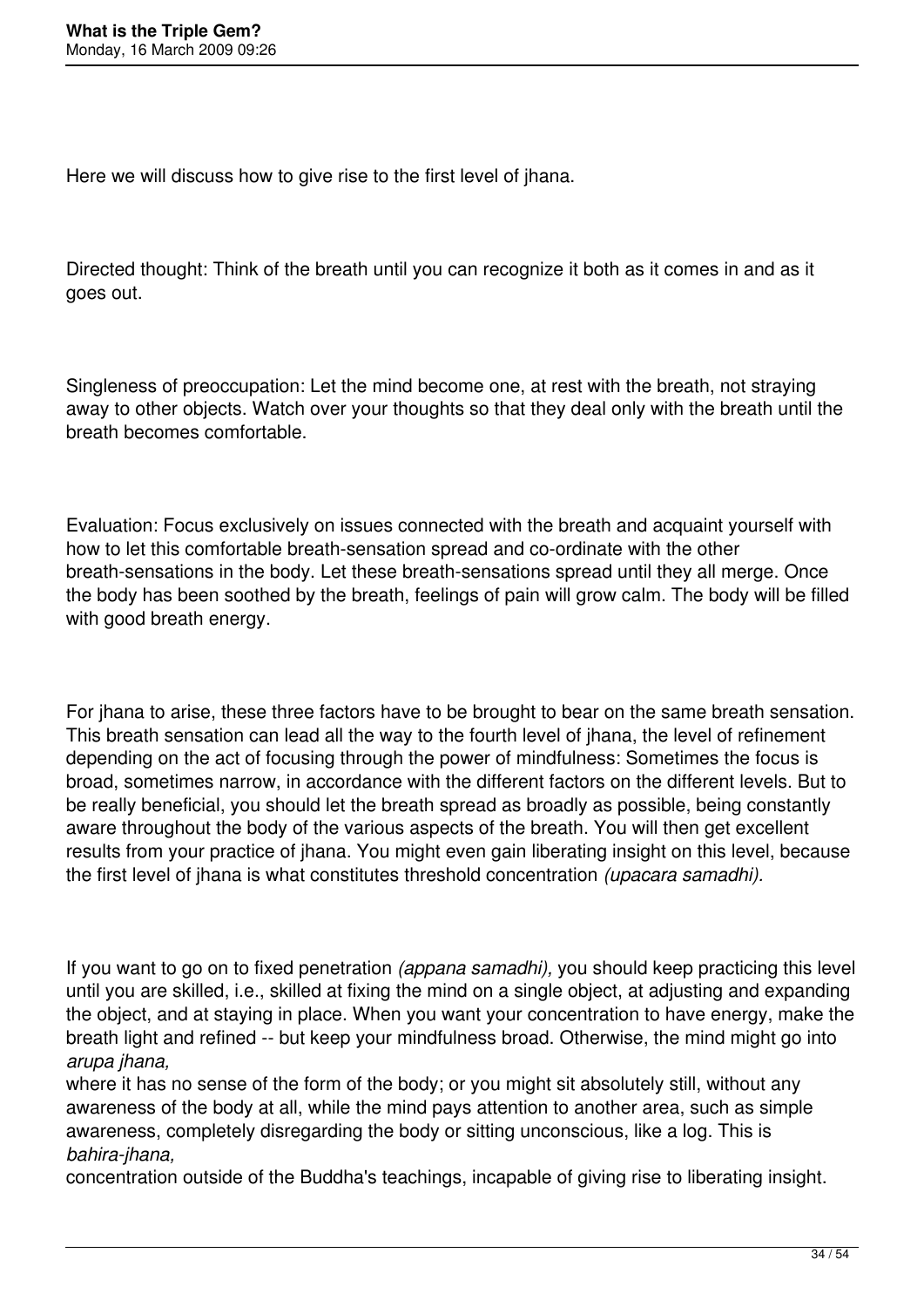.

So when you begin, you should develop the three above-mentioned factors as much as possible, and the mind will then be able to go on to the second level of jhana. When you fix the mind on the breath repeatedly using these three beginning factors, they give rise to two more factors:

Rapture: a sense of fullness and refreshment of body and mind, going straight to the heart, independent of all else.

Pleasure: a sense of ease arising from the body's being still and undisturbed *(kaya-passaddhi),* and from the mind's being at rest on its own, placid and serene *(citta-passaddhi).*

The factors of the first level of jhana, then, are of two sorts: cause and result. The causes are directed thought, evaluation, and singleness of preoccupation; the results, rapture and pleasure,

As for the second level of jhana, with its three factors of rapture, pleasure, and singleness of preoccupation: This refers to the state of mind that has tasted the results coming from the first level of jhana. The sense of fullness becomes more powerful, as does the sense of pleasure, allowing the mind to abandon its thinking and evaluating, so that the singleness of the preoccupation takes the lead from here on in. Make the mind still in the refined sense of the breath. Body and mind are full and at ease; the mind is more firmly implanted in its object than before. After a while, as you keep focusing in, the sense of fullness and pleasure begins to move. Focus the mind down to a more refined level and you will enter the third level of jhana.

The third level of jhana has two factors -- pleasure and singleness of preoccupation: The mind is solitary; the body, solitary and still. The breath is refined and broad, with a white glow like cotton-wool throughout the body, stilling all painful feelings in body and mind. Not a single Hindrance *(nivarana)* arises to interfere. The four properties -- earth, water, fire, and wind -- are at peace with one another in every part: You could almost say that they're pure throughout the entire body. The mind is completely still -- steady, solid, and sure -- reaching oneness in a solitary sense of ease. Body and mind are in solitude. Even if you're with a group of people, you feel as if you were alone. The mind is strong, ardent, and expansive. Mindfulness is broad - spreading throughout the body, focused exclusively on the present, not affected by any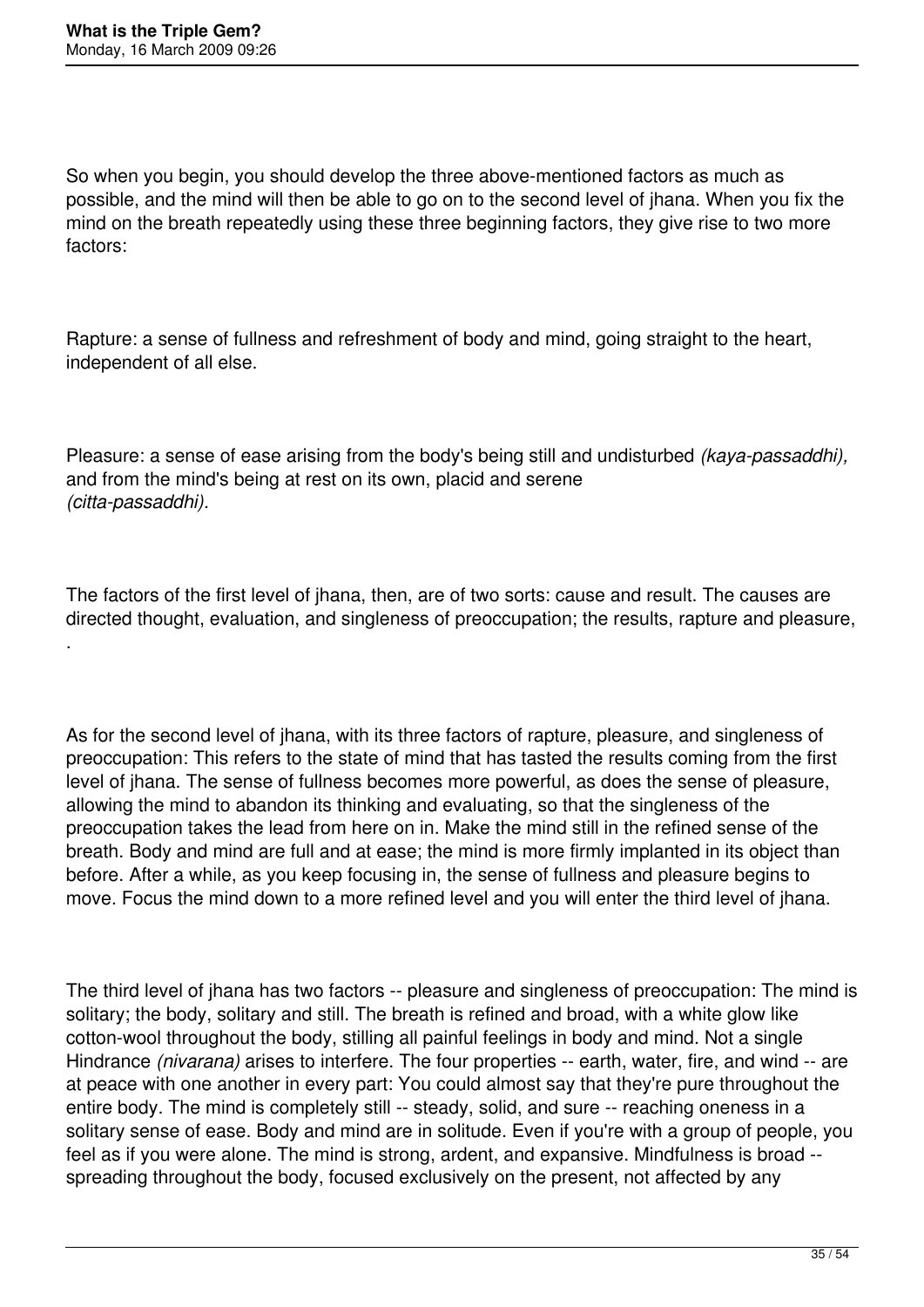allusions to past or future. The breath gives rise to an energy that is pure white. The mind has power. The focus is strong, and the light brilliant. Energy is unwavering, so that you are no longer concerned with your sense of pleasure, which dilates somewhat. This causes the mind to focus on into the fourth level of jhana.

The fourth level of jhana has two factors -- equanimity and singleness of preoccupation (or mindfulness). The breath energy is still, with no ripples or gaps. The properties of the body are undisturbed. As for the mind, it is undisturbed with regard to all three time periods: uninvolved with the past, uninvolved with the future, undisturbed by the present. When the mind stays with this undisturbed sense of equanimity, this is the true meaning of 'singleness of preoccupation.' The breath is at peace, the body at peace in every part. There is no need to use the in-and-out breath. The breath energy has reached saturation point.

The four properties *(dhatu)* are equal, all with the same characteristics. The mind is completely at peace, with a brilliance streaming in all directions. The brilliance of the breath at peace reaches full strength. The brilliance of the mind arises from the power of mindfulness focused on all four of the great frames of reference: body, feelings, mind, and mental qualities. The question of their being four doesn't arise, for in this mental moment they coalesce in perfect unity. The brilliance of the mind and of the body, which arises from the power of their solitary stillness, shines as *jagariyanuyoga,* the purifying inner fire *(tapas)* that can dispel darkness thoroughly. The bright light of the mind reaches full strength. The purity of the different parts of the breath energy keeps the other properties in good order. The body is completely at peace, like a factory at rest. In other words, you don't have to use the in-and-out breath. The body develops potency; the mind, resilient power. When these reach saturation point, if you then want to give rise to knowledge, shift your awareness so that it dilates slightly, and the important skills that arise from the power of the mind -- such as the Eight Skills -- will appear, i.e.,:

**1** *Vipassana-?ana:* clear insight into the elements, aggregates, and sense media.

**2** *Manomayiddhi:* the ability to achieve one's aims through the power of thought.

**3** *Iddhividhi:* the ability to display a variety of supra-normal powers.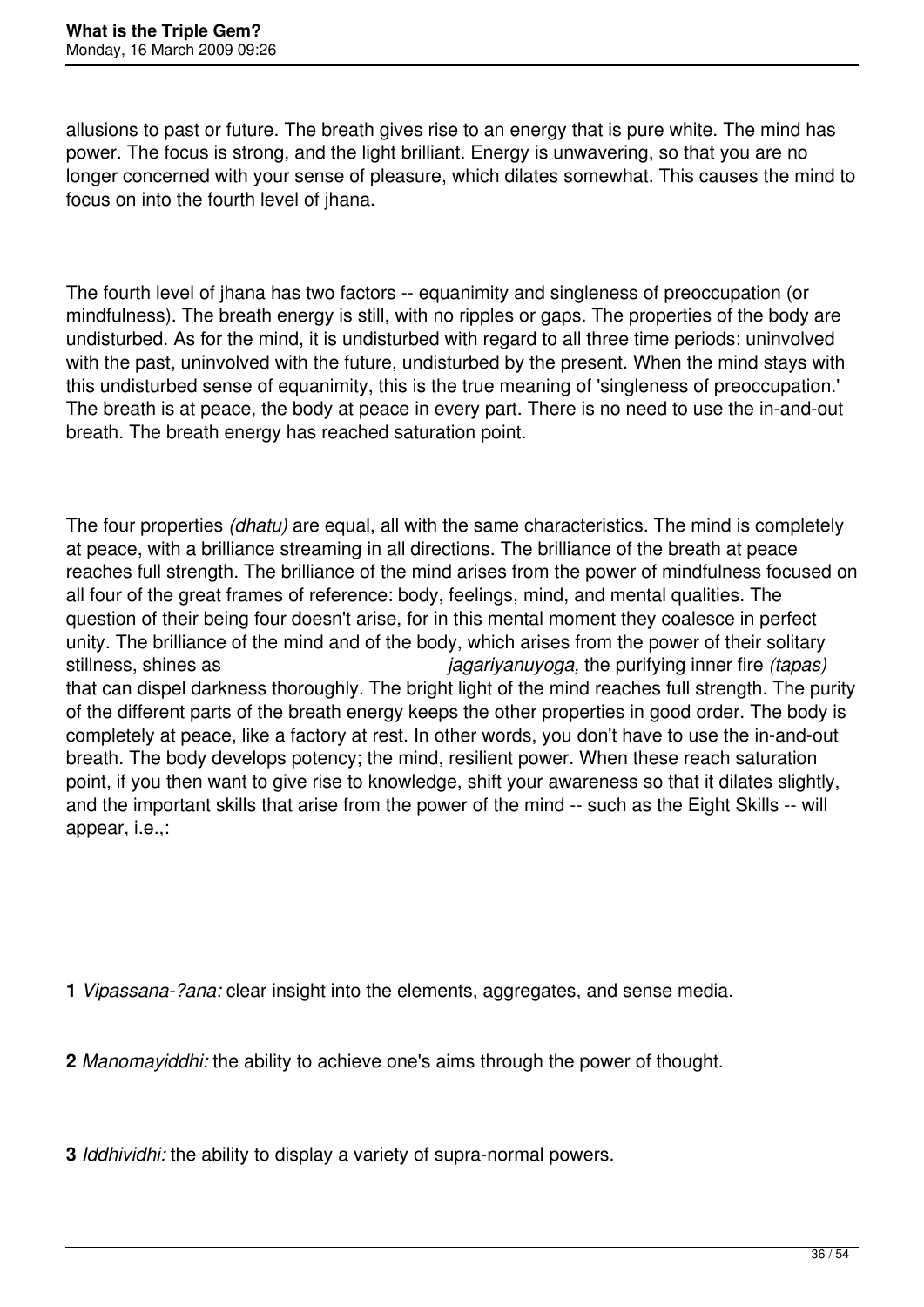**4** *Dibba-sota:* clairaudience, the ability to hear far distant sounds.

**5** *Cetopariya-?ana:* the ability to know the mental states of other people.

**6** *Pubbe-nivasanussati-?ana:* the ability to remember past lives. (This is a basis for proving whether death is followed by annihilation or rebirth, and whether or not there really are other levels of existence.)

**7** *Dibba-cakkhu:* clairvoyance, the inner eye that arises from the power of the mind, relying to some extent on the optic nerves.

**8** *Asavakkhaya-?ana:* knowing how to eliminate the fermentations of defilement as they relate to your various forms of knowledge.

If you want to give rise to supernormal powers, formulate an intention at that point, and it will appear openly, so that ordinary people will be able to see it.

Both of these aspects -- knowledge and power -- can lead to mastery on the level of the world and of the Dhamma. The properties in the body acquire potency; the mind becomes a potent center of consciousness. This is the science of the mind on an advanced level, giving rise to an advanced form of Buddhist learning: *lokavidu,* wide-ranging knowledge of the cosmos.

To develop the factors discussed here is to warrant the name, *?aya-patipanno,* one whose conduct leads to higher knowledge.

(The moment in which the enemies of the body -- impure properties -- disband and disappear is termed *'sankhata-lakkhana-nirodha,'* conditioned disbanding. When the enemies of the mind - i.e., the five Hindrances -- disappear completely, leaving the mind radiant and clear, that is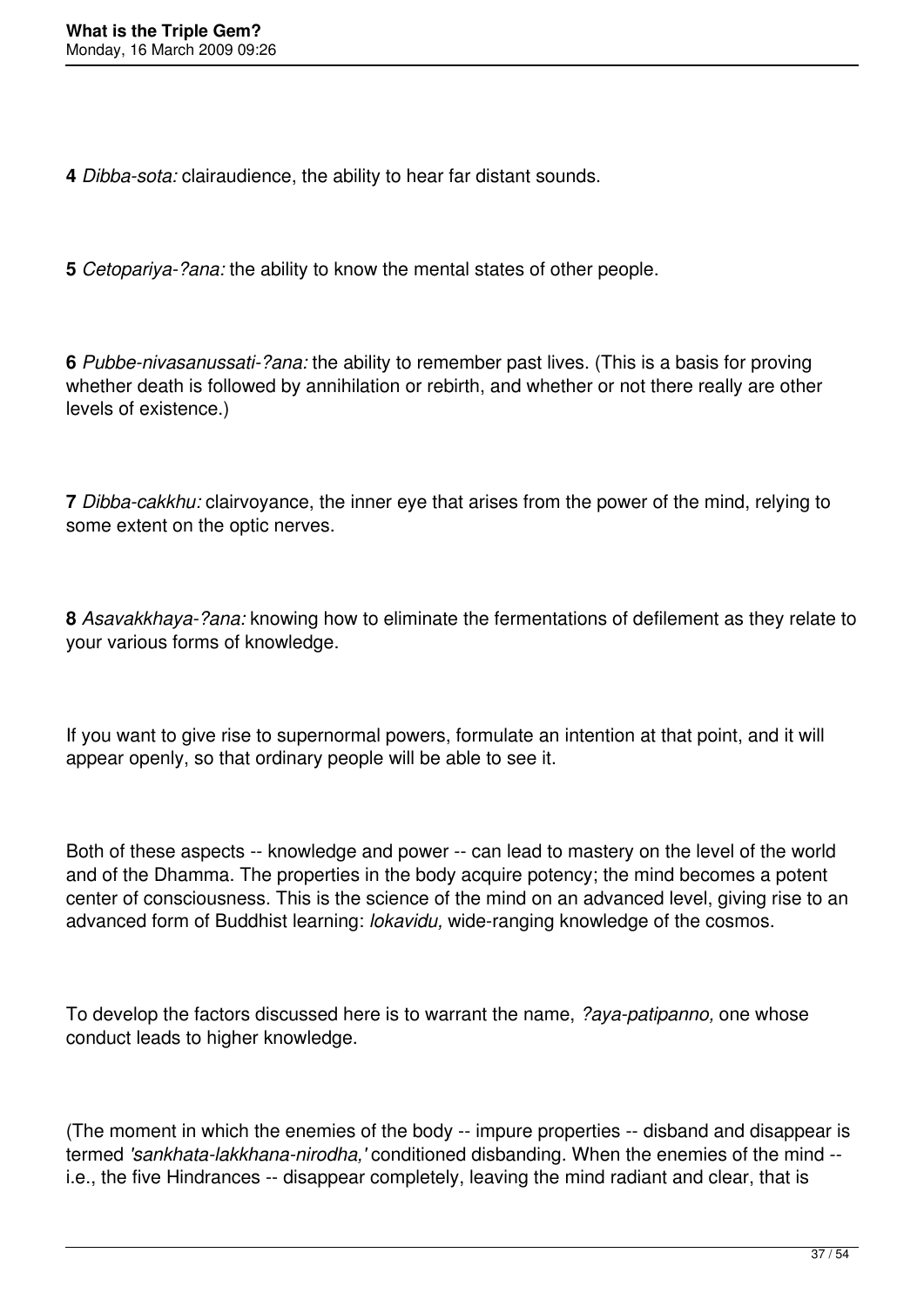dependency.)

termed *'bhujissaka-nirodha,'* disbanding in a state of

**4** *Samici-patipanno:* being a person whose conduct is masterful. This refers to our conduct in developing two qualities: tranquillity and insight.

**a.** The practice of tranquillity means stilling the mind in a single preoccupation, free from the five Hindrances, so as to attain the four levels of *rupa-jhana.*

**b.** The practice of insight means seeing clearly and truly into the nature of all conditioned things *(sankhara),*

e.g., seeing that they are inconstant, stressful, and not-self; gaining discernment that sees distinctly in terms of the four Noble Truths; seeing conditioned things from both sides, i.e., the side that is inconstant, stressful, and not-self, and the side that is constant, pleasant, and self; giving rise to the state of pure knowledge and vision termed *'gotarabhu-?ana,'*

escaping from the assumption that things are either constant or inconstant; knowing both the side that arises and disbands, as well as the side that doesn't arise and doesn't disband, without making assumptions about or being attached to either side. Theories, views, and conceits disappear. The mind doesn't fasten onto anything, past, present, or future. This is termed *'asesa-viraga-nirodha,'*

utter disbanding and dispassion. This is the way of insight.

Insight, analyzed in detail in terms of the Doctrine in line with the conventions of the sages of the past, means knowledge of the four Noble Truths:

*-- Dukkha:* mental and physical stress, the result of being overcome by the power of birth, aging,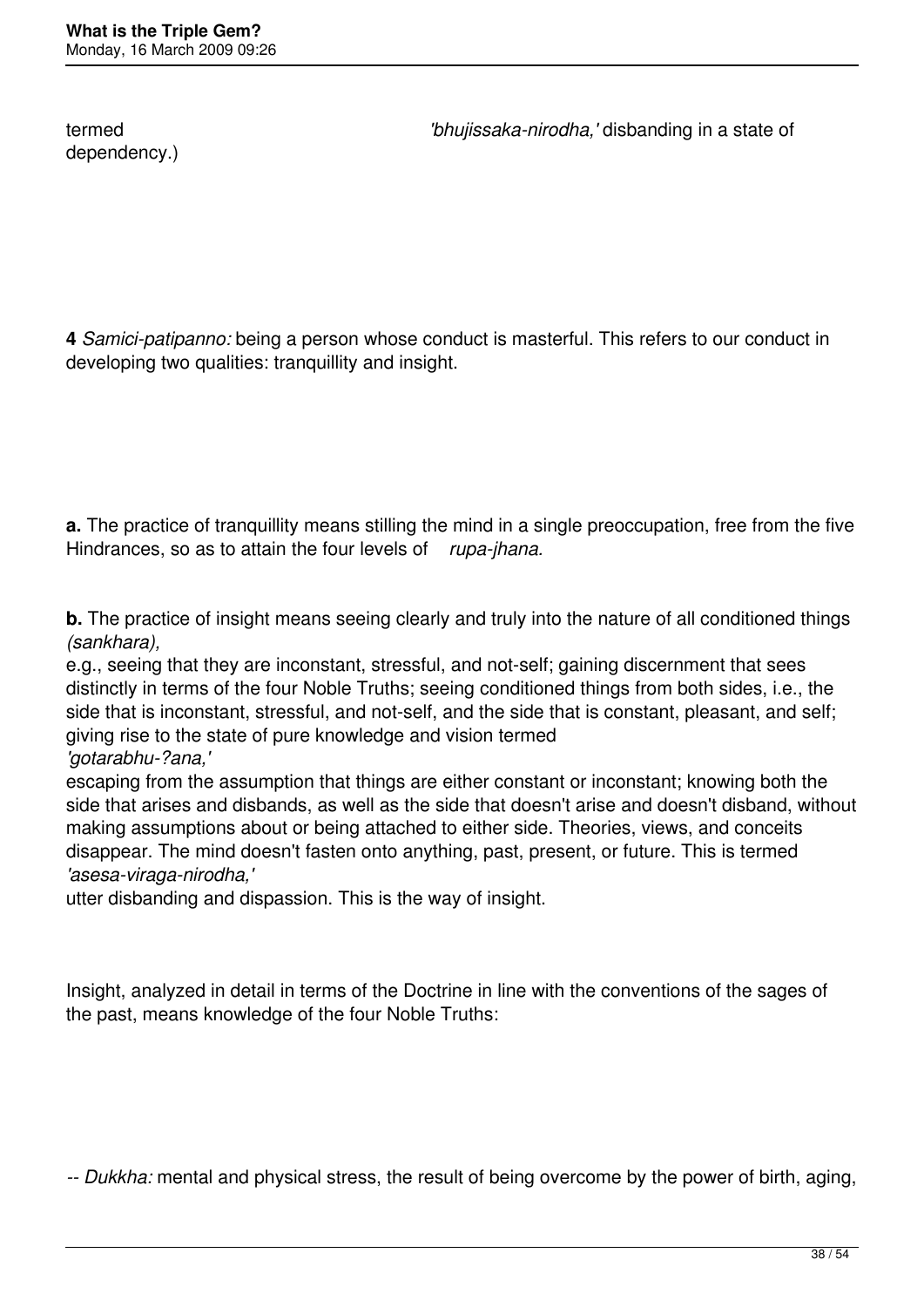illness, death, and defilement.

*-- Samudaya:* the cause of stress -- i.e., *tanha,* craving or thirst -- which includes *kama-tanha,* insatiable craving for sensual pleasures; *bhava-tanha,* the desire to be or have certain states of being; and *vibhava-tanha,* the desire not to be or have certain states of being.

*-- Nirodha:* the disbanding of stress; the extinguishing of the fires of defilement.

*-- Magga:* the path of practice that puts an end to craving, the cause of stress.

All four of these Noble Truths already exist in the world, but ordinarily are hard to perceive because they show us only their images or reflections. On this level, we can't yet see them for what they really are. But for the Buddha to know them, he had to start out with the reflections that appear, before he was able to trace them back to the real thing. This is why they are termed Noble Truths: They are the possessions of noble people; only those who search and explore can know them. Thus, the Noble Truths have two aspects: their first aspect, which is the way they are found in the experience of ordinary people in general; and their second aspect, which is more subtle and can be known only by people of wisdom who explore in the area of the heart and mind.

An example of the four Truths on the ordinary level, as experienced by ordinary people: Physical discomfort, such as illness or disease, can be called the truth of stress. Knowing enough to buy the right medicine, or being a doctor who knows the medicine for curing that particular kind of disease, is the truth of the path. As the symptoms of the disease disappear, that is termed conditional disbanding. When the disease is cured, that is the truth of disbanding. If, however, we suffer from a disease, such as a wound, but don't know how to treat it -- simply wanting it to heal and using whatever medicine we can lay our hands on, without knowing whether it's right or wrong (this is termed craving and ignorance) -- the wound will only worsen, for the medicine we take isn't right for the disease. This is the truth of the cause of stress.

If we want to go deeper than the ordinary level, we have to practice correctly in line with the way of the Path, developing our virtue, concentration, and discernment, before we will be able to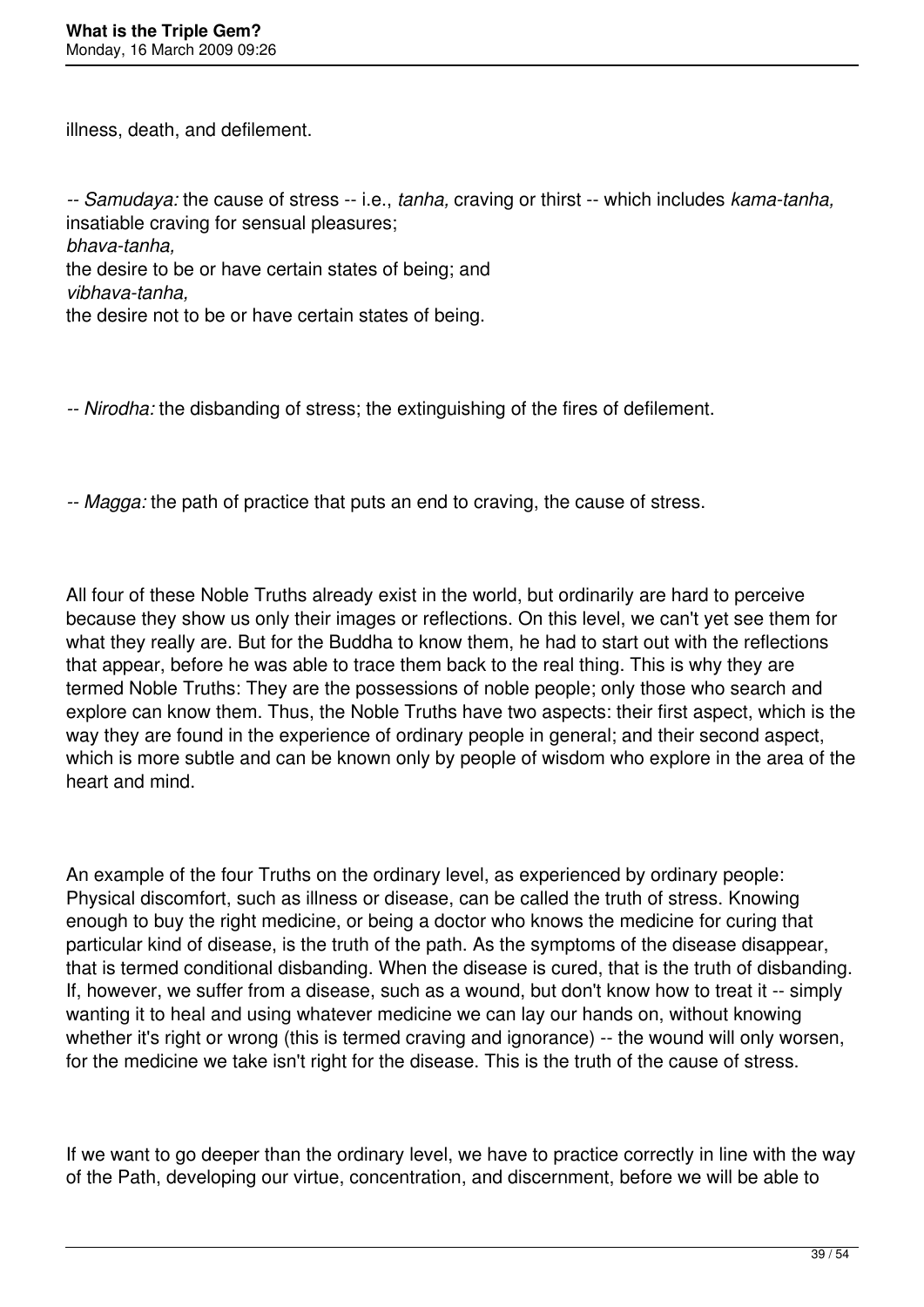perceive the four Truths on the noble level.

The essence of the Dhamma, by its nature, lies mixed with its outer accretions. If we don't have the right knowledge and skill, we won't get very much use from the Dhamma. Whatever benefits we do get will be only on the mundane level. We can make a comparison with diamond or gold ore buried in the ground: If a person doesn't have enough knowledge to extract the ore, he will get only the traces that come flowing out in spring water or that adhere to rocks along the surface of the ground. These will earn him only a meager profit, which won't be enough for a living. A person with knowledge and skill, though, can use the gold to make a living without having to search for any other occupations, but he'll have to follow the traces down into the earth until he meets with the real thing, i.e., the genuine ore. Even just a single hunk -- if it's large and of high quality, weighing a ton -- will enable him to rest secure for the rest of his life. In the same way, those who are wise in Buddhism see stress as a noble treasure and so go digging down into stress; they see the cause of stress as a noble treasure and so dig down into it; they see the Path as a noble treasure; they see disbanding and liberation as noble treasures and so dig on down until they meet with the genuine ore. Only then can they be called noble sages.

Those of us who are dauntless enough to unearth our inner resources in this way will be able to use those resources to protect ourselves throughout time, gaining release from the cycle of rebirth, the jail for imprisoning foolish and ignorant people. We who like to explore in general should be glad that we've come across a good mine with genuine ore whose traces lie scattered about for us to see. If we don't disregard the things we see, we'll meet the four Truths mentioned above.

If we were to summarize the four Noble Truths briefly, we could do so as follows: The objects or preoccupations of the mind that arise and disappear are the truth of stress. The mental act that enters into and takes possession of those objects is the truth of the cause of stress. The mental act that focuses in on those objects and examines them as they arise and disappear is the truth of the Path; and the mental act that lets go of those objects as they arise and disappear is the truth of disbanding, or release -- i.e., that which knows the reality that doesn't arise and doesn't disappear.

These, then, are the four Noble Truths. Those who see these four Truths directly for themselves will give rise to the noble path and fruition termed 'stream-entry.' Such people are a field of merit for the world: worthy of respect, worthy of welcome, worthy of offerings and veneration.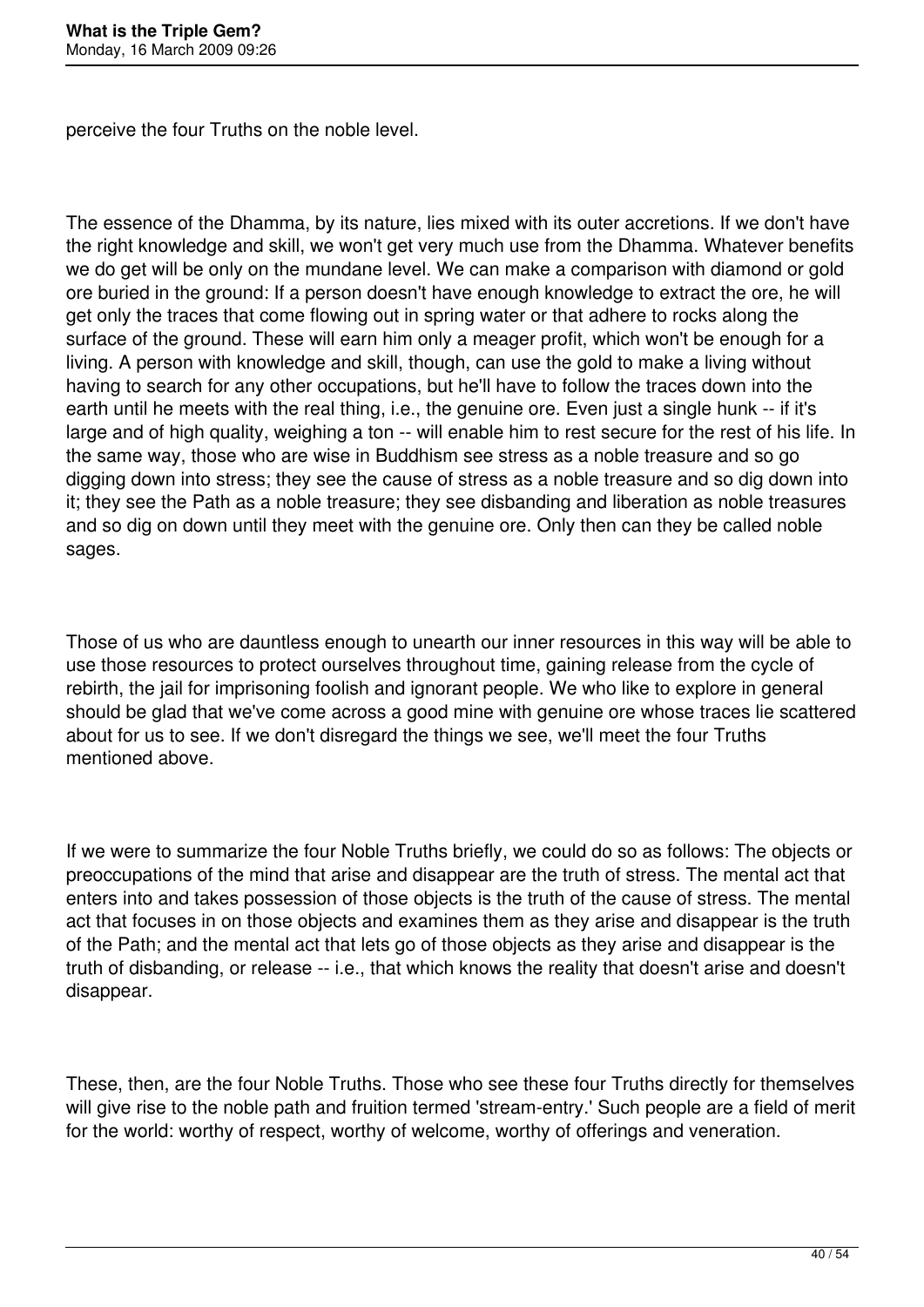Whoever possesses the qualities mentioned here qualifies rightly as a member of the Sangha in line with the Doctrine and Discipline taught by the Buddha, and may be called, *samici-patipanno ,* one whose  $\sim$  one whose  $\sim$ 

conduct is masterful, reaching the apex of the mundane level and becoming transcendent.

**B.** Now we will discuss the second main heading, the Noble Sangha, the family of the Noble Ones, which may be joined by virtue of having developed one's inner qualities, with no need to go through the formalities of the Vinaya. The Noble Sangha, like the conventional Sangha, is composed of four groups:

**1** *Stream-enterers:* those who have reached the beginning stage of the flow to nibbana. At most they will have to be reborn only seven more times. They have developed enough tranquillity and insight for the Path to converge in a single mental instant, enabling them to gain true insight into all phenomena -- mundane and transcendent -- as they really are. When they see in this way, they have cut three of the Fetters *(sanyojana)* that keep living beings under the spell of the world. The Fetters they have cut absolutely are --

**a** *Sakkaya-ditthi:* the view that the body -- together with its properties, aggregates, and sense media -- belongs to the self. Stream-enterers, unlike ordinary run-of-the-mill people, don't hold that these things are the self or belong to the self. They see them simply as common property - that we didn't bring them when we came and won't take them when we go -- and that they arise simply through kamma.

**b** *Vicikiccha:* doubt and uncertainty about the practices one is following. Stream-enterers have no such doubts, because they have reached the quality attained by the Buddha.

**c** *Silabbata-paramasa:* attachment to customs or traditions that are held to be good in this way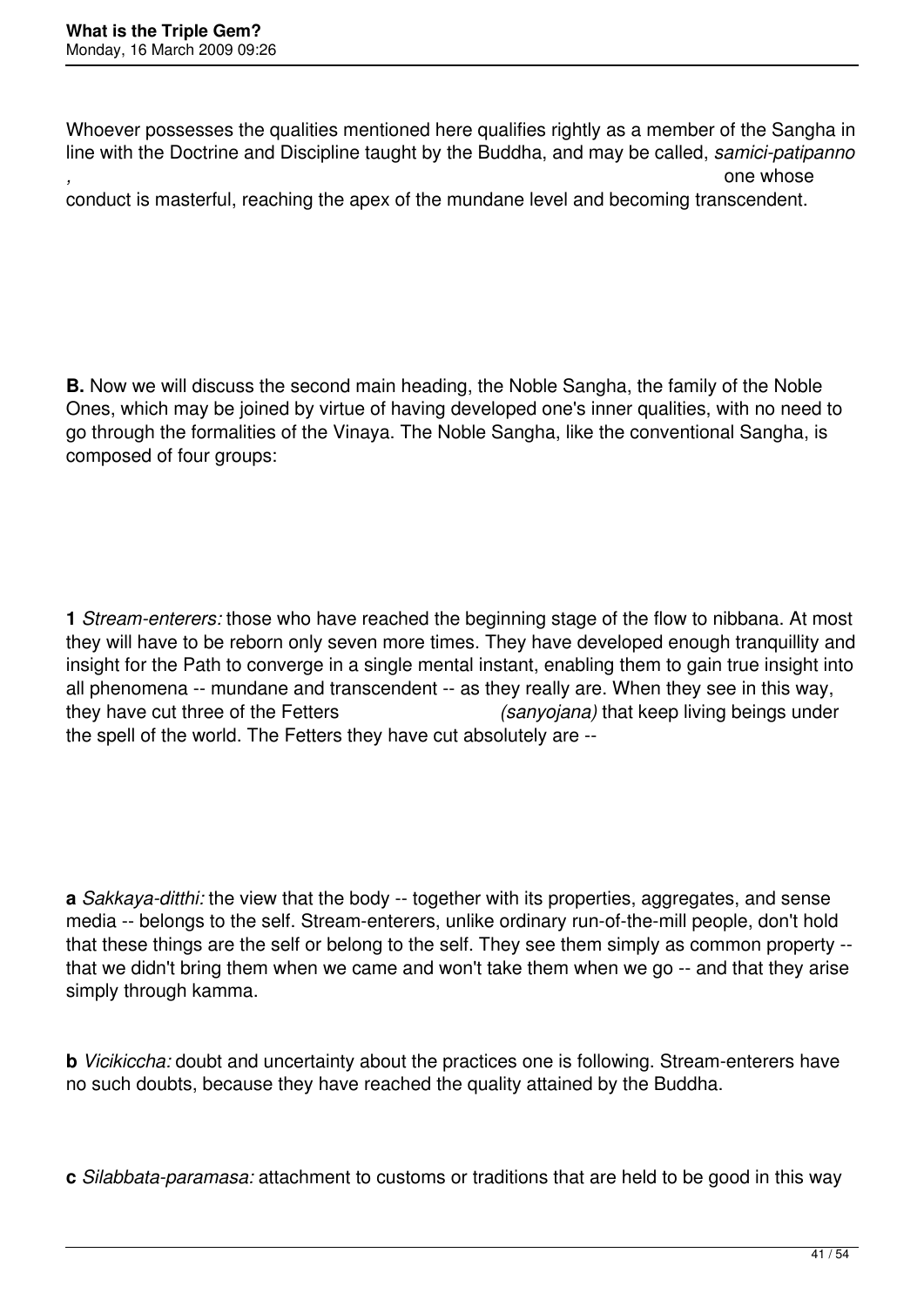or that. Stream-enterers are not attached to any external practices dealing with actions or manners.

These three Fetters, stream-enterers have cut absolutely, once and for all. They have attained the noble quality of having closed off completely the four states of deprivation. In other words, they are destined never again to be born in hell, on the level of the angry demons, the level of the hungry ghosts, or the level of common animals. This is what it means to close off all four states of deprivation.

**2** *Once-returners:* those who have gained the second level of Awakening, who will attain nibbana after being born once more in the world. Once-returners have cut three Fetters, like stream-enterers, but have also reduced the amount of desire, anger, and delusion in their hearts. (They know how to keep the mind within bounds.)

**3.** *Non-returners:* those who have awakened to the third level and who will never again return to the human world. After they die they will be born in the Brahma worlds on the levels of the Pure Abodes, there to attain nibbana. They have absolutely abandoned five of the Fetters --

**a** *Sakkaya-ditthi.*

**b** *Vicikiccha.*

**c** *Silabbata-paramasa.*

**d** *Kamaraga:* passion and delight caused by the power of sensual desires and sensual objects.

**e** *Patigha:* irritation and displeasure caused by the power of anger.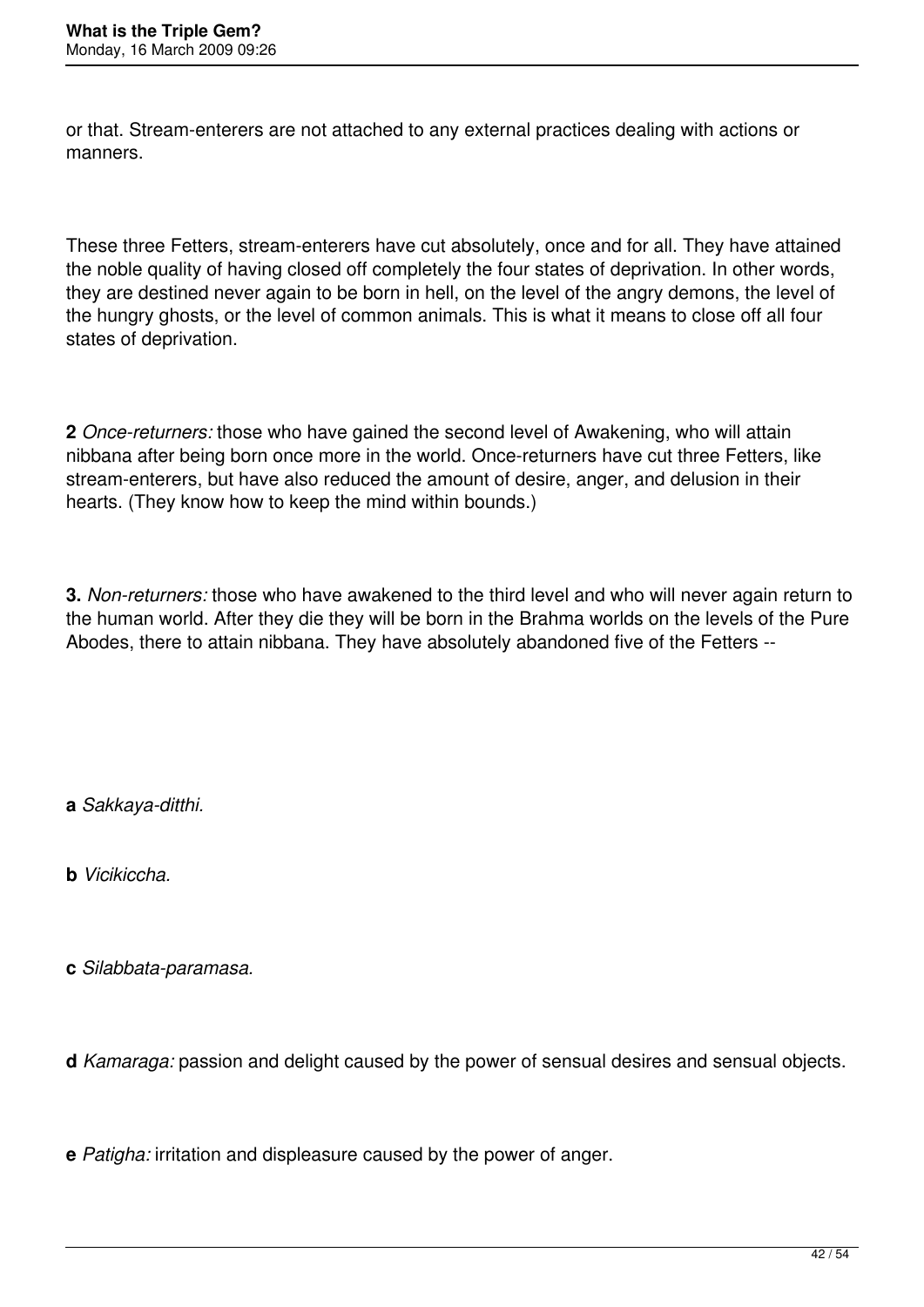**4** *Arahants:* those who have awakened to the ultimate level of the four Noble Truths and have reached the quality of deathlessness, free from all the fermentations of defilement; whose ignorance, craving, attachments, and kamma have ended. Arahants have abandoned their Fetters by means of the factors of the highest of the noble paths. The Fetters they have abandoned are ten:

**a** *Sakkaya-ditthi.*

**b** *Vicikiccha.*

**c** *Silabbata-paramasa.*

**d** *Kamaraga.*

**e** *Patigha.*

**f** *Ruparaga:* passion for the sense of form that can act as the object of *rupa jhana.*

**g** *Aruparaga:* passion for formless phenomena, such as the feeling of pleasure that comes from seclusion.

**h** *Mana:* conceiving or construing oneself to be like this or that.

**i** *Uddhacca:* restlessness and distraction, being carried away with one's thoughts. The thoughts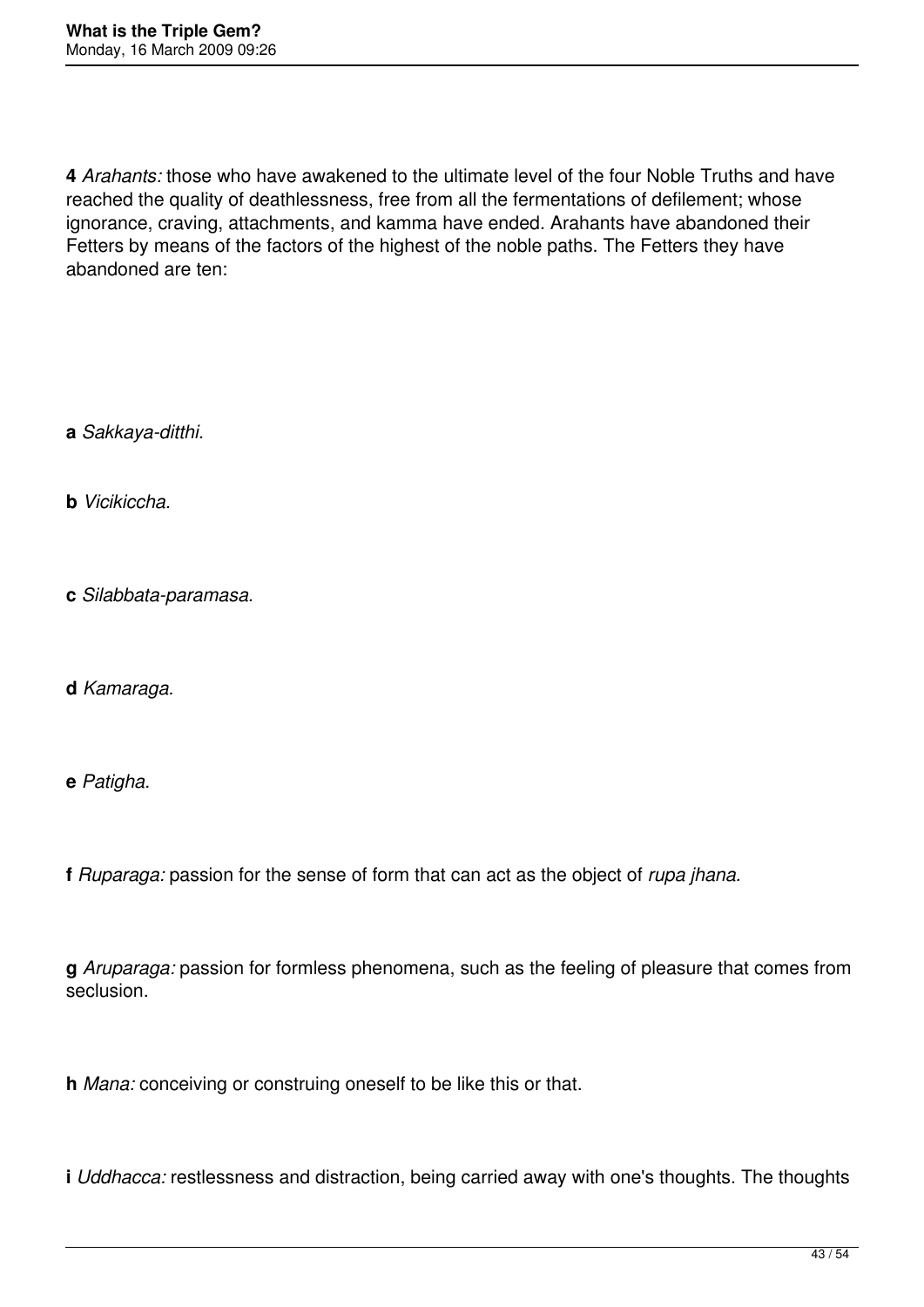on this level deal with the activity of discernment, which is something good, but they go out of bounds.

**j** *Avijja:* ignorance, i.e., not recognizing stress, its cause, its disbanding, and the path to its disbanding -- in short, not being acquainted with the conditioned phenomena *(sankhata dhamma)*

that exist within each of us; not being acquainted with the unconditioned *(asankhata dhamma),*

which is a genuine property, existing naturally. This, briefly, is what avijia means.

Another meaning for avijja is not being acquainted with the way we are -- e.g., not recognizing our concepts of the past and thus becoming immersed in them; not recognizing our concepts of the future; not recognizing the present, which is the important aspect of all physical and mental phenomena. Thus, delusion with regard to all three time periods is called avijja: counterfeit knowledge, falling short of the four genuine Truths.

These ten Fetters, Arahants -- both men and women -- have cut absolutely, freeing themselves from every sort of bond or domination, so that their hearts are brilliant and dazzling, like the full moon in a cloudless sky. This is *samici-patipanno* -- one whose conduct is masterful -- on the transcendent level.

The four groups mentioned here are termed the Ariya Sangha, the Noble Community, which can be found only in Buddhism. Therefore, all Buddhists who daily pay homage to the Sangha should make themselves aware of what the Sangha is, of how genuine or counterfeit the members of the Sangha are. Otherwise, our respect will be blind and misguided, ignorant of the true nature of the Buddha, Dhamma, and Sangha. We should use our judgment and reason to be selective so that we can help one another look after the state of the religion, bringing it into proper line with the principles of the Buddha's teachings.

The Sangha can be compared to a tree: Some members are like the heartwood, others are like the sapwood, others are like the outer bark, and still others are like parasitic creepers. Another popular analogy is to compare the Sangha to a jewel. Now, there are many kinds of jewels, just as there are many parts to a tree: artificial gems, zircons, rubies, amethysts, sapphires, emeralds, and diamonds. Just as all of these are called jewels, and are all of differing value, so it is with the members of the Sangha. Whoever is rich in discernment will obtain a valuable jewel as an adornment. Whoever is poor in discernment will end up with nothing but artificial gems or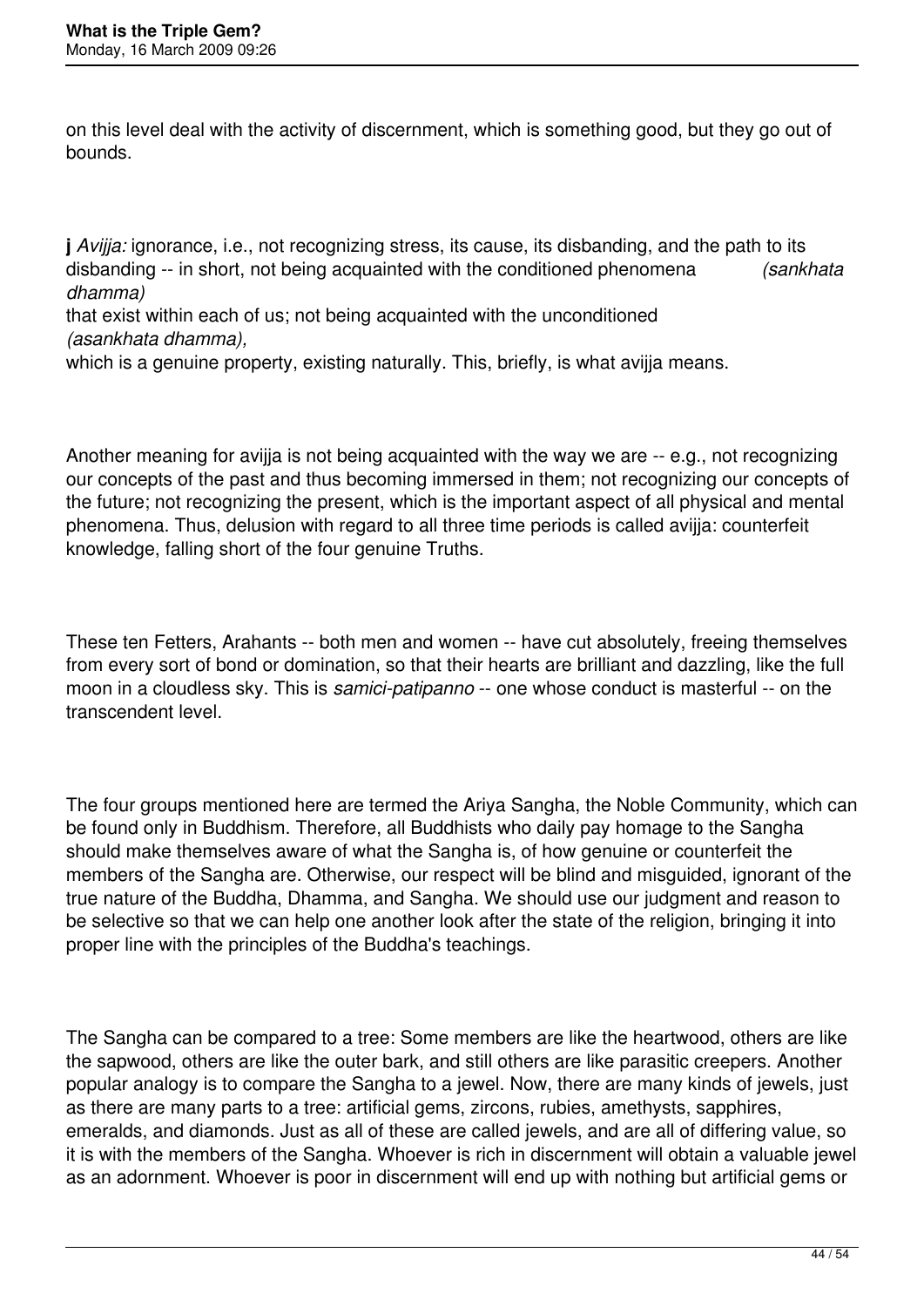bits of gravel: Some people believe that all who wear the yellow robe are alike. They 'make donations to the yellow robe,' or 'pay respect to the yellow robe,' or 'make donations to the virtuous'... Thus I ask that all Buddhists make a point of learning where the gems of the religion that we as a nation revere may be found.

A person who doesn't know what the Sangha is, is like a child who doesn't know his family and relatives -- who doesn't know who his father is, who his mother is, who his elder brothers and sisters are. When this is the case, he has no one to rely on. If he tries to rely on others, he can do so only as long as he has money in his pockets. As soon as he runs out of money, he's in for trouble: His friends and companions are sure to act as if they don't recognize him; and he can't turn to his family and relatives because he doesn't know who they are. So in the end he'll meet with nothing but suffering.

This is why we're taught that, as long as we still have life, we shouldn't rest complacent. We should urgently make the virtues of the Sangha our guardians -- because our friend, the body, can be relied on only as long as it doesn't die. And when the time comes, who will care for us aside from our guardians, the virtues of the Sangha?

We shouldn't waste our time engrossed simply with the life of the body for, as far as I can see, there's nothing to the life of the body but eating and then sleeping, sleeping and then eating again. If we let ourselves get stuck simply on the level of sleeping and eating, we're headed for trouble. This can be illustrated with a story:

Once in a village by the seaside, there came a time of unbalance in the natural elements, and large numbers of the livestock -- the water buffaloes -- died of the plague. The men of the village, fearing that the disease would spread, took the buffalo carcasses and threw them into the sea. As the carcasses floated away from shore, a flock of crows came to feed on them for many days. Each day, when the crows had eaten their fill, they would fly back to spend the night in the trees by the shore; and then would fly out the following dawn to continue eating. As days passed, and the carcasses floated further and further out to sea, some of the crows -- seeing the hardships in flying back to shore -- decided to spend the night floating on the carcasses; others of the flock, though, didn't mind the hardships and continued flying back to shore every evening.

Finally, when the carcasses had floated so far out to sea that flying back and forth was no longer possible, the flock decided to abandon that source of food and to search for a new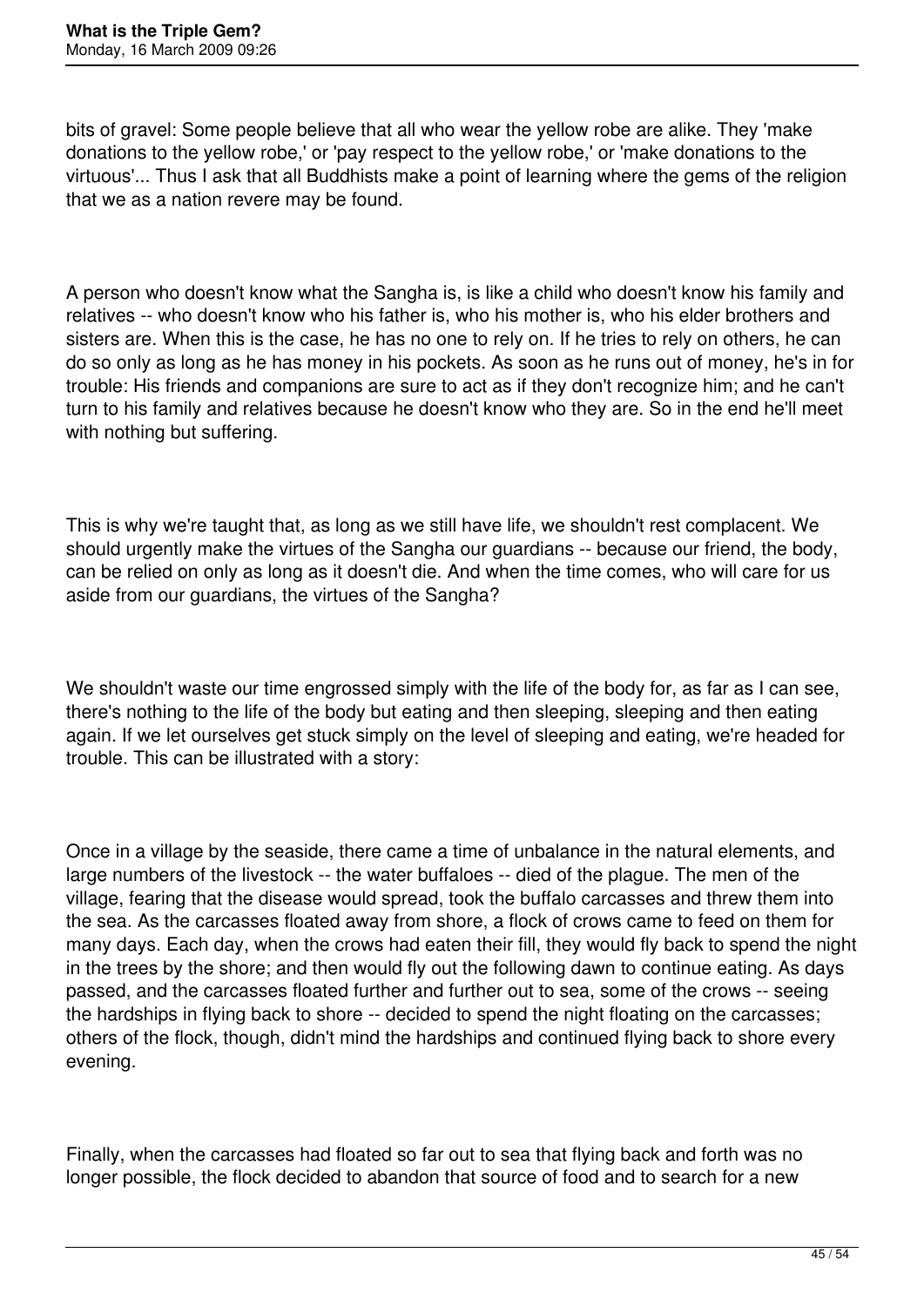source of food on land. One of the crows, though, had stayed with the carcasses; when he saw that his fellows were no longer coming to claim a share of the food, he became overjoyed, thinking that the food he had would last him a long time. He became so engrossed in his eating that he never thought of looking back to shore. As the carcasses went floating further and further out, swarms of fish came from below to devour them until there was nothing left to eat. Finally, the remains of the carcasses sank deep into the sea; and at that point, the crow decided that the time had come to fly back to shore. With this in mind, he flew to the north, but didn't see land. He flew to the south, to the east and west, but didn't see land. Finally, he ran out of strength and could fly no further, and so lowered his wings and dropped into the sea, where he became food for the fishes.

This is human life. If we let ourselves become engrossed only with eating and sleeping and physical pleasures, without searching for virtue -- i.e., if we don't practice the virtues of the Sangha as we've been taught -- we're sure to reap the rewards -- suffering -- just like the crow who fell to his death in the sea. This story is about us: The sea stands for the world, the flood of rebirth; the buffalo carcasses stand for the body; the trees on the shore stand for the Dhamma, and the crows stand for the heart -- i.e., sometimes we feel like practicing the Dhamma and sometimes we don't.

The virtues of the Sangha are subtle, deep, and hard to perceive. If we don't have knowledge of ourselves, we won't be able to see them, just as a mute person doesn't know how to speak his native tongue.

Here I would like to tell another story to illustrate what it means not to know the virtues of the Sangha. Once there was a mute person who made his living by playing a conch shell trumpet. Now, the way he played the conch shell was to make it sound like human voices or animal calls. When he had perfected his skill, he wandered about the cities and country towns, playing his conch. One day he went to play in a village deep in the countryside. As he was about to reach the village, he stopped to rest under the shade of a tree and picked up his conch to practice for a moment. Within minutes a swarm of people, hearing the sound of the conch, came bursting from the village to see what it was. They came across the mute man sitting under the tree and so asked him, 'What was that beautiful sound we heard a moment ago?' The mute man pointed to the conch shell lying nearby. The people, thinking that they had heard the cry of the conch, ran over to tap on it to make it cry again, but it didn't make a sound. Some of them picked it up and tried shaking it, but still no sound, so they put it back down. Others turned it over to see exactly where its cry came from, but no matter what they did, the sound of the conch wouldn't come out. So they ran back to the mute person.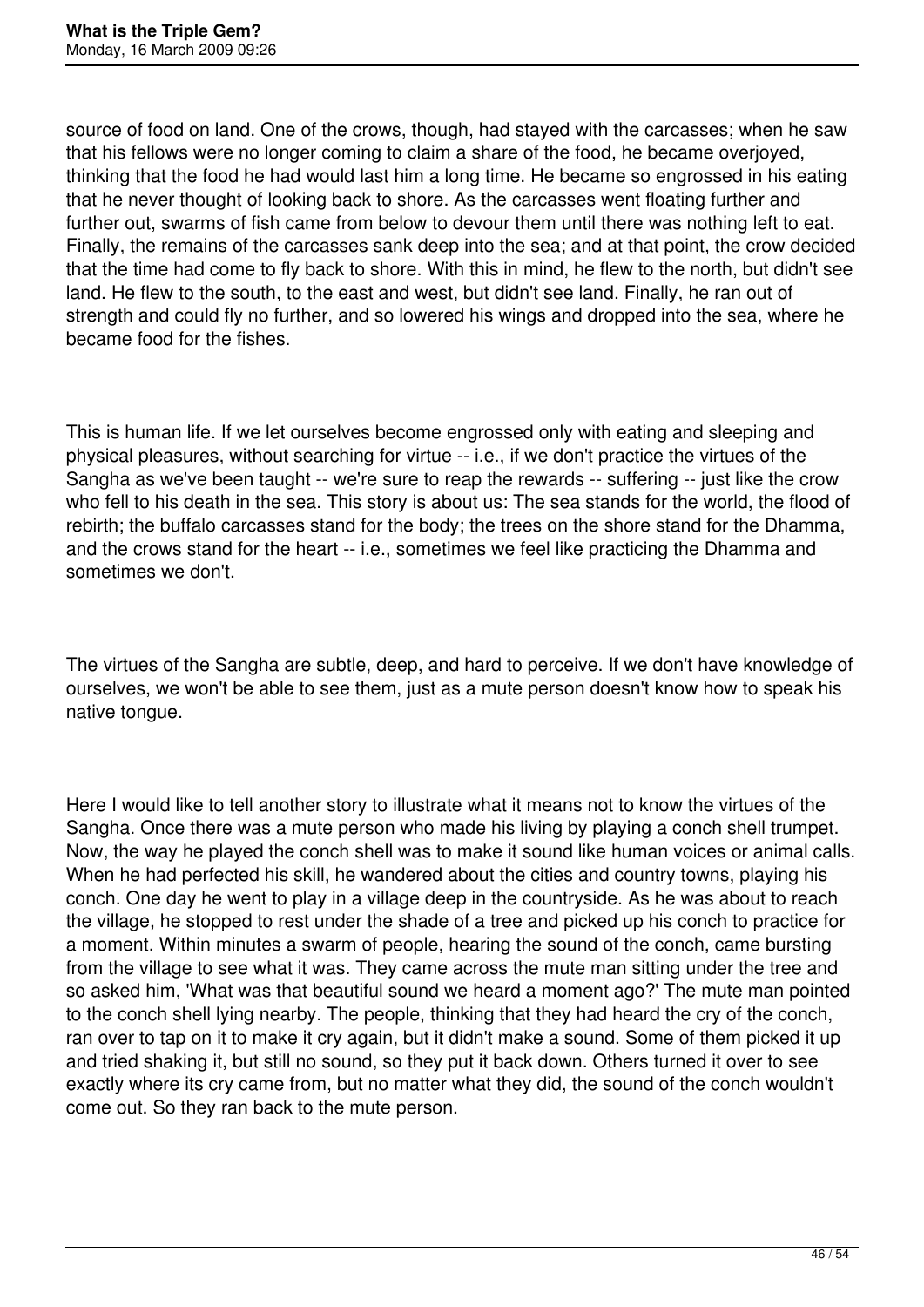The mute person didn't know what to say, but he could tell from their actions that they wanted to know what made the sound of the conch come out in such a variety of calls, so he pointed to his mouth. The villagers ran to take a look. They had him open his mouth and looked up and down inside, but didn't see how it could be made to sound. So the mute man flickered his tongue for them to see. With this, they realized that the sound came from the mute man's tongue; and so they tried flickering their own tongues, but no beautiful sounds came out. So they ran back to the mute man, who blew air out of his mouth, meaning that the sound came from the breath. They tried blowing air from their own mouths, but still no beautiful sounds. Finally, the mute man reached for the conch, put it to his lips -- and out came the beautiful sounds: the sounds of people crying, people laughing, people wailing and mourning, the sounds of birds, mice, and forest beasts.

So it is with us: If we don't know how to train ourselves so as to attain the virtues of the Sangha, we won't know how beneficial to us the Sangha can be. We'll become uncivilized savages, not knowing whether the Sangha is good or bad, and we'll end up like the villagers who didn't know where the sound of the conch came from.

This story doesn't refer to anything distant: The mute man, producing various sounds from his conch shell, stands for preaching monks. For example, sometimes they try to be correct, proper, and principled in their preaching; sometimes they preach like animals, i.e., using a song-like voice or cracking jokes that go beyond the bounds of the Dhamma and Vinaya. In this way, they are like the man blowing the conch. As for the villagers who came running wide-eyed to hear the sound of the conch, they stand for Buddhist lay people who don't understand the virtues of the Sangha and thus are destined not to find the Sangha, just as the villagers couldn't find the sound of the conch. When this is the case, they will simply shell out money to hear the sound of conch trumpets, without any thought of the practices taught by the Buddha. Monks will be deluded into blowing conch shells for their living, without any thought of the qualities of the Sangha; and so our religion will degenerate day by day, becoming ultimately a theater or playhouse for the world.

This has been an extended discussion of the Triple Gem. If we were to put it briefly, there wouldn't be a great deal to say. We've kept the discussion drawn-out in this way so as to show the general usefulness of the Triple Gem for those who revere it. If you want to go for refuge in the Buddha, Dhamma, and Sangha in a way that will reach their genuine benefits, then you should gather their main points into yourself, *training yourself so as to give rise to the virtues of the Buddha, Dhamma, and Sangha in your heart.*

This is where the value of the Triple Gem lies.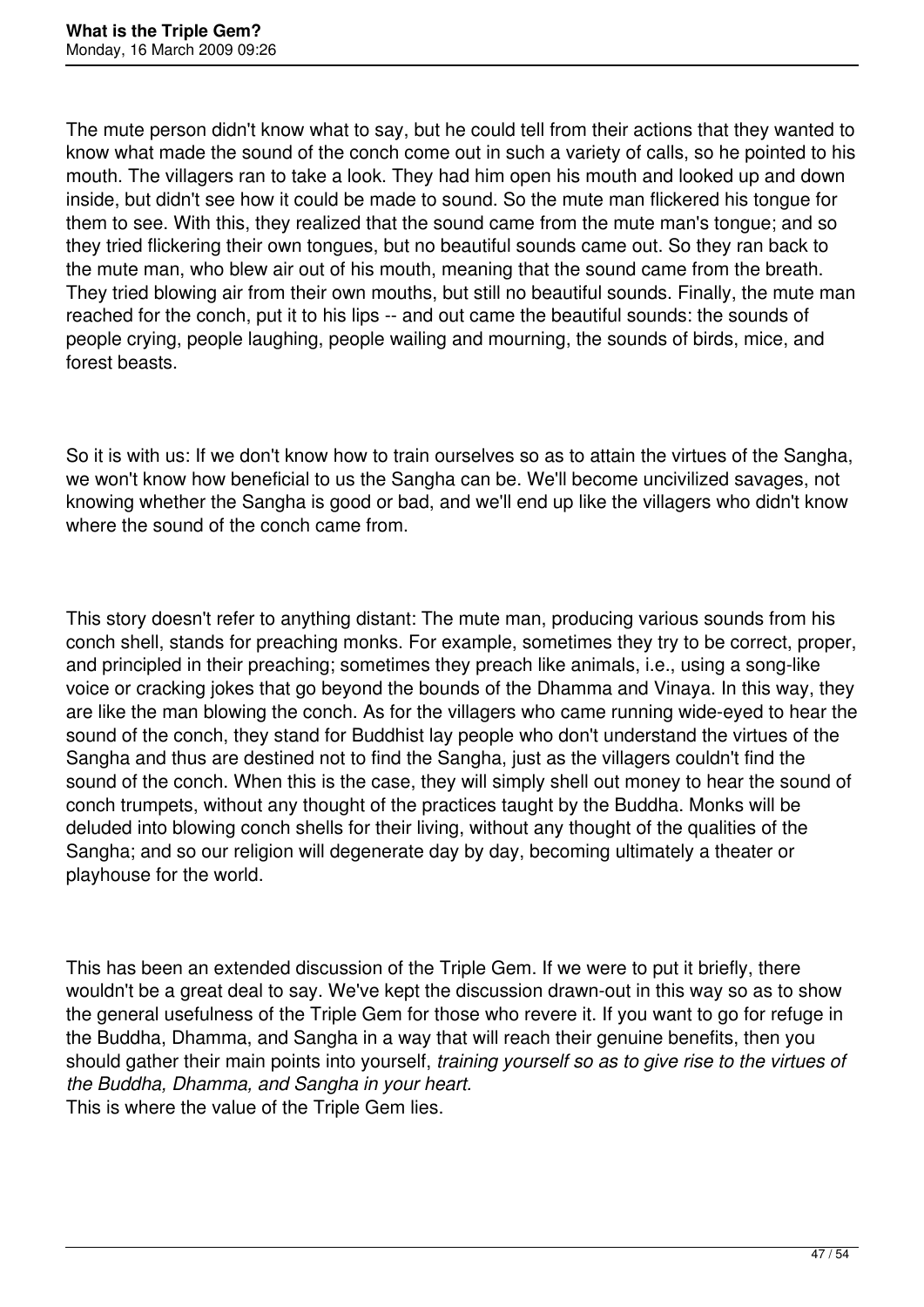\* \* \*

# **Summary**

The gist of our discussion of the Triple Gem comes down simply to this:

**A.** *'Buddha'* can be divided into a number of levels. The 'Buddha' of his physical representatives refers to Buddha images, stupas, and places worthy of veneration such as his birthplace, the place of his Awakening, the place where he delivered his first sermon, and the place where he entered total nibbana, which at present lie within the boundaries of India and Nepal. All of these things qualify on the physical level as symbols of the Buddha for those who revere them, but they may be disqualified if the people who revere them lack the necessary inner qualifications. Take Buddha images as an example: You should understand Buddha images as having three characteristic types --

**1.** those inhabited by angry demons;

**2.** those inhabited by divinities;

**3.** those that people of virtue have invested with the potency of the mind -- these can be termed, 'inhabited by the Dhamma.'

In other words, Buddha images can be beneficial or harmful depending on how they are used by those who revere them. Even people who use them as charms in committing robbery, casting spells, or performing black magic may get results because of the power of their conviction. But if we can be selective and use these images in ways that are right, the potency they contain will benefit us, bringing us blessings and protecting us from danger. Thus, the symbols of the Buddha can function in various ways. There is much more to this topic, but if we were to discuss it here, it would draw things out even further. These images can either qualify or be disqualified as symbols of the Buddha, depending on the people who revere them, but the images in themselves are neutral.

The important point for people who hope for true welfare, though, is to invest themselves with the qualities that serve on the inner level as symbols of reverence for the Buddha. These qualities are three --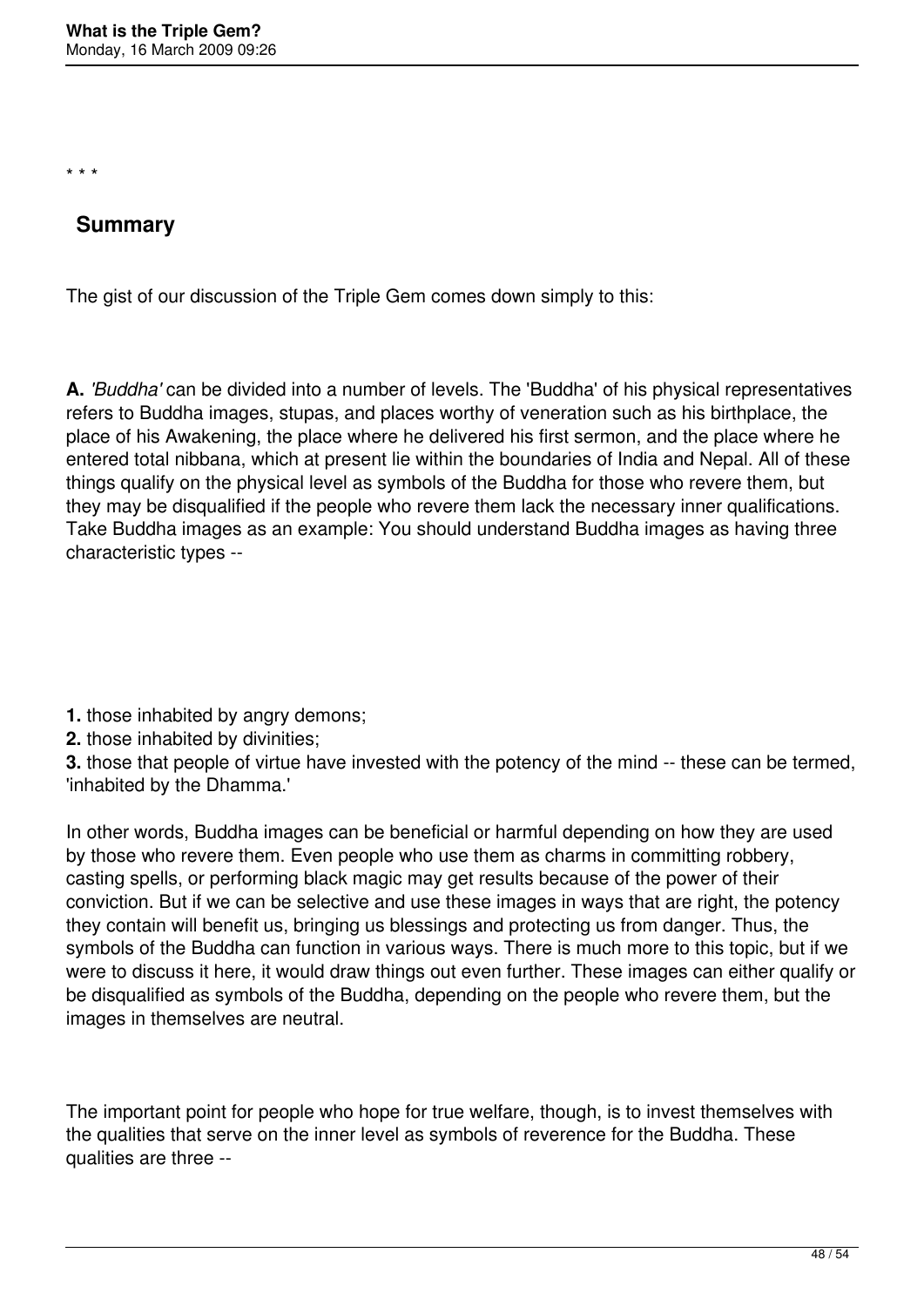**1** *Sati:* wakefulness.

**2** *Pa??a:* the intuitive discernment and cognitive skill that come from concentrating the mind.

**3** *Vimutti:* purity and release from mental defilement: This is the essence of *'Buddha-ratanam,'* the gem of the Buddha.

**B.** *Dhamma:* Good Dhamma is of three sorts --

**1** *Pariyatti:* This refers to studying and memorizing passages from the Canon, which qualifies on the physical level as a symbol of the Dhamma taught by the Buddha. But this, too, can either qualify or be disqualified as a symbol. Some people, for example, use passages from the Dhamma in committing robbery or casting spells. For instance, they repeat the chant of the virtues of the Dhamma or the phrase, *'Namo buddhaya,'* three times or seven times, and then commit thievery or highway robbery, believing that they have made themselves invincible. Or when casting spells, they repeat the phrase,

*'Na-metta, mo-karuna, da-love me, I won't go, you come, omasavaha'*

-- they say that this makes a woman really fall for a man.

*This sort of thing disqualifies the phrase,*

even though its original meaning may have been something good.

But if we revere the Dhamma and make use of it through the power of our conviction, memorizing passages of Pali for the sake of what is good and pure, and then putting them into use, they will give rise to merit. For example, if we repeat the phrase, *'Dhammam saranam gacchami* (I go to the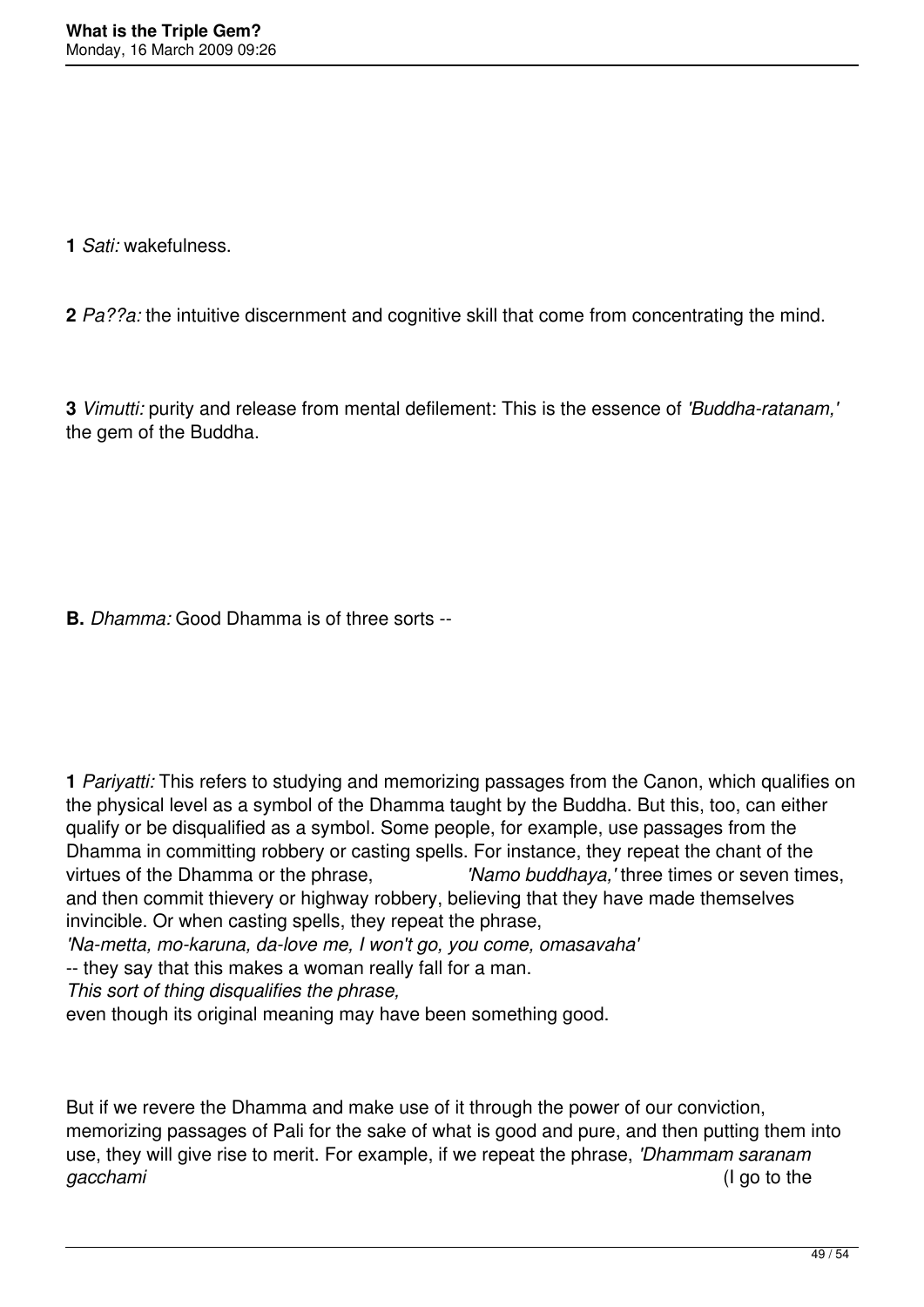Dhamma for refuge),' or

*'Namo buddhaya*

(Homage to the Buddha),' with heartfelt conviction, giving rise to a sense of joy, this mental state can then serve to protect us from certain kinds of accidents and harm. We may reap real benefits from the phrase we repeat. This is something that people who have respect for the Dhamma should investigate carefully.

These passages, then, can qualify as symbols of the Dhamma -- or be disqualified, if we don't know their true aims.

**2** *Patipatti:* This refers to behaving sincerely in line with the Buddha's teachings:

**a** *Sila:* putting our thoughts, words, and deeds in order.

**b** *Samadhi:* keeping the mind firmly intent in the four levels of jhana, free from the mental Hindrances.

**3** *Pativedha:* This refers to extinguishing defilement completely, releasing the mind from all suffering and stress. This qualifies as the essence of the Dhamma.

All three of the levels mentioned here form the inner qualifications of those who truly revere and follow the Dhamma.

**C.** *Sangha:* If we translate this as a substantive, it refers to those who shave their heads and wear the yellow robe as a sign of having been ordained. These people can qualify on the external level as symbols of the Sangha or they may be disqualified. To qualify, they have to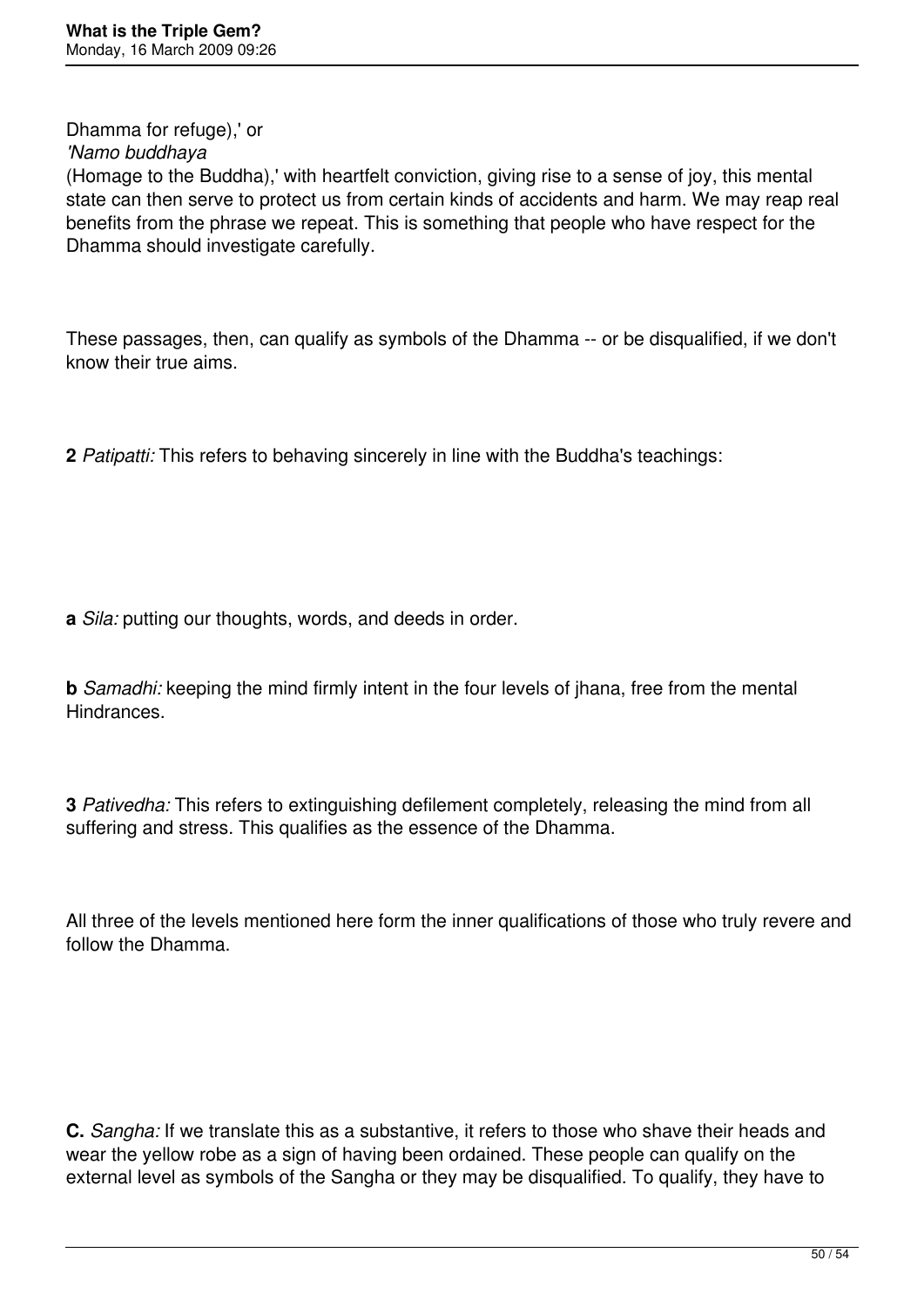meet three criteria:

**1** *Vatthu-sampatti:* The individual to be ordained as a monk has to possess the proper characteristics as stipulated in the Vinaya.

**2** *Sangha-sampatti:* The monks who gather to witness the ordination constitute a legitimate quorum.

**3** *Sima-sampatti:* The place in which the ordination is held has had its boundaries properly defined.

When an individual ordains in line with these criteria, he qualifies as a symbol of the Sangha. But viewed from another angle, if the individual has met these criteria and becomes a monk but doesn't behave in line with the Dhamma and Vinaya -- disobeying the training rules established by the Buddha, committing major and minor offenses with no sense of shame -- he becomes disqualified on the personal level, just as a Buddha image that has been properly consecrated but is then put to improper uses by evil or lowminded people is bound to lead to harm. A monk with no sense of conscience or shame is like a Buddha image inhabited by an angry demon. Normally, when an angry demon takes possession of a person, it reveals itself by its behavior. For example, when some angry demons take possession, they like to run around naked, harassing other people. If a person has no sense of conscience or shame, it's as if he were possessed by an angry demon. In other words, if he doesn't have any moral restraint, it's as if he lacked the clothing needed to hide his nakedness. And when this is the case, he is disqualified as a symbol of the Sangha.

A person who meets the three external qualifications mentioned above has to behave in line with the inner virtues of the Sangha --

**1.a.** *Caga:* relinquishing external and internal enemies (worries and concerns).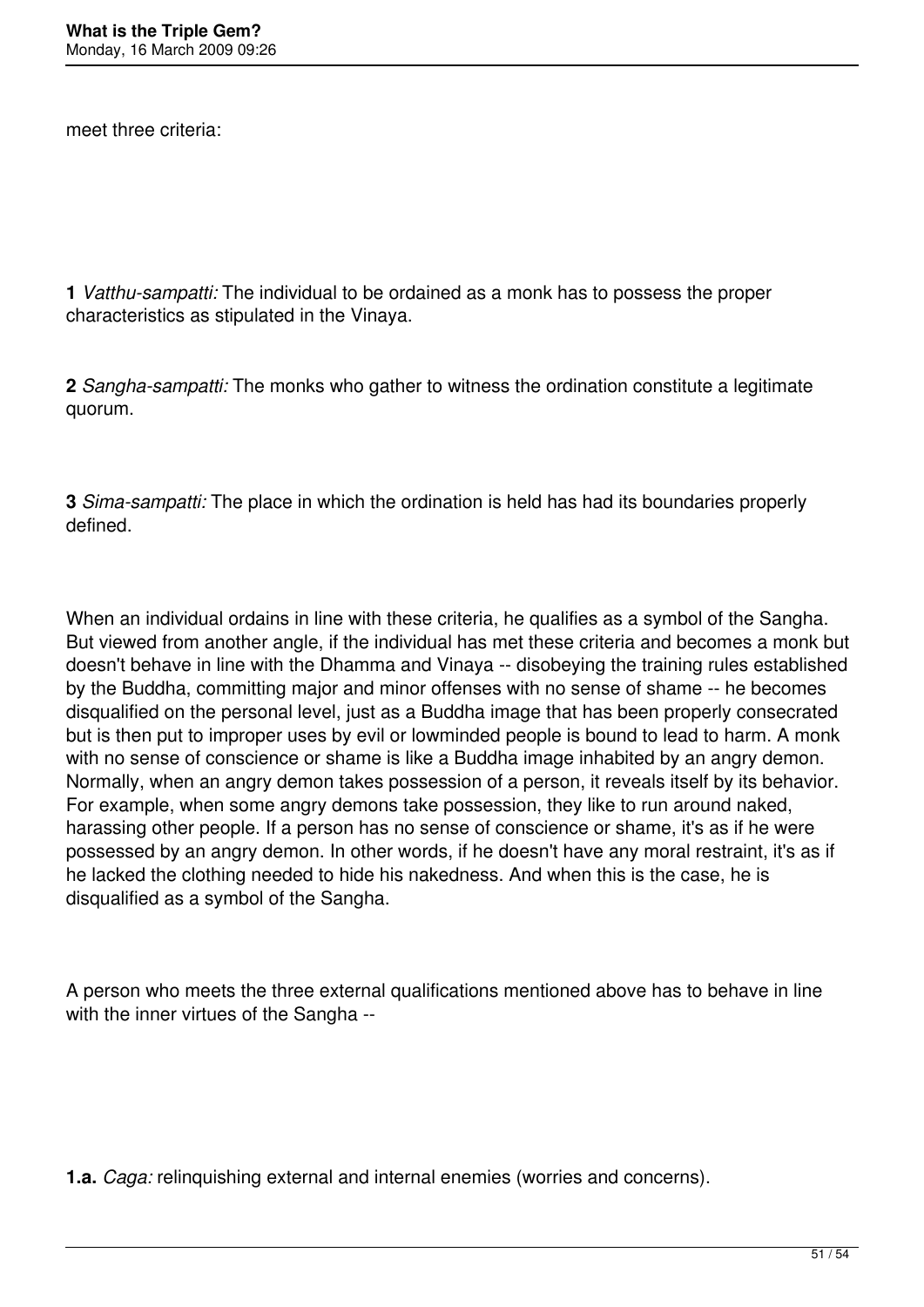**b.** *Sila:* keeping one's words and deeds in proper order.

To have these two qualities is to qualify as a human being *(supatipanno).*

**2.a.** *Hiri:* having a sense of shame at the thought of doing evil; not daring to do evil in public or private.

**b.** *Ottappa:* having a sense of dread at the thought of the results of doing evil.

If a monk has these qualities (termed *'deva-dhamma,'* the principles of heavenly beings), it's as if he were inhabited by a celestial being *(u ju-patipanno).*

**3** *Samadhi:* steadying the mind so as to reach the first level of jhana and then developing it up to the fourth level, making it radiant and free from the mental Hindrances. If a monk does this, it's as if he were inhabited by a Brahma, for he has the inner qualifications of a Brahma *(?aya-patipanno).*

**4** *Pa??a, vijja, vimutti:* gaining release from the mundane level, abandoning the three Fetters beginning with self-identification, reaching the Dhamma of the Buddha, attaining the state where we are guaranteed by the Buddha as being upright, dependable, honest, and sincere toward the Dhamma and Vinaya; gaining Awakening following his example, becoming a reliable member of the Sangha. Such people are termed *'ariya sotapanna'* -- Noble Ones who have reached the stream -- and deserve to be called

*'visuddhi-deva,'*

divinities through purity, whose virtues are higher than those of human beings, deities, Indra, or Brahma. Even though such people are still subject to death and rebirth, they are not like other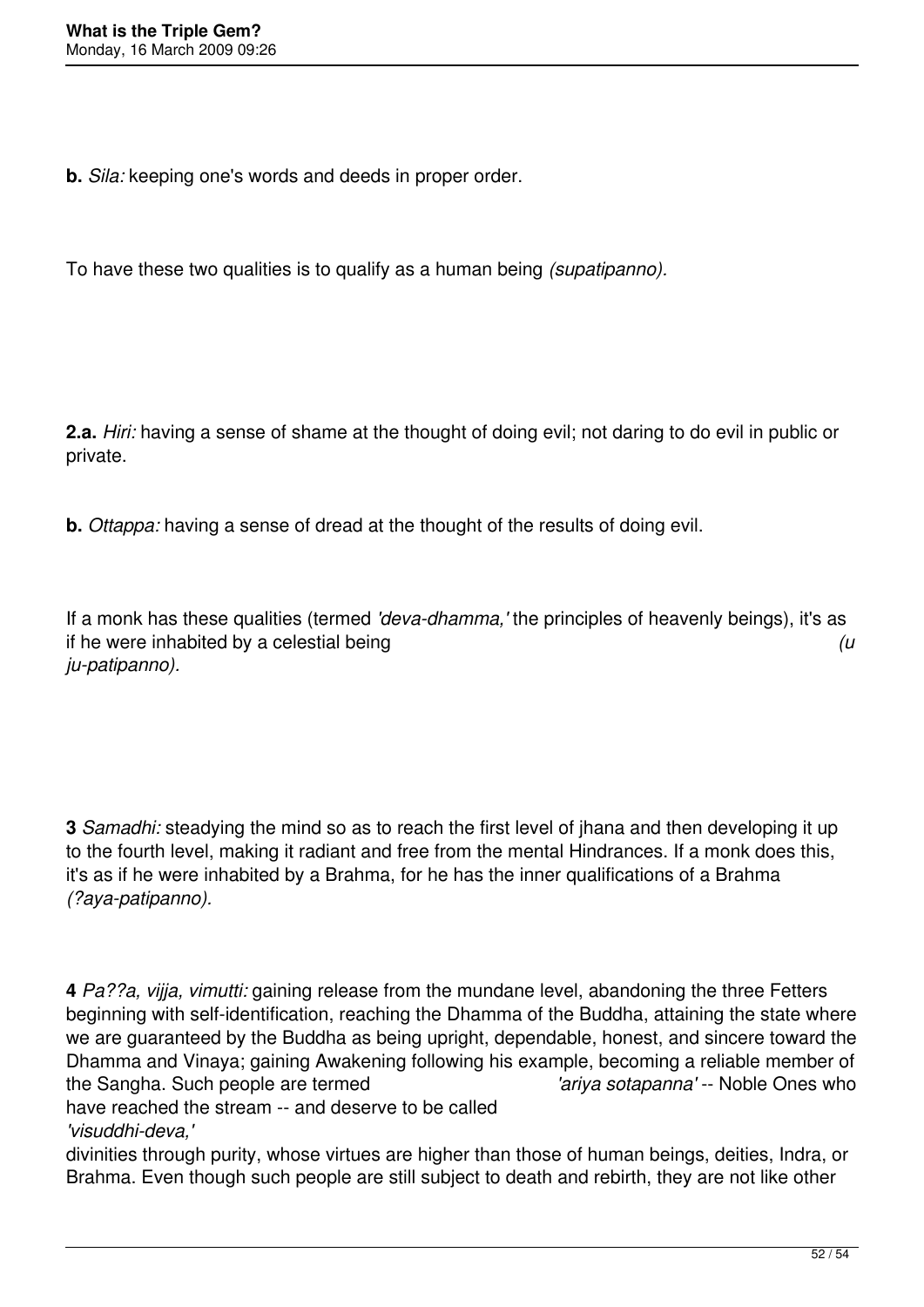human beings. The pure aspect of their heart will never again become defiled. Thus they deserve to be called, in a partial sense, divinities through purity (samici-patipanno).

All four of these qualities form the inner qualifications of the Sangha.

Speaking in terms of these inner qualifications, every person can become a member of the Sangha. But if we don't develop these qualities within ourselves and then take refuge in the Buddha, Dhamma, and Sangha only on the external level, how will we get the full benefits? We're taught that if we can't depend on ourselves, there is no way we can hope to depend on others. For example, if an evil person breaks the law, commits robbery, and then asks the government to give him help, you can rest assured that the only help the government will give him will be to build a place for him to live in discomfort -- a jail. In the same way, if we don't behave in line with the virtues of the Buddha, Dhamma, and Sangha, how can we go around taking refuge in the Buddha, Dhamma, and Sangha? The Buddha taught:

*Attahi attano natho, ko hi natho paro siya.* 'The self is its own refuge, for who else could be refuge?'

Thus we should develop the inner qualifications of the Buddha, Dhamma, and Sangha within ourselves. Then we will belong to the company of the Buddha's followers. If we belong to the religion as lay women, we are called *'upasika.'* If we belong as lay men, we are called *'upasaka.'* If we observe the ten precepts and are endowed with the virtues of the Sangha, we are termed *'samanera.'*

If we take a vow to join the community of those who fully observe the 227 precepts, we are termed

*'bhikkhu.'*

When we join the company of the Buddha's followers in this way, all people in general who practice and revere the teachings will benefit -- just as when we meet the qualifications of a good citizen as set out by the government: If we are trained and educated to be good, we are bound to help the nation progress and prosper. But if we don't view ourselves as part of the nation and don't think of making a living to support ourselves, and instead simply go around looking for pleasure or for help from others, the results are bound to be bad.

Therefore, we as Buddhists have to study and practice before we can be Buddhists of virtue and value. We will then reap rewards in the visible present. And even if we are no longer able to live in this world, then when our bodies die and we head for another world, we have a good